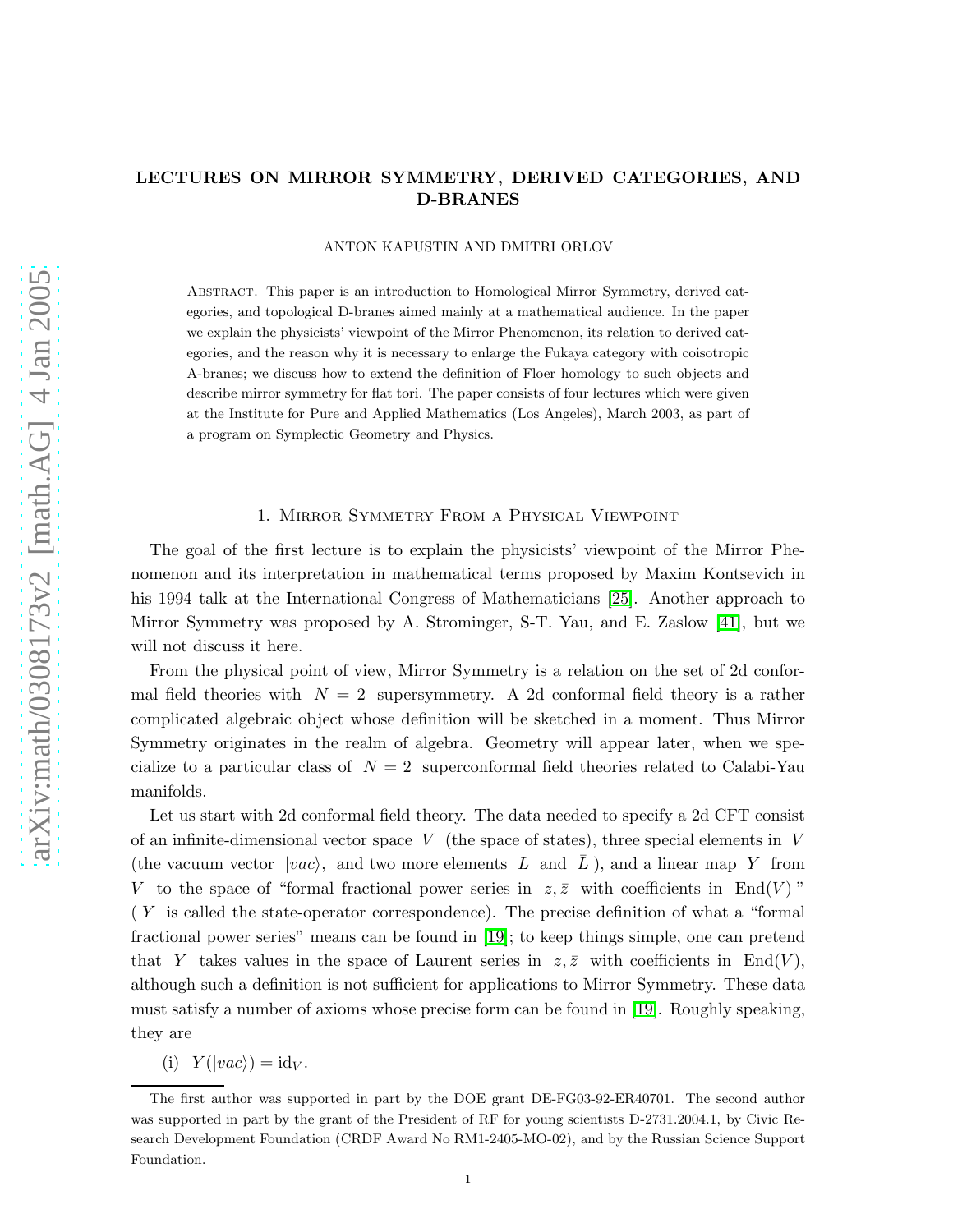- (ii)  $Y(L) = \sum_{n \in \mathbb{Z}} \frac{L_n}{z^{n+2}}$ ,  $Y(\overline{L}) = \sum_{n \in \mathbb{Z}} \frac{\overline{L}_n}{\overline{z}^{n+2}}$  for some  $L_n, \overline{L}_n \in \text{End}(V)$ .
- (iii) Both  $L_n$  and  $\bar{L}_n$  satisfy the commutation relations of the Virasoro algebra, and all  $L_n$  commute with all  $L_m$ .
- (iv)  $[L_{-1}, Y(v, z, \bar{z})] = \partial Y(v, z, \bar{z}), \quad [L_0, Y(v, z, \bar{z})] = z \partial Y(v, z, \bar{z}) + Y(L_0 v, z, \bar{z}),$  for any  $v \in V$ , and similar conditions obtained by replacing  $L_n \to \bar{L}_n$ ,  $\partial \to \bar{\partial}$ .
- (iv)  $Y(v)|vac\rangle = e^{zL_{-1} + \bar{z}\bar{L}_{-1}}v$  for any  $v \in V$ .
- (v)  $Y(v, z, \bar{z})Y(v', z', \bar{z}')$  has only power-like singularities on the diagonals  $z = z'$  and  $\bar{z}=\bar{z}'$ .
- (vi)  $Y(v, z, \bar{z})Y(v', z', \bar{z}') Y(v', z', \bar{z}')Y(v, z, \bar{z})$  is a formal distribution supported on the diagonal.

Recall that the Virasoro algebra is an infinite-dimensional Lie algebra spanned by elements  $L_m, m \in \mathbb{Z}$  and the following commutation relations:

$$
[L_m, L_n] = (m - n)L_{m+n} + c\frac{m^3 - m}{12}\delta_{m, -n}.
$$

It is a unique central extension of the Witt algebra (the Lie algebra of vector fields on a circle). The constant c is called the central charge. The Virasoro algebras spanned by  $L_n$ and  $\bar{L}_n$  are called right-moving and left-moving, respectively.

There are certain variations of this definition. The modification which we will need most amounts to replacing all spaces and maps by their  $\mathbb{Z}/2$ -graded versions, and the "commutativity" axiom (vi) with supercommutativity. From the physical viewpoint, this means that we allow both fermions and bosons in our theory. Another important property which must hold in any acceptable CFT is the existence of a non-degenerate bilinear form on  $V$  which is compatible, in a suitable sense, with the rest of the data. Finally, most CFTs of interest are "left-right symmetric." This means that exchanging z and  $\bar{z}$ , and  $L_n$  and  $\bar{L}_n$ , gives an isomorphic CFT. We will only consider left-right symmetric CFTs.

A more geometric approach to 2d CFT has been proposed by G. Segal [\[40\]](#page-31-1). In Segal's approach, one starts with a certain category whose objects are finite ordered sets of circles, and morphisms are Riemann surfaces with oriented and analytically parametrized boundaries. Composition of morphisms is defined by sewing Riemann surfaces along boundaries with compatible orientations. A 2d CFT is a projective functor from this category to the category of Hilbert spaces which satisfies certain properties which are listed in [\[40,](#page-31-1) [10\]](#page-29-0). (A projective functor from a category  $\mathcal C$  to the category of Hilbert spaces is the same as a functor from  $\mathcal C$  to a category whose objects are Hilbert spaces, and morphisms are equivalence classes of Hilbert space morphisms under the operation of multiplication by non-zero scalars.) One can show that any 2d CFT in the sense of Segal's definition gives rise to a 2d CFT in the sense of our algebraic definition (see e.g. [\[10\]](#page-29-0)). For example, the vector space V which appears in our algebraic definition is the Hilbert space associated to a single circle in Segal's approach. The map Y comes from considering the morphism which corresponds to a Riemann sphere with three holes. Conversely, it appears that any "algebraic" 2d CFT which is left-right symmetric and is equipped with a compatible inner product gives rise to a "geometric" 2d CFT in genus zero (i.e. with Riemann surfaces restricted to have genus zero).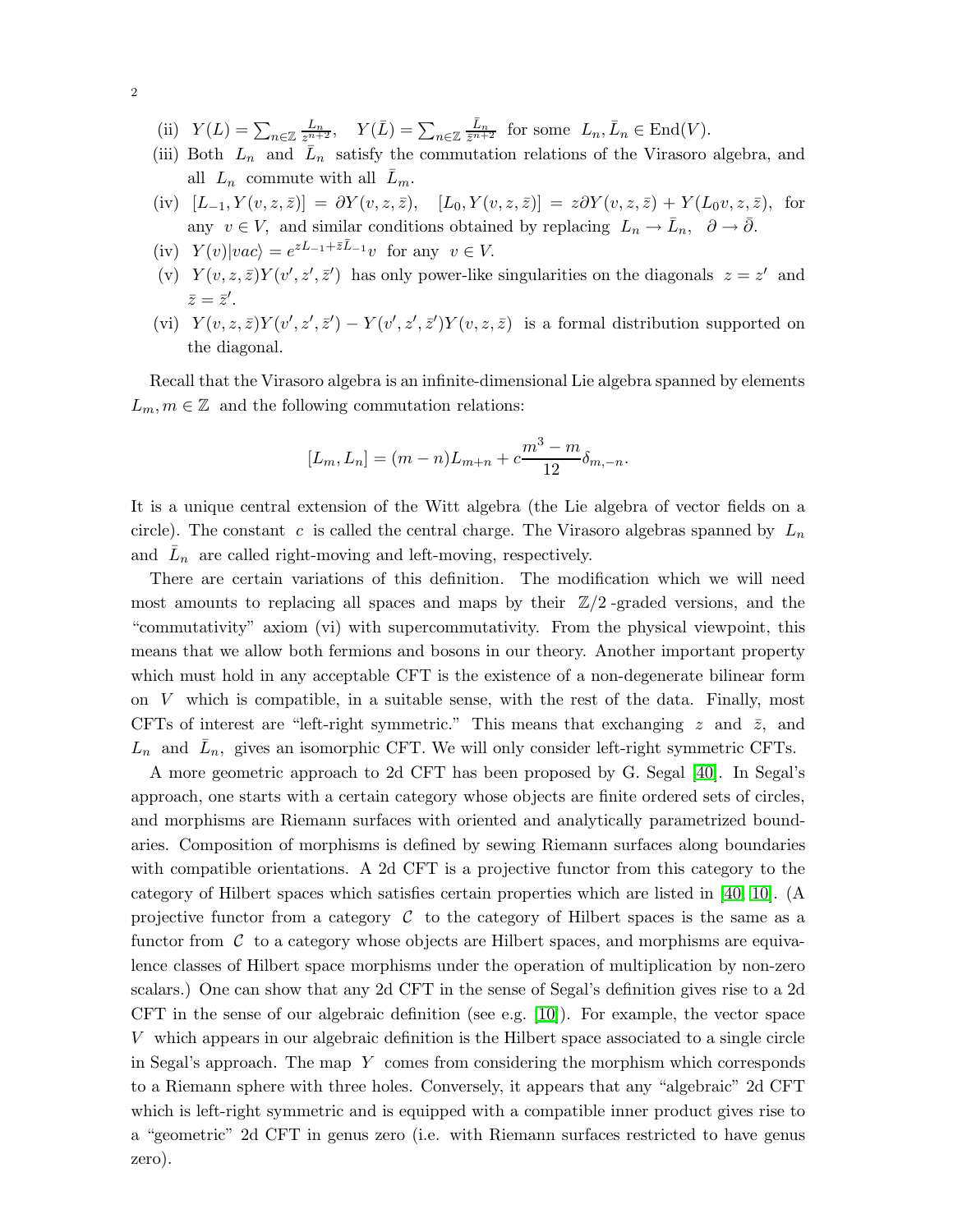An  $N = 1$  super-Virasoro algebra is a certain infinite-dimensional Lie super-algebra which contains the ordinary Virasoro as a subalgebra. Apart from the Virasoro generators  $L_n, n \in \mathbb{Z}$ , it contains odd generators  $Q_n, n \in \mathbb{Z}$ . The additional commutation relations read

$$
[L_m, Q_n] = \left(\frac{m}{2} - n\right) Q_{m+n}, \quad [Q_m, Q_n] = \frac{1}{2} L_{m+n} + \frac{c}{12} m^2 \delta_{m,-n}.
$$

An  $N = 1$  superconformal field theory (SCFT) is a 2d CFT with an action on V of two copies of the  $N = 1$  super-Virasoro algebra which is compatible with other structures of the SCFT in a fairly obvious sense.  $<sup>1</sup>$ </sup>

An  $N = 2$  super-Virasoro algebra is a further generalization of the Virasoro algebra. It is a certain infinite-dimensional Lie super-algebra which contains the  $N = 1$  super-Virasoro as a subalgebra. The even generators are  $L_n, J_n, n \in \mathbb{Z}$ . The odd generators are  $Q_n^{\pm}, n \in \mathbb{Z}$ . The commutators read, schematically:

(1)  $[L, L] \sim L$ ,  $[J, J] \sim central$ ,  $[L, J] \sim J$ ,  $[Q^{\pm}, Q^{\pm}] = 0$ ,

(2) 
$$
[L, Q^{\pm}] \sim Q^{\pm}
$$
,  $[J, Q^{\pm}] \sim \pm Q^{\pm}$ ,  $[Q^{\pm}, Q^{\mp}] \sim J + L + central$ .

The precise form of the commutation relations ca be found in [\[19\]](#page-30-1). The  $N = 1$  super-Virasoro subalgebra is spanned by  $L_n$  and  $Q_n = Q_n^+ + Q_n^-$ . The relation between  $N = 1$ and  $N = 2$  super-Virasoro is analogous to the relation between the de Rham and Dolbeault differentials on a complex manifold:  $Q_n$  are analogous to d, while  $Q_n^+$  and  $Q_n^-$  are analogous to  $\partial$  and  $\partial$ .

An  $N = 2$  SCFT is an  $N = 1$  SCFT with an action of two copies of  $N = 2$  super-Virasoro algebra which is compatible with the remaining structures of the SCFT. Thus we have a hierarchy of algebraic structures:

Set of all CFTs  $\supset$  Set of all N = 1 SCFTs  $\supset$  Set of all N = 2 SCFTs

In fact, there is an even more general notion: 2d quantum field theory, without the adjective "conformal." We will not discuss it in these lectures.

It is possible to give a definition of  $N = 1$  and  $N = 2$  superconformal field theories à la Segal. The role of Riemann surfaces is played by 2d supermanifolds equipped with  $N = 1$ or  $N = 2$  superconformal structure.

An isomorphism of (super-)conformal field theories is a 1-1 map  $V \xrightarrow{\sim} V'$  which preserves all the relevant structures. Two  $N = 2$  superconformal field theories can be isomorphic as  $N = 1$  superconformal field theories without being isomorphic as  $N = 2$  superconformal field theories. (When physicists say that two (super-)conformal field theories are "the same", they often neglect to specify which structures are preserved by the isomorphism; this is usually clear from the context.)

 $N = 2$  super-Virasoro algebra has an interesting automorphism called the mirror automorphism:

$$
\mathfrak{M}: L_n \mapsto L_n, \quad J_n \mapsto -J_n, \quad Q_n^{\pm} \mapsto Q_n^{\mp}.
$$

Suppose we have a pair of  $N = 2$  superconformal field theories which are isomorphic as  $N = 1$  SCFTs. Let  $f: V \stackrel{\sim}{\rightarrow} V'$  be an isomorphism. We say that f is a (right) mirror morphism of  $N = 2$  CFTs if it acts as the identity on the "left-moving"  $N = 2$ 

<sup>1</sup>Strictly speaking, we are talking about the Ramond-Ramond sector of the SCFT here.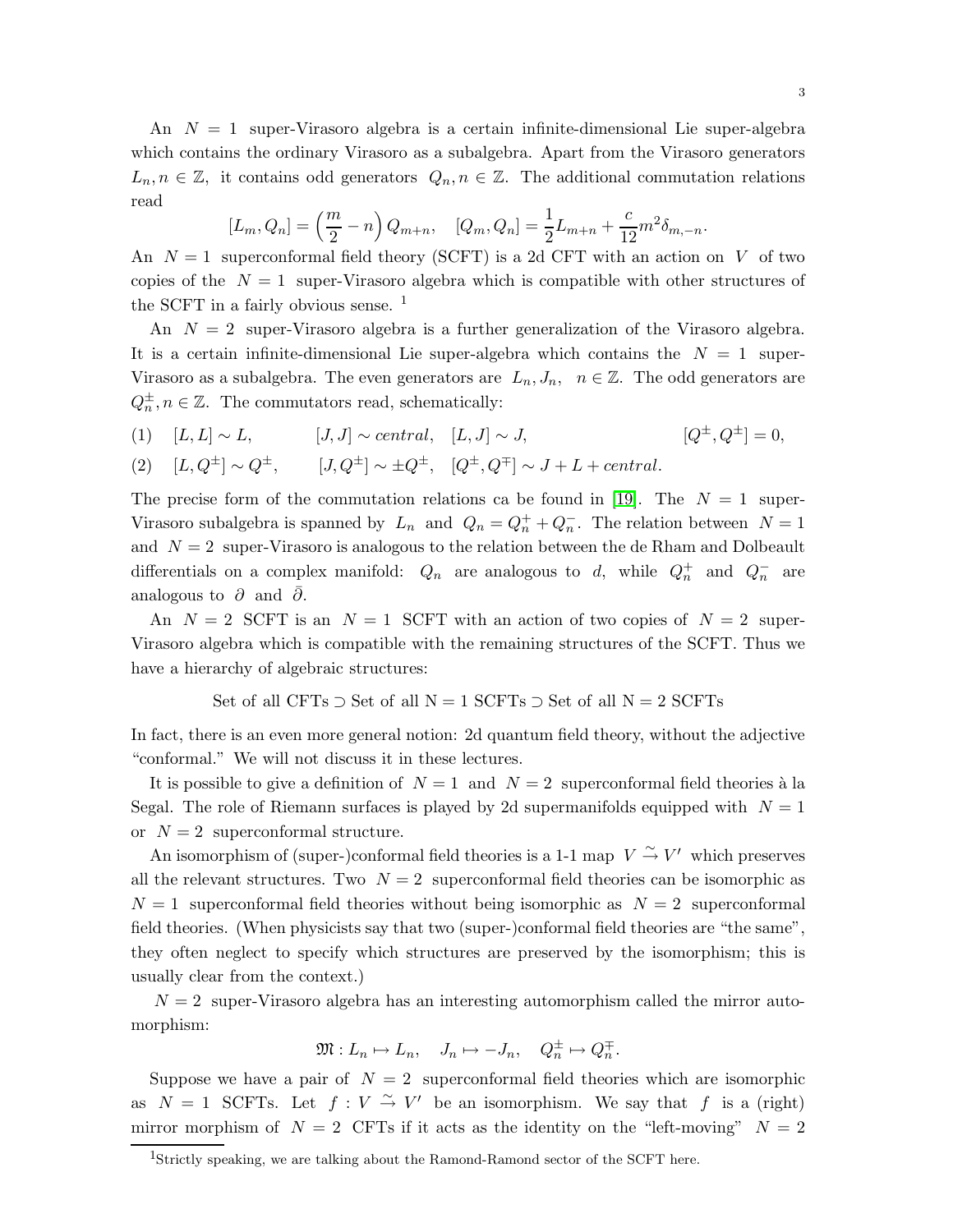super-Virasoro, and acts by the mirror automorphism on the "right-moving"  $N = 2$  super-Virasoro. This makes sense because the mirror automorphism acts as the identity on the  $N = 1$  super-Virasoro subalgebra of  $N = 2$  super-Virasoro algebra. Exchanging left and right, we get the notion of a left mirror morphism of  $N = 2$  CFTs. Finally, if f acts as the mirror automorphisms on both left and right super-Virasoro algebras, we will say that f is a target-space complex conjugation.

By definition, two  $N = 2$  SCFTs are mirror to each other if there is a (left or right) mirror morphism between them. Clearly, if two  $N = 2$  SCFTs are both (left-) mirror to a third  $N = 2$  SCFT, then the first two SCFTs are isomorphic (as  $N = 2$  SCFTs). Thus the mirror relation (for example, left) is an involutive relation on the set of isomorphism classes of  $N = 2$  SCFTs. We stress that if two  $N = 2$  SCFTs are mirror to each other, then they are isomorphic as  $N = 1$  SCFTs, but usually not as  $N = 2$  SCFTs. Many explicit examples of mirror pairs of  $N = 2$  SCFTs have been constructed in the physics literature; one can construct more complicated examples by means of tensor product, orbifolding, etc.

Now let us turn to the relation between  $N = 2$  SCFTs and Calabi-Yau manifolds. A physicist's Calabi-Yau is a compact complex manifold with a trivial canonical class equipped with a Kähler class and a B-field (an element of  $H^2(X,\mathbb{R})/H^2(X,\mathbb{Z})$ ). It is believed that to any physicist's Calabi-Yau one can attach, in a natural way, an  $N = 2$  SCFT which depends on these geometric data. One can give the following heuristic argument supporting the claim. First of all, to any physicist's Calabi-Yau one can naturally attach a classical field theory called the  $N = 2$  sigma-model. Its Lagrangian is given by an explicit, although rather complicated, formula (see e.g. [\[36\]](#page-30-2)). Infinitesimal symmetries of this classical field theory include two copies of  $N = 2$  super-Virasoro algebra (with zero central charge). Second, one can try to quantize this classical field theory while preserving  $N = 2$  superconformal invariance (up to an unavoidable central extension). The result of the quantization should be an  $N = 2$  SCFT.

Except for a few special cases, it is not known how to quantize the sigma-model exactly. On the other hand, one has a perturbative quantization procedure which works when the volume of the Calabi-Yau is large. That is, if one rescales the metric by a parameter  $t \gg 1$ ,  $g_{\mu\nu} \to t^2 g_{\mu\nu}$ , and considers the limit  $t \to \infty$  (so called large volume limit), then one can quantize the sigma-model order by order in  $1/t$  expansion. It is believed that the resulting power series in  $1/t$  has a non-zero radius of convergence, and defines an actual  $N = 2$ SCFT.

It is natural to ask if it is possible to reconstruct a Calabi-Yau starting from an  $N = 2$ SCFT; as we will discuss shortly, the reconstruction problem does not have a unique answer. However, some numerical characteristics of the "parent" Calabi-Yau  $X$  can be determined rather easily. For example, the complex dimension of X is given by  $c/3$ , where c is the central charge of the  $N = 2$  super-Virasoro algebra. One can also determine the Hodge numbers  $h^{p,q}(X)$  in the following manner. Commutation relations of the  $N=2$  super-Virasoro imply that the operator  $D_B = Q_0^+ + \bar{Q}_0^+$  on V squares to zero.  $D_B$  is known as a BRST operator (of type B, see below), and its cohomology is called the BRST cohomology. The BRST cohomology Ker  $D_B/\text{Im } D_B$  is finite-dimensional in any reasonable  $N = 2$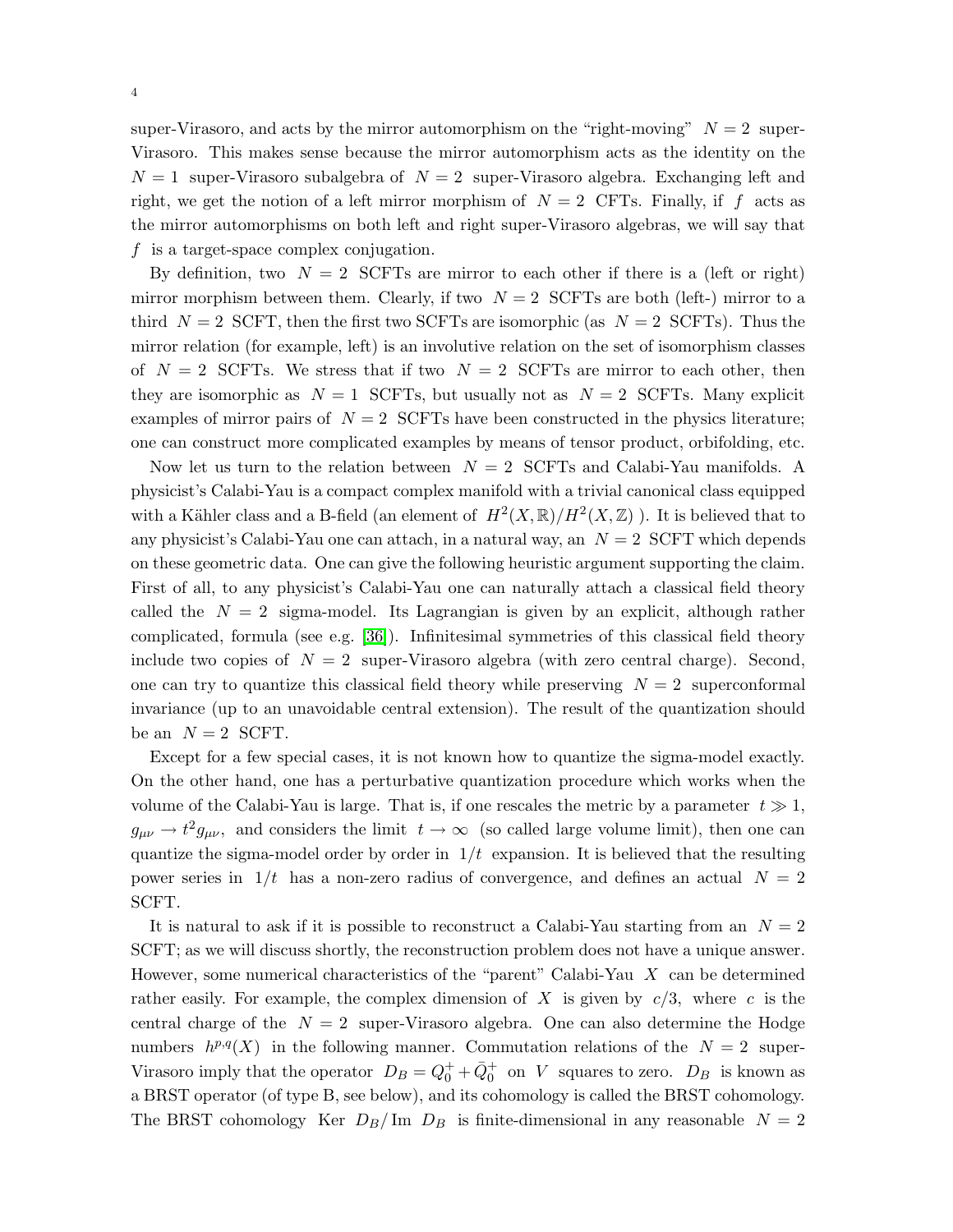SCFT. It is graded by the eigenvalues of the operators  $J_0$  and  $\bar{J}_0$  known as left and rightmoving R-charges. The Hodge number  $h^{p,q}(X)$  is simply the dimension of the component with R-charges  $p - \frac{n}{2}$  $\frac{n}{2}$  and  $q - \frac{n}{2}$  $\frac{n}{2}$ , where  $n = \dim_{\mathbb{C}} X$ . This means, incidentally, that not every  $N = 2$  SCFT arises from a Calabi-Yau manifold: those which do, must have integral  $n = c/3$  and integral spectrum of  $J_0 + \frac{n}{2}$  $\frac{n}{2}$  and  $\bar{J}_0 + \frac{n}{2}$  $\frac{n}{2}$  in BRST cohomology. It is believed that any  $N = 2$  SCFT with integral  $c/3$  and integral spectrum of  $J_0 + \frac{n}{2}$  $\frac{n}{2}$  and  $\bar{J}_0 + \frac{n}{2}$ 2 is related to some Calabi-Yau manifold, if one allows certain kinds of singular Calabi-Yau manifolds, such as orbifolds.

One can show that if two Calabi-Yau are complex-conjugate, then the corresponding  $N = 2$  SCFTs are related by target-space conjugation (in the sense explained above). This explains why the name "target-space complex conjugation" was attached to a particular kind of morphisms of  $N = 2$  SCFTs. On the other hand, if two Calabi-Yau manifolds have  $N = 2$  SCFTs related by target-space complex conjugation, this does not imply that the Calabi-Yau manifolds themselves are complex-conjugate; it merely implies that their  $N = 2$ SCFTs are related in a simple way. Thus one obvious question is

Question 1. When do two Calabi-Yau manifolds produce isomorphic  $N = 2$  SCFTs?

An answer to this question would interpret "quantum symmetries" of 2d SCFTs in geometric terms. Another question of this kind is

Question 2. When do two Calabi-Yau manifolds produce  $N = 2$  SCFTs which are mirror to each other?

We say that two Calabi-Yau manifolds are related by mirror symmetry if the corresponding  $N = 2$  SCFTs are mirror.

First non-trivial examples of mirror pairs of Calabi-Yau manifolds have been constructed by B. Greene and R. Plesser [\[14\]](#page-30-3). The simplest example in complex dimension three (this dimension is the most interesting one from the physical viewpoint) is the following: one of the Calabi-Yau manifolds is the Fermat quintic  $x^5 + y^5 + z^5 + v^5 + w^5 = 0$  in  $\mathbb{CP}^4$ , while the other one is obtained by taking a quotient of the Fermat quintic by a certain action of  $(\mathbb{Z}/5)^3$  and blowing up the fixed points. We will not try to explain why these two Calabi-Yau manifolds are mirror. (The original argument [\[14\]](#page-30-3) relied on a conjectural equivalence between the  $N = 2$  SCFT corresponding to the Fermat quintic and a certain integrable  $N = 2$  SCFT constructed by D. Gepner. Later this issue has been studied in detail by E. Witten [\[44\]](#page-31-2) and now has the status of a physical "theorem.")

The answer to the first question is highly non-trivial. This can be seen already in the case when  $X$  is a complex torus with a flat metric (Lecture 2). For example, the torus and its dual give the same  $N = 2$  SCFT, even though they are usually not isomorphic as complex manifolds. The answer to Question 2 – characterization of the mirror relation in geometric terms – is the ultimate goal of the Mirror Symmetry program.

On the most basic level, a mirror relation between  $X$  and  $X'$  implies a relation between their Hodge numbers  $h^{p,q}(X)$  and  $h^{p,q}(X')$ . To see how this comes about, note that along with the cohomology of  $D_B = Q_0^+ + \bar{Q}_0^+$  we may also consider the cohomology of  $D_A = Q_0^- + \bar{Q}_0^+$ . It can be shown that in any  $N = 2$  SCFT satisfying the integrality constraint these two cohomologies are isomorphic as bi-graded vector spaces [\[29\]](#page-30-4). Now note that if X is mirror to X', then the cohomology of  $D_A(X)$  in bi-degree  $(\alpha, \beta)$  is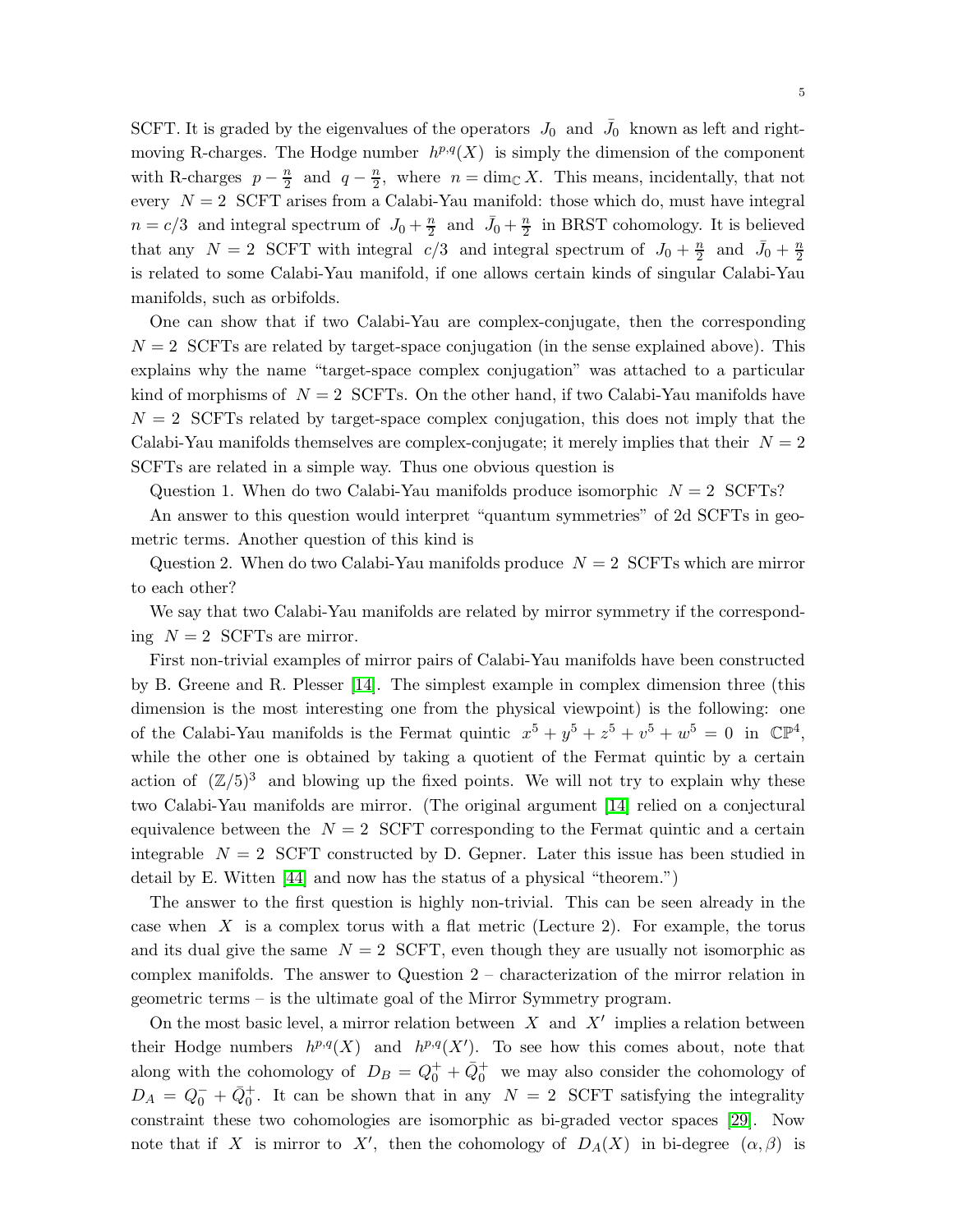<span id="page-5-0"></span>isomorphic to cohomology of  $D_B(X')$  in bi-degree  $(-\alpha, \beta)$ . Recalling the relation between the Hodge numbers of X and cohomology of  $D_B(X)$ , we infer an important relation

$$
(3) \t\t\t h^{p,q}(X) = h^{n-p,q}(X').
$$

If one plots the Hodge numbers of a complex manifold on a plane with coordinates  $p - q$ and  $p + q - n$ , the resulting table has the shape of a diamond (the Hodge diamond). For any Calabi-Yau manifold the Hodge diamond is unchanged by a rotation by 180◦ degrees. The relation [\(3\)](#page-5-0) means that the Hodge diamonds of mirror Calabi-Yau manifolds are related by a rotation by  $90^{\circ}$  degrees.

Of course, the existence of a mirror relation between  $X$  and  $X'$  implies much more than this. The most promising approach to the problem of characterizing the mirror relation in geometric terms has been proposed in 1994 by M. Kontsevich. In the remainder of this lecture we will sketch Kontsevich's proposal and its interpretation in physical terms.

A physicist's Calabi-Yau has both a complex structure and a symplectic structure (the Kähler form). One can gain a considerable insight into the Mirror Symmetry Phenomenon by focusing one of the two structures. More precisely, if the B-field is present, we combine the Kähler form  $\omega$  and the (1, 1) part of the B-field into a "complexified Kähler form." We will regard the latter as parametrizing an "extended symplectic moduli space" of X. Similarly, we regard the  $(0, 2)$  part of the B-field and the complex structure moduli as parametrizing an "extended complex structure moduli space" of  $X$ . We would like to isolate some aspects of the  $N = 2$  SCFT which depend either only on the extended complex moduli, or only on the extended symplectic moduli. The procedure for doing this was proposed by E. Witten [\[45,](#page-31-3) [46\]](#page-31-4) and is known as topological twisting.

Witten's construction rests on the observation that many  $N = 2$  SCFTs have finitedimensional sectors which are topological field theories, i.e. do not depend on the 2d metric (the metric on the world-sheet, if we use string theory terminology.) In fact, for many  $N = 2$  SCFTs there are two such sub-theories; they are known as A- and B-models.  $N = 2$  SCFTs related to Calabi-Yau manifolds belong precisely to this class of theories.

Let us recall some basic facts about 2d topological field theories. These theories are similar to, but much simpler than, 2d CFTs. They can be described by axioms similar to Segal's axioms [\[2\]](#page-29-1). One starts with a category whose objects are finite ordered sets of oriented and parametrized circles and morphisms are oriented 2d manifolds (without complex structure) bounding the circles. A 2d topological field theory is a functor from this category to the category of finite-dimensional (graded) vector spaces which satisfies certain requirements similar to Segal's. As for 2d CFTs, there is a purely algebraic reformulation of this definition. It turns out that the "topological" counterpart of the notion of a conformal field theory is the well-known notion of a super-commutative Frobenius algebra, i.e. a super-commutative algebra with an invariant metric (see e.g. [\[6\]](#page-29-2)).

A detailed discussion of Witten's procedure for constructing a 2d TFT out of an  $N = 2$ SCFT is beyond the scope of these lectures. Roughly speaking, one passes from the space V to its BRST cohomology. One can show that the state-operator correspondence Y descends to a super-commutative algebra structure on the BRST cohomology. The invariant metric on BRST cohomology comes from a metric on V.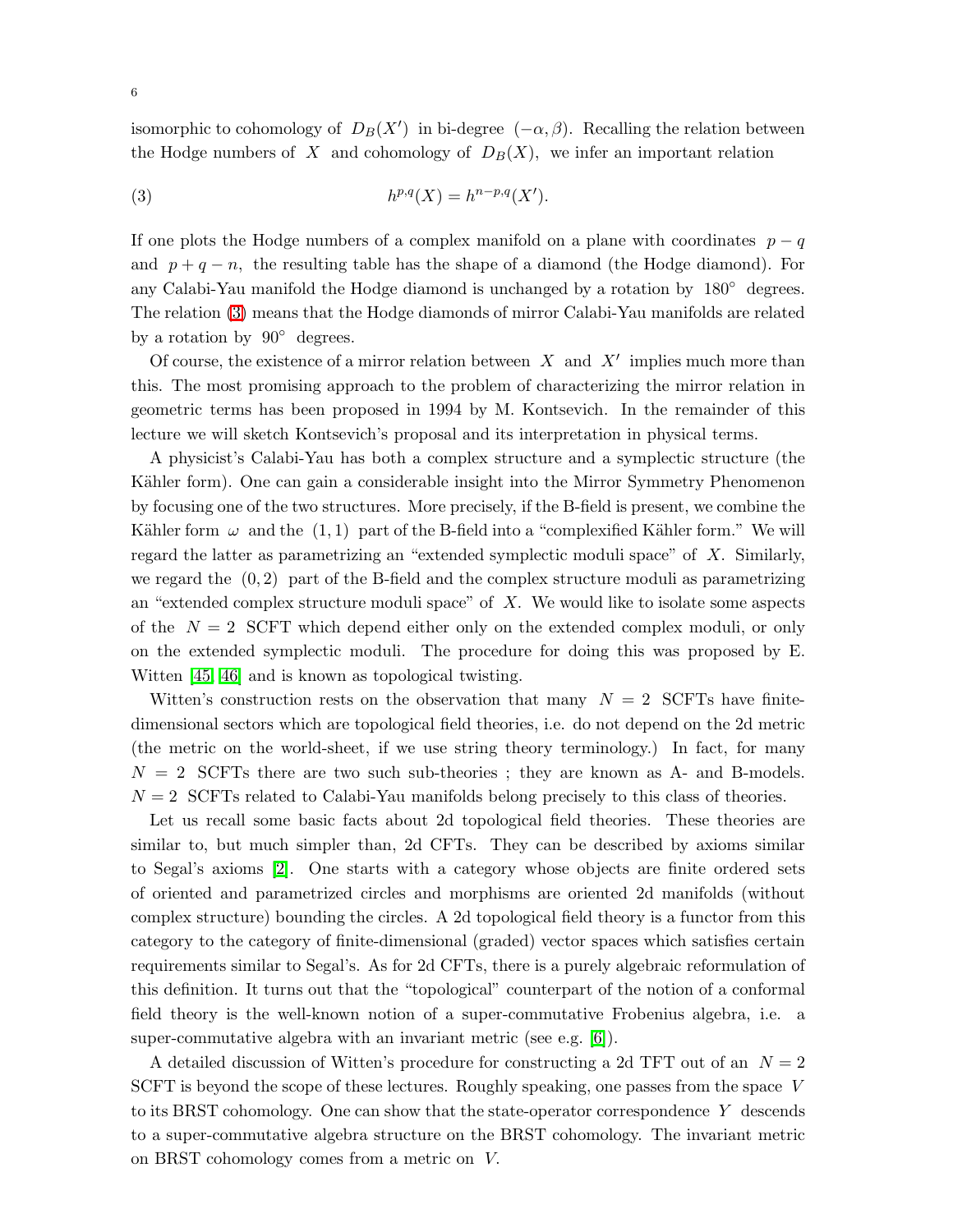It turns out that the A-model does not change as one varies the extended complex structure moduli, while the B-model does not depend on the extended symplectic moduli. In other words, the A-model isolates the symplectic aspects of the Calabi-Yau, while the Bmodels isolates the complex ones. In fact, the state space of the A-model is naturally isomorphic to the de Rham cohomology  $H^{*,*}(X)$ , while the state space of the B-model is naturally isomorphic to the Dolbeault cohomology

construction associates to any physicist's Calabi-Yau X two topological field theories,

called the A-model and the B-model, respectively.

$$
H^*(\Lambda^*T^{1,0}X),
$$

where  $T^{1,0}X$  is the holomorphic tangent bundle of X. For a Calabi-Yau manifold,  $H^q(\Lambda^pT^{1,0}X)$  is isomorphic to  $H^{n-p,q}(X)$ , but not canonically: the isomorphism depends on the choice of a holomorphic section of the canonical line bundle. Note also that the spaces of the A and B-models are bi-graded. From the physical point of view, the bi-grading comes from the decomposition of the state spaces into the eigenspaces of  $J_0$  and  $\bar{J}_0$ .

The algebra structure in the B-case is the obvious one, while in the A-case it is a deformation of the obvious one which depends on the extended symplectic structure on  $X$ ;  $H^*(X)$ equipped with this deformed algebra structure is known as the quantum cohomology ring of X.

Mirror symmetry acts on A and B-models in a very simple way. It is easy to see that the mirror automorphism exchanges  $D_A$  and  $D_B$ . Thus if X and X' are a mirror pair of physicist's Calabi-Yau manifolds, then the A-model of  $X$  is isomorphic to the B-model of  $X'$ , and vice versa. We will say that X and X' are weakly mirror if the A-model of X is isomorphic to the B-model of  $X'$ , and vice-versa. The notion of weak mirror symmetry is easier to work with, since one can define A and B-models of a Calabi-Yau directly, without appealing to the ill-defined quantization of the sigma-model. But clearly a lot of information is lost in the course of topological twisting, and one would like to find some richer objects associated to an  $N = 2$  SCFT.

M. Kontsevich proposed that a suitable enriched version of the B-model is the bounded derived category of coherent sheaves on X, which we will denote  $D^{b}(X)$ , while the enriched version of the A-model is some version of the derived Fukaya category of X, which will be denoted  $\mathbf{D}\mathcal{F}_0(X)$ . In other words, he conjectured that if X and X' are mirror, then  $\mathbf{D}^{b}(X)$  is equivalent to  $\mathbf{D}\mathcal{F}_0(X')$  and vice versa. This is known as the Homological Mirror Conjecture (HMC). If the converse statement were true, this would completely answer Question 1 and 2.

Let us sketch the definitions of these two categories. Let  $X$  be a smooth complex manifold. An object of the bounded derived category on  $X$  is a bounded complex of holomorphic vector bundles on X, i.e. a finite sequence of holomorphic vector bundles and morphisms between them

$$
^{7}
$$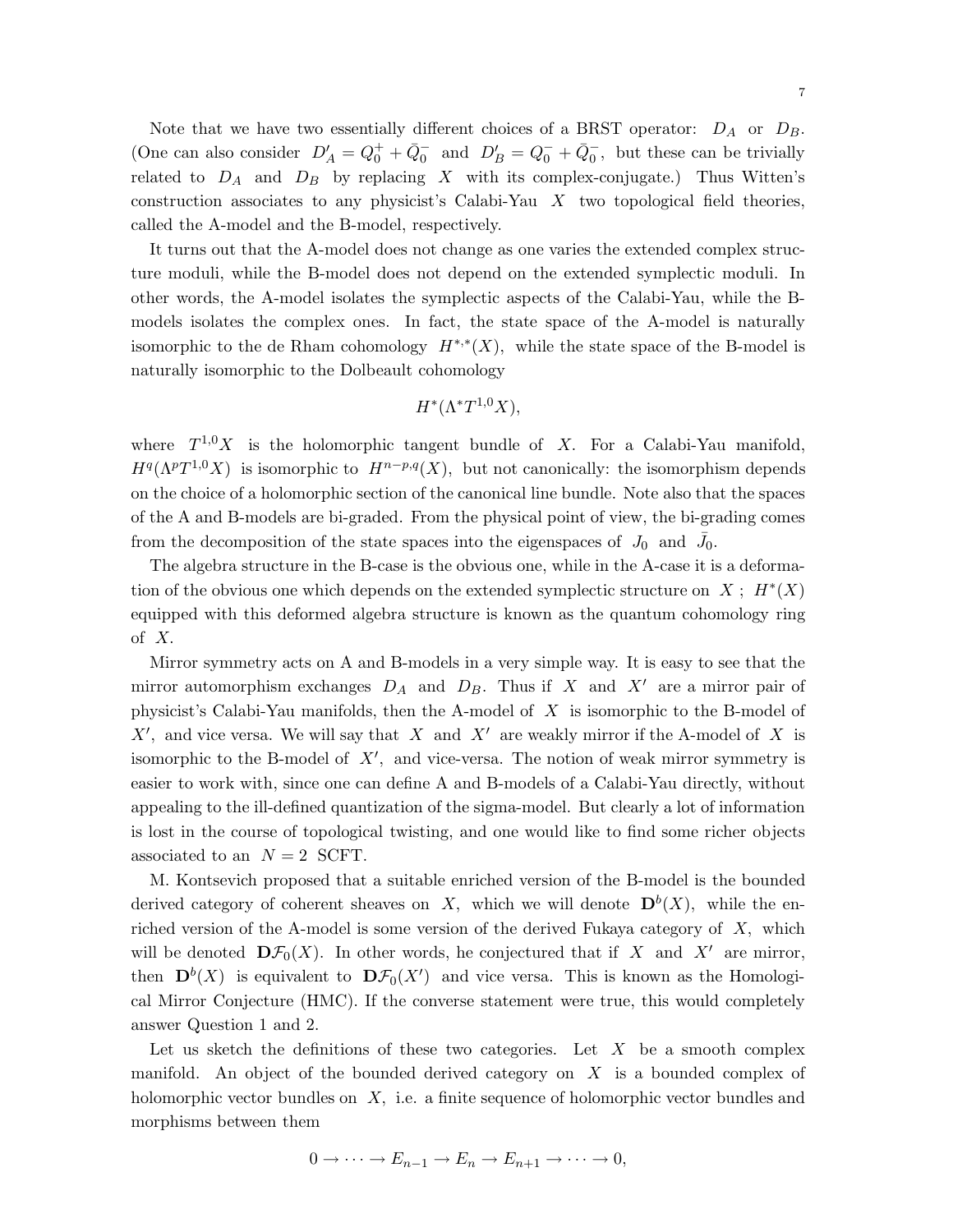so that the composition of any two successive morphisms is zero. We remind the reader that the cohomology of such a complex is a sequence of coherent sheaves on  $X$ . To define morphisms in the derived category, we first consider the category of bounded complexes  $\mathbf{C}^{b}(X)$ , where morphisms are defined as chain maps between complexes. A morphism in this category is called a quasi-isomorphism if it induces an isomorphism on the cohomology of complexes. The idea of the derived category is to identify all quasi-isomorphic complexes. That is, the bounded derived category  $\mathbf{D}^b(X)$  is obtained from  $\mathbf{C}^b(X)$  by formally inverting all quasi-isomorphisms. In this definition, one can replace holomorphic vector bundles by arbitrary coherent sheaves; the resulting derived category is unchanged. Lecture 3 will discuss derived categories in more detail.

While coherent sheaves and their complexes are very familiar creatures and are the basic tool of algebraic geometry, the derived Fukaya category  $\mathbf{D}\mathcal{F}_0(X)$  is a much more recent invention. It is obtained by a rather complicated algebraic procedure from a certain geometrically defined category called the Fukaya category  $\mathcal{F}(X)$ . The latter has been introduced by K. Fukaya in [\[8\]](#page-29-3). Actually,  $\mathcal{F}(X)$  is not quite a category: there are additional structures on morphisms (multiple compositions and the differential), and the composition of morphisms is associative only up to a chain homotopy. Such a structure is called an  $A_{\infty}$ category. The Fukaya category depends only on the extended symplectic structure on X. Objects of the Fukaya category are, roughly speaking, triples  $(Y, E, \nabla)$ , where Y is a Lagrangian submanifold of  $X$ ,  $E$  is a complex vector bundle on Y with a Hermitian metric, and  $\nabla$  is a flat unitary connection on E. This definition is only approximate, for several reasons. First of all, not every Lagrangian submanifold Y is allowed: the so-called Maslov class of Y must vanish (the Maslov class is a class in  $H^1(Y,\mathbb{Z})$ ). Second, Y has to be a graded Lagrangian submanifold (this notion was defined in 1968 by J. Leray for the case of Lagrangian submanifolds in a symplectic vector space, and generalized by Kontsevich to the Calabi-Yau case). Third, it is not completely clear if the flat connection  $\nabla$  has to be unitary. There are some indications that it might be necessary to relax this condition and require instead the eigenvalues of the monodromy representation to have unit absolute value. Fourth, in the presence of the B-field  $\nabla$  must be projectively flat rather than flat [\[19\]](#page-30-1).

The space of morphisms in the Fukaya category is defined by means of the Floer complex. This will be discussed in Lecture 2.

The relation between the Homological Mirror Conjecture and the A and B-models is the following [\[25\]](#page-30-0). Given a triangulated category (more precisely, an "enhanced triangulated category" [\[3\]](#page-29-4)), one can study its deformations. Information about deformations is encoded in the Hochschild cohomology of the category in question. In the case of the derived category of coherent sheaves, Hochschild cohomology seems to coincide with the cohomology of the exterior algebra of the holomorphic tangent bundle, i.e. the state space of the B-model.<sup>2</sup> Kontsevich conjectured that the Hochschild cohomology of the derived Fukaya category is the quantum cohomology ring of  $X$ , i.e. the state space of the A-model [\[25\]](#page-30-0). Thus the equivalence of  $\mathbf{D}^{b}(X)$  and  $\mathbf{D}\mathcal{F}_{0}(X')$  is likely to imply that the B-model of X is isomorphic

8

 $2W$ e say "seems", because there is no complete proof of this yet.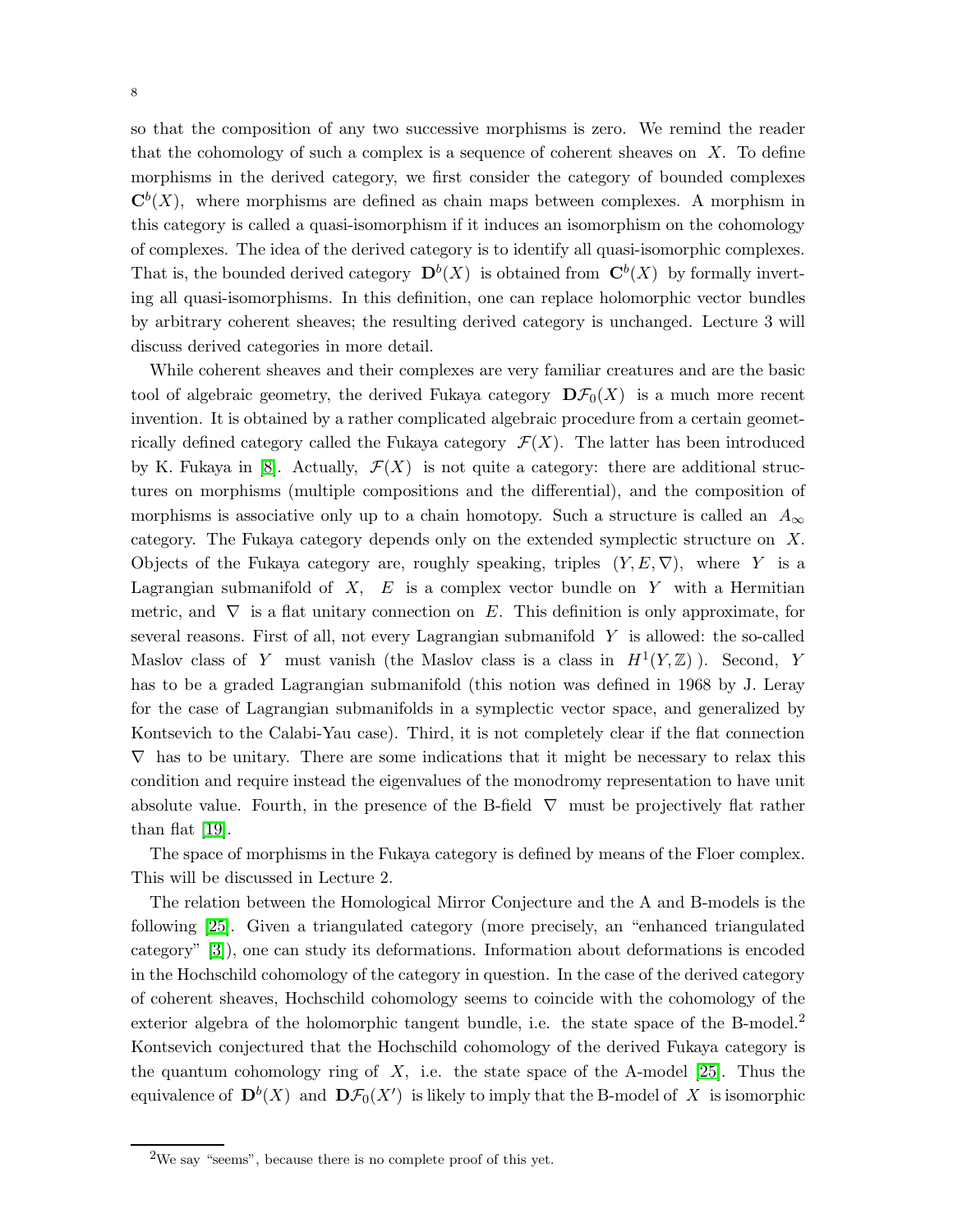(as a 2d TFT) to the A-model of  $X'$ . In other words, Homological Mirror Symmetry seems to imply weak mirror symmetry.

Homological Mirror Symmetry Conjecture also has a clear physical meaning. The physical idea is to generalize the notion of a 2d TFT to allow the 2d world-sheet to have boundaries (see e.g. [\[47\]](#page-31-5)). This generalization also makes sense in the full  $N = 2$  SCFT and leads to the notion of a D-brane, which plays a very important role in string theory [\[37\]](#page-30-5). A D-brane is a nice boundary condition for the SCFT. It is not completely clear what this means in the quantum case, so let us discuss this notion using classical field theory. A classical 2d field theory is defined by an action which is an integral of a local Lagrangian over the 2d world-sheet. So far we took the world-sheet to be a cylinder whose noncompact direction was parametrized by the "time" variable. Thus the space was topologically a circle. Now let us take the space to be an interval I. The world-sheet becomes  $\mathbb{R} \times I$ . In order for the classical field theory to be well-defined, we require the the Cauchy problem for the Euler-Lagrange equations to have a unique solution, at least locally. This requires imposing a suitable boundary condition on the fields and their derivatives on the boundary of the world-sheet. For example, one can impose Dirichlet boundary conditions (i.e. vanishing) on some scalar fields which appear in the Lagrangian.<sup>3</sup> A classical D-brane is simply a choice of such a boundary condition.

If the classical field theory has some symmetries, it is reasonable to require the boundary condition to preserve this symmetry. For example,  $N = 1$  sigma-models have two copies of  $N = 1$  super-Virasoro algebra as their symmetries. It is not possible to preserve both of them, but there exist many boundary conditions which preserve the diagonal subalgebra. Such boundary conditions are ordinary D-branes of superstring theory [\[37\]](#page-30-5). In the  $N = 2$ case, we have two copies of  $N = 2$  super-Virasoro, and we may require the boundary condition to preserve the diagonal  $N = 2$  super-Virasoro. Such boundary conditions are called D-branes of type B, or simply B-branes, because they are related to the B-model (see below). One can also exploit the existence of the mirror automorphism  $\mathfrak{M}$  and consider boundary conditions which preserve a different  $N = 2$  super-Virasoro subalgebra, namely the one spanned by

$$
L_n+\bar L_n,\quad -J_n+\bar J_n,\quad Q_n^-+\bar Q_n^+,\quad Q_n^++\bar Q_n^-,\quad n\in\mathbb{Z}.
$$

The corresponding branes are called D-branes of type A, or simply A-branes.

Given a classical D-brane, we can try to quantize a classical field theory on  $\mathbb{R} \times I$  with boundaries, which related to this  $D$ -brane, so that the quantized theory has one copy of  $N = 2$  super-Virasoro as its symmetry algebra. If such a quantization is possible, we say that the classical D-brane is quantizable, and the classical D-brane together with its quantization will be called a quantum D-brane. This is not a very satisfactory way to define quantum D-branes, and it remains an interesting problem to find a satisfactory and fully quantum definition of a boundary condition for a 2d SCFT.

Now let us turn to the relation of A and B-branes with A and B-models. A and Bmodels are obtained from the  $N = 2$  SCFT by topological twisting. Roughly speaking, twisting amounts to truncating the theory to the cohomology of  $D_A$  or  $D_B$ . Now note

 $3$ The letter D in the word "D-brane" actually came from "Dirichlet."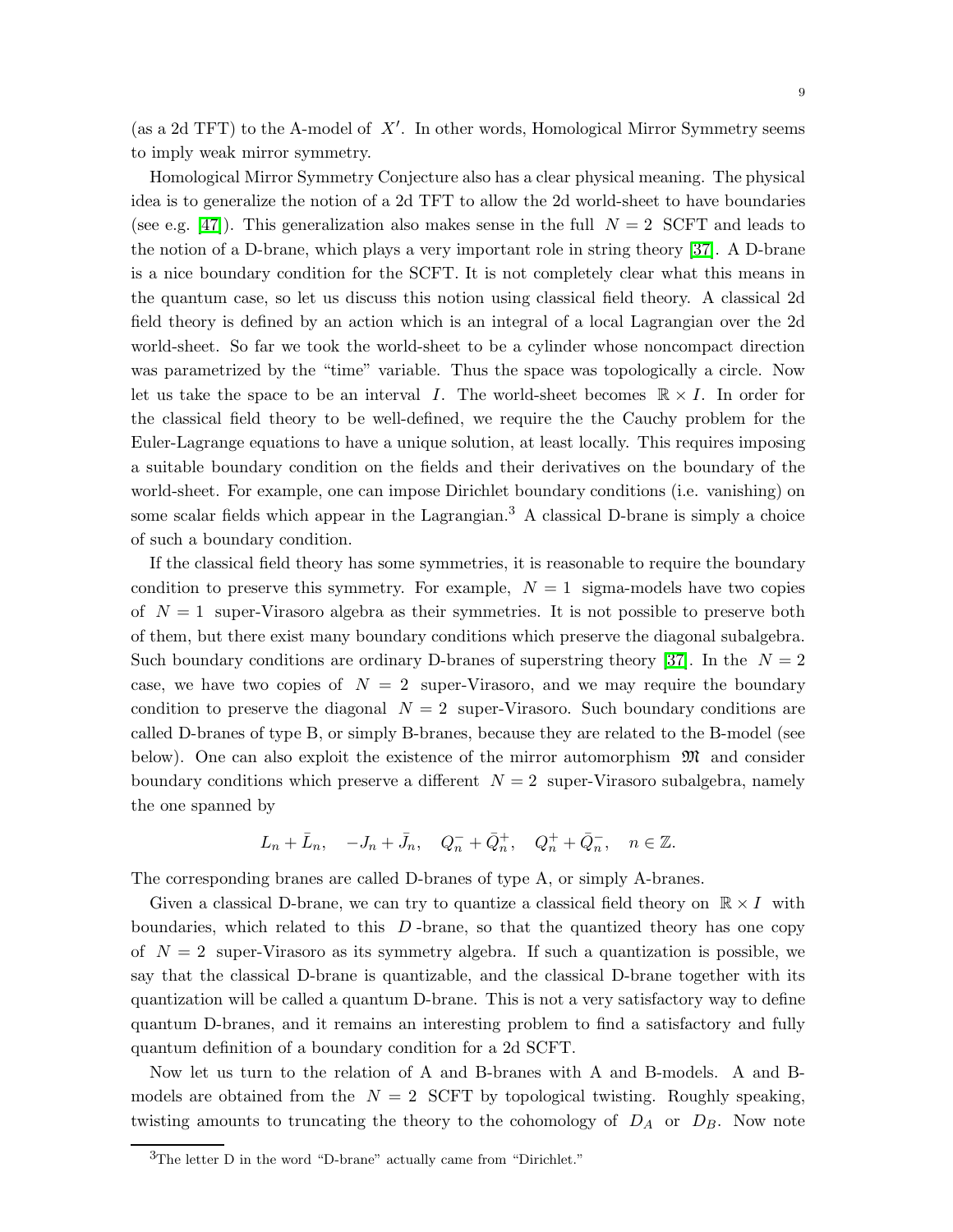that  $D_A$  (resp.  $D_B$ ) sits in the  $N = 2$  super-Virasoro which is preserved by the A-type (resp. B-type) boundary condition. The significance of this is that the A-twist is consistent with A-type boundary conditions, while the B-twist is consistent with B-type boundary conditions. Thus an A-brane (resp. B-brane) gives rise to a consistent boundary condition for the A-model (resp. B-model).<sup>4</sup>

One can show that the set of A-branes (or B-branes) has the structure of a category. The space of morphisms between two branes  $A$  and  $A'$  is simply the space of states of the 2d TFT on  $\mathbb{R} \times I$ , with boundary conditions on the two ends corresponding to A and A'. Equivalently, one considers the state space of the  $N = 2$  SCFT on an interval, and computes its BRST cohomology with respect to  $D_A$ . The composition of morphisms can be defined with the help of the state-operator correspondence  $Y$  (or rather, its analogue in the case of a 2d SCFT with boundaries).

To summarize, to any physicist's Calabi-Yau we can attach two categories: the categories of A-branes and B-branes. One can argue that the category of A-branes (resp. B-branes) does not depend on the extended complex (resp. extended symplectic) moduli [\[47\]](#page-31-5). One can think of these categories as the enriched versions of the A and B-models: while the A-model is a TFT on a world-sheet without boundaries, the totality of A-branes corresponds to the same 2d TFT on a world-sheet with boundaries and with all possible boundary conditions. Further, it is obvious that if two Calabi-Yau manifolds are related by a mirror morphism, then the A-brane category of the first manifold is equivalent to the B-brane category of the second one, and vice versa. Obviously, if two  $N = 2$  SCFTs related two Calabi-Yau manifolds are isomorphic, then the corresponding categories of A-branes (and B-branes) are simply equivalent.

The Homological Mirror Conjecture would follow if we could prove that the category of A-branes (resp. B-branes) is equivalent to  $\mathbf{D}\mathcal{F}_0(X)$  (resp.  $\mathbf{D}^b(X)$ ). Alas, we cannot hope to prove this, because we do not have an honest definition of a D-brane. What we do know is that holomorphic vector bundles are examples of B-branes, and objects of the Fukaya category are examples of A-branes [\[47\]](#page-31-5). Furthermore, Witten showed that in this special case morphisms in the category of B-branes and A-branes agree with morphisms in the categories  $\mathbf{D}^{b}(X)$  and  $\mathbf{D}\mathcal{F}_0(X)$ , respectively [\[47\]](#page-31-5). This computation served as a motivation for Kontsevich's conjecture. More recently it was shown that more general coherent sheaves, as well as complexes of coherent sheaves, are also valid B-branes. On the other hand, it has been shown recently that the Fukaya category is only a full subcategory of the category of A-branes, that is, for some  $X$  there exist A-branes which are not isomorphic to any object of  $\mathbf{D}\mathcal{F}_0(X)$  [\[20\]](#page-30-6). This means that the symplectic side of Kontsevich's conjecture needs substantial modification. This will be discussed in more detail in Lecture 4.

From the mathematical point of view, the Homological Mirror Conjecture is not welldefined, because it is not clear how to quantize the sigma-model for an arbitrary Calabi-Yau manifold. But there is a class of Calabi-Yaus for which the sigma-model can be quantized, and the corresponding  $N = 2$  SCFTs can be described quite explicitly. These are complex tori with a flat Kähler metric and arbitrary B-field. One can easily determine which pairs

<sup>4</sup>Axioms for boundary conditions in 2d TFTs have been discussed by G. Moore and G. Segal [\[31\]](#page-30-7) and C.I. Lazaroiu [\[27\]](#page-30-8).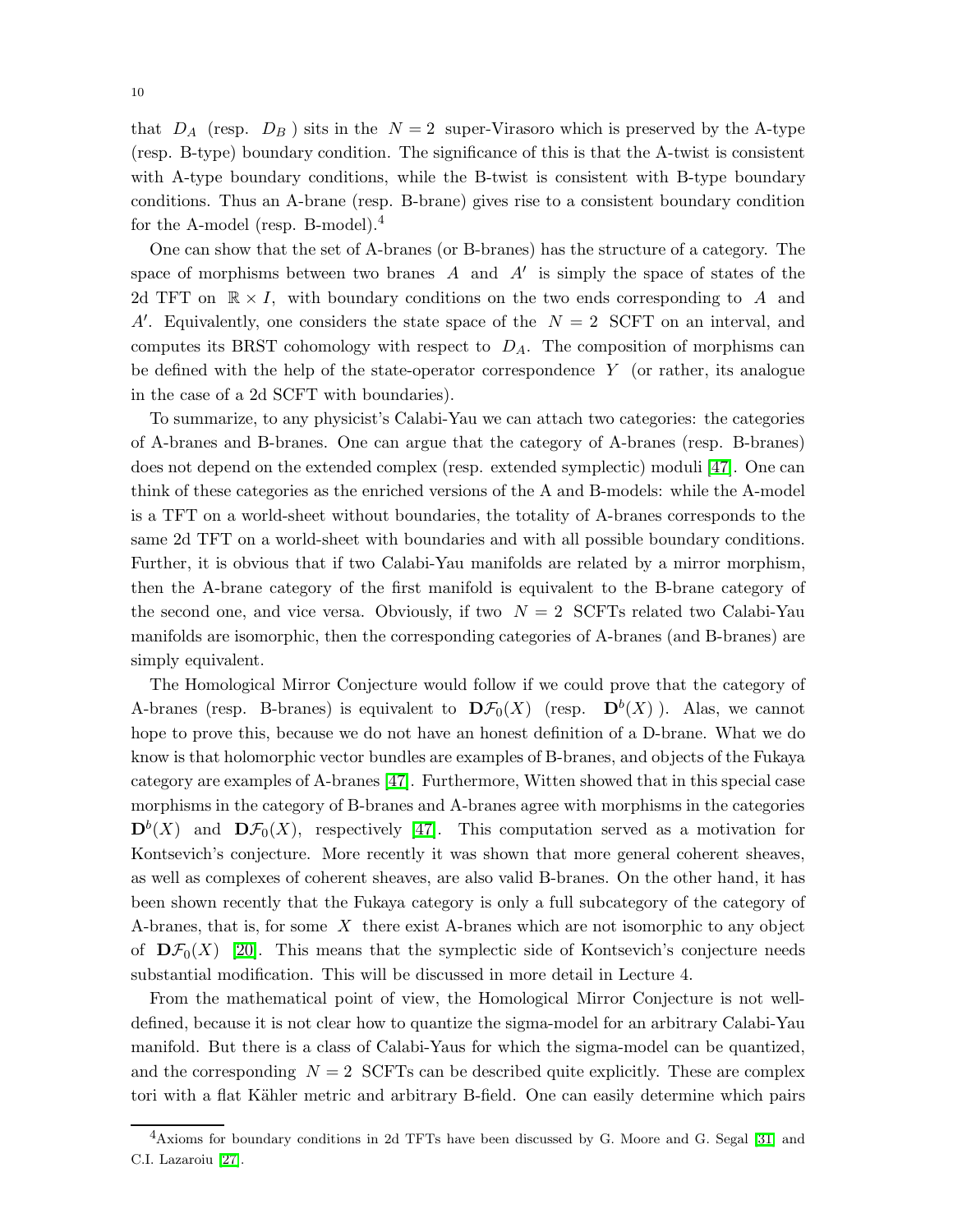of such Calabi-Yaus give mirror  $N = 2$  SCFTs; the resulting criterion can be expressed in terms of linear algebra [\[19\]](#page-30-1). (This will be discussed in Lecture 2). Thus in the case of flat tori the Homological Mirror Conjecture is mathematically well-defined (modulo the issues related to the precise definition of the Fukaya category). In [\[39\]](#page-31-6) A. Polishchuk and E. Zaslow proved it for tori of real dimension two. But there are strong arguments showing that for higher-dimensional tori the Homological Mirror Conjecture cannot hold, unless one substantially enlarges the Fukaya category by adding new objects. This will be discussed in Lecture 4.

For more general Calabi-Yaus, one can take the Homological Mirror Conjecture as an attempt to give a mathematical definition of the mirror relation. Then the main issues are the precise definition of the Fukaya category, and the verification that the numerous mirror pairs proposed by physicists and mathematicians are in fact mirror in the sense of the Homological Mirror Conjecture.

Another approach to mirror symmetry has been proposed in [\[41\]](#page-31-0) and is known as the SYZ Conjecture. According to this conjecture, mirror Calabi-Yau manifolds admit fibrations by special Lagrangian tori which in some sense are "dual" to each other. Recently a relation between the Homological Mirror Conjecture and the SYZ Conjecture has been studied in the paper [\[26\]](#page-30-9).

## 2. Mirror Symmetry for Flat Complex Tori

In this lecture we describe  $N = 2$  superconformal field theories (SCFT) related to complex tori  $T$  endowed with a flat Kähler metric  $G$  and a constant 2-form  $B$  (the B-field). We will give a criterion when two such data  $(T, G, B)$  and  $(T', G', B')$  produce isomorphic  $N = 2$  SCFT and when they produce  $N = 2$  SCFT which are mirror to each other.

As explained in Lecture 1, to define an  $N = 2$  superconformal field theory we need to specify an infinite-dimensional  $\mathbb{Z}_2$ -graded vector space of states  $V$ , a vacuum vector  $|vac\rangle$ , a state-operator correspondence Y from V to the space of "formal fraction" power series in  $z, \bar{z}$  with coefficients in End(V) " and, finally, the super-Virasoro elements  $L,\bar{L},Q^{\pm},\bar{Q}^{\pm},J,\bar{J}$  which enter into the definition of the superconformal structure (see Lecture 1).

We start with some notations. Let  $\Gamma \cong \mathbb{Z}^{2d}$  be a lattice in a real vector space U of dimension 2d, and let  $\Gamma^* \subset U^*$  be the dual lattice. Consider real tori  $T = U/\Gamma$ ,  $T^* =$  $U^*/\Gamma^*$ . Let G be a metric on U, i.e. a positive symmetric bilinear form on U, and let  $B$  be a real skew-symmetric bilinear form on U. Denote by l the natural pairing  $\Gamma \times \Gamma^* \to \mathbb{Z}$ . (The natural pairing  $U \times U^* \to \mathbb{R}$  will be also denoted as l.) Choose generators  $e_1, \ldots, e_{2d} \in \Gamma$ . The components of an element  $w \in \Gamma$  in this basis will be denoted by  $w^i$ ,  $i = 1, ..., 2d$ . The components of an element  $m \in \Gamma^*$  in the dual basis will be denoted by  $m_i$ ,  $i = 1, ..., 2d$ . We also denote by  $G_{ij}$ ,  $B_{ij}$  the components of  $G$ ,  $B$  in this basis. It will be apparent that the superconformal field theory which we construct does not depend on the choice of basis in  $\Gamma$ . In the physics literature  $\Gamma$  is sometimes referred to as the winding lattice, while  $\Gamma^*$  is called the momentum lattice.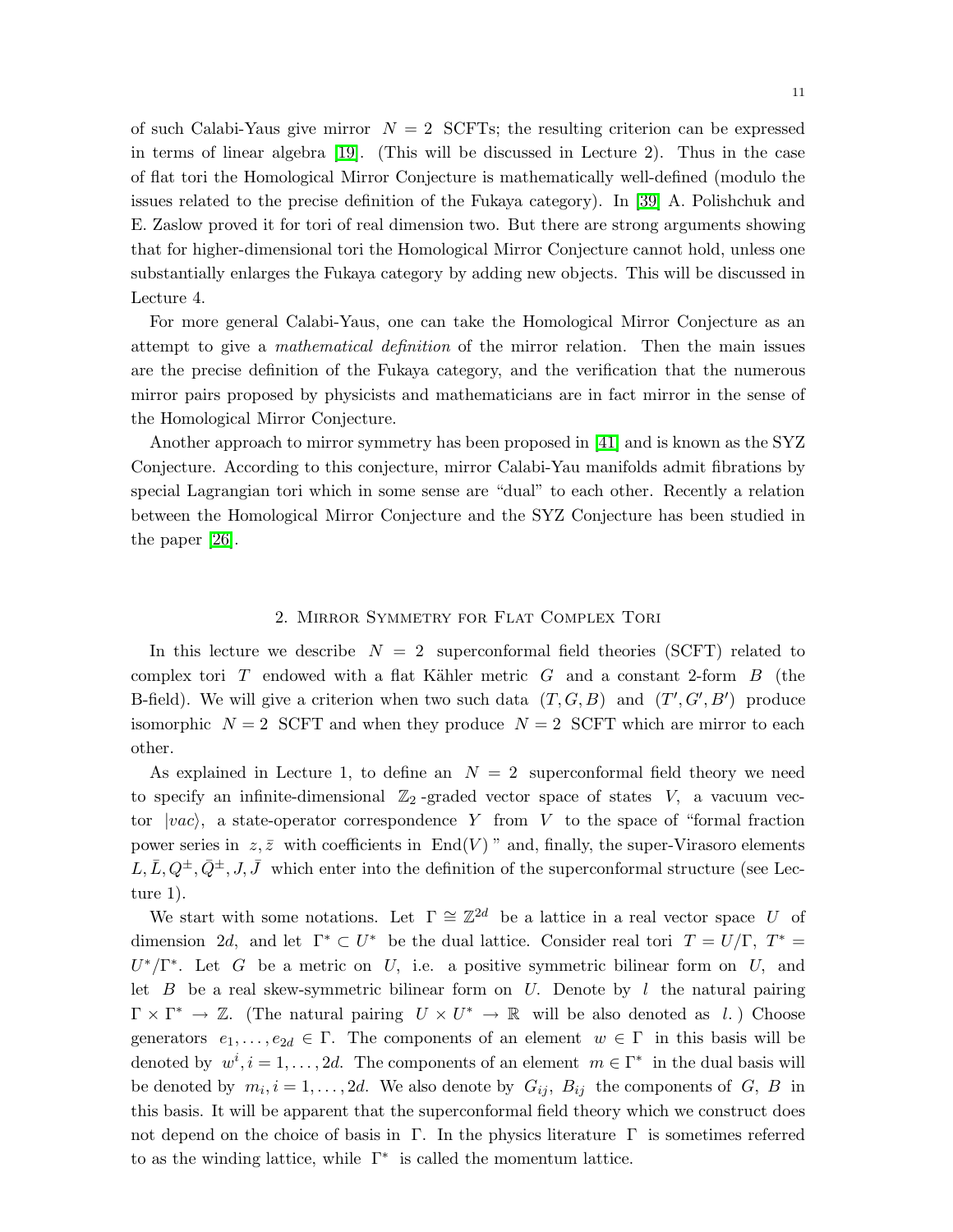Consider a triple  $(T, G, B)$ . With any such triple we associate an  $N = 2$  superconformal field theory  $V$  which may be regarded as a quantization of the supersymmetric sigma-model.

The state space of the SCFT  $\mathcal V$  is

$$
V = \mathcal{H}_b \otimes_{\mathbb{C}} \mathcal{H}_f \otimes_{\mathbb{C}} \mathbb{C} [\Gamma \oplus \Gamma^*].
$$

Here  $\mathcal{H}_b$  and  $\mathcal{H}_f$  are bosonic and fermionic Fock spaces defined below, while  $\mathbb{C}[\Gamma \oplus \Gamma^*]$ is the space of the group algebra of  $\Gamma \oplus \Gamma^*$  over  $\mathbb C$ .

To define  $\mathcal{H}_b$ , consider an algebra over  $\mathbb C$  with generators  $\alpha_s^i, \bar{\alpha}_s^i, i = 1, \ldots, 2d, s \in \mathbb Z \backslash 0$ and relations

(4) 
$$
[\alpha_s^i, \alpha_p^j] = s(G^{-1})^{ij} \delta_{s,-p}, \quad [\bar{\alpha}_s^i, \bar{\alpha}_p^j] = s(G^{-1})^{ij} \delta_{s,-p}, \quad [\alpha_s^i, \bar{\alpha}_p^j] = 0.
$$

If s is a positive integer,  $\alpha_{-s}^i$  and  $\bar{\alpha}_{-s}^i$  are called left and right bosonic creators, respectively, otherwise they are called left and right bosonic annihilators. Either creators or annihilators are referred to as oscillators.

The space  $\mathcal{H}_b$  is defined as the space of polynomials of even variables  $a_{-s}^i, \bar{a}_{-s}^i, i =$  $1,\ldots, 2d, s = 1, 2, \ldots$ . The bosonic oscillator algebra acts on the space  $\mathcal{H}_b$  via

$$
\begin{array}{cccc}\n\alpha_{-s}^i & \mapsto & a_{-s}^i, & \bar{\alpha}_{-s}^i & \mapsto & \bar{a}_{-s}^i, \\
\alpha_s^i & \mapsto & s(G^{-1})^{ij} \frac{\partial}{\partial a_{-s}^j}, & \bar{\alpha}_s^i & \mapsto & s(G^{-1})^{ij} \frac{\partial}{\partial \bar{a}_{-s}^j},\n\end{array}
$$

for all positive s. This is the Fock-Bargmann representation of the bosonic oscillator algebra. The vector  $1 \in \mathcal{H}_b$  is annihilated by all bosonic annihilators and will be denoted  $|vac_b\rangle$ .

The space  $\mathcal{H}_b$  will be regarded as a  $\mathbb{Z}_2$ -graded vector space with a trivial (purely even) grading. It is clear that  $\mathcal{H}_b$  can be decomposed as  $\mathfrak{H}_b \otimes \bar{\mathfrak{H}}_b$ , where  $\mathfrak{H}_b$  (resp.  $\bar{\mathfrak{H}}_b$ ) is the bosonic Fock space defined using only the left (right) bosonic oscillators.

<span id="page-11-0"></span>To define  $\mathcal{H}_f$ , consider an algebra over  $\mathbb C$  with generators  $\psi_s^i, \bar{\psi}_s^i, i = 1, \ldots, 2d, s \in \mathbb Z + \frac{1}{2}$ 2 subject to relations

(5) 
$$
\{\psi_s^i, \psi_p^j\} = (G^{-1})^{ij} \delta_{s,-p}, \quad \{\bar{\psi}_s^i, \bar{\psi}_p^j\} = (G^{-1})^{ij} \delta_{s,-p}, \quad \{\psi_s^i, \bar{\psi}_p^j\} = 0.
$$

If s is positive,  $\psi_{-s}^i$  and  $\bar{\psi}_{-s}^i$  are called left and right fermionic creators respectively, otherwise they are called left and right fermionic annihilators. Collectively they are referred to as fermionic oscillators.

The space  $\mathcal{H}_f$  is defined as the space of skew-polynomials of odd variables  $\theta^i_{-s}, \bar{\theta}^i_{-s}, i=$  $1,\ldots, 2d, s = 1/2, 3/2, \ldots$ . The fermionic oscillator algebra [\(5\)](#page-11-0) acts on  $\mathcal{H}_f$  via

$$
\begin{array}{cccc}\psi_{-s}^i&\mapsto&\theta_{-s}^i\cdot,&\bar{\psi}_{-s}^i&\mapsto&\bar{\theta}_{-s}^i\cdot,\\[1.5ex] \psi_s^i&\mapsto&(G^{-1})^{ij}\frac{\partial}{\partial\theta_{-s}^j},&\bar{\psi}_s^i&\mapsto&(G^{-1})^{ij}\frac{\partial}{\partial\bar{\theta}_{-s}^j},\\ \end{array}
$$

for all positive  $s \in \mathbb{Z} + \frac{1}{2}$  $\frac{1}{2}$ . This is the Fock-Bargmann representation of the fermionic oscillator algebra. The vector  $1 \in \mathcal{H}_f$  is annihilated by all fermionic annihilators and will be denoted  $|vac_f\rangle$ . The fermionic Fock space has a natural  $\mathbb{Z}_2$  grading such that  $|vac_f\rangle$ is even. It can be decomposed as  $\tilde{\mathfrak{H}}_f \otimes \bar{\mathfrak{H}}_f$ , where  $\tilde{\mathfrak{H}}_f$  (resp.  $\bar{\mathfrak{H}}_f$ ) is constructed using only the left (right) fermionic oscillators.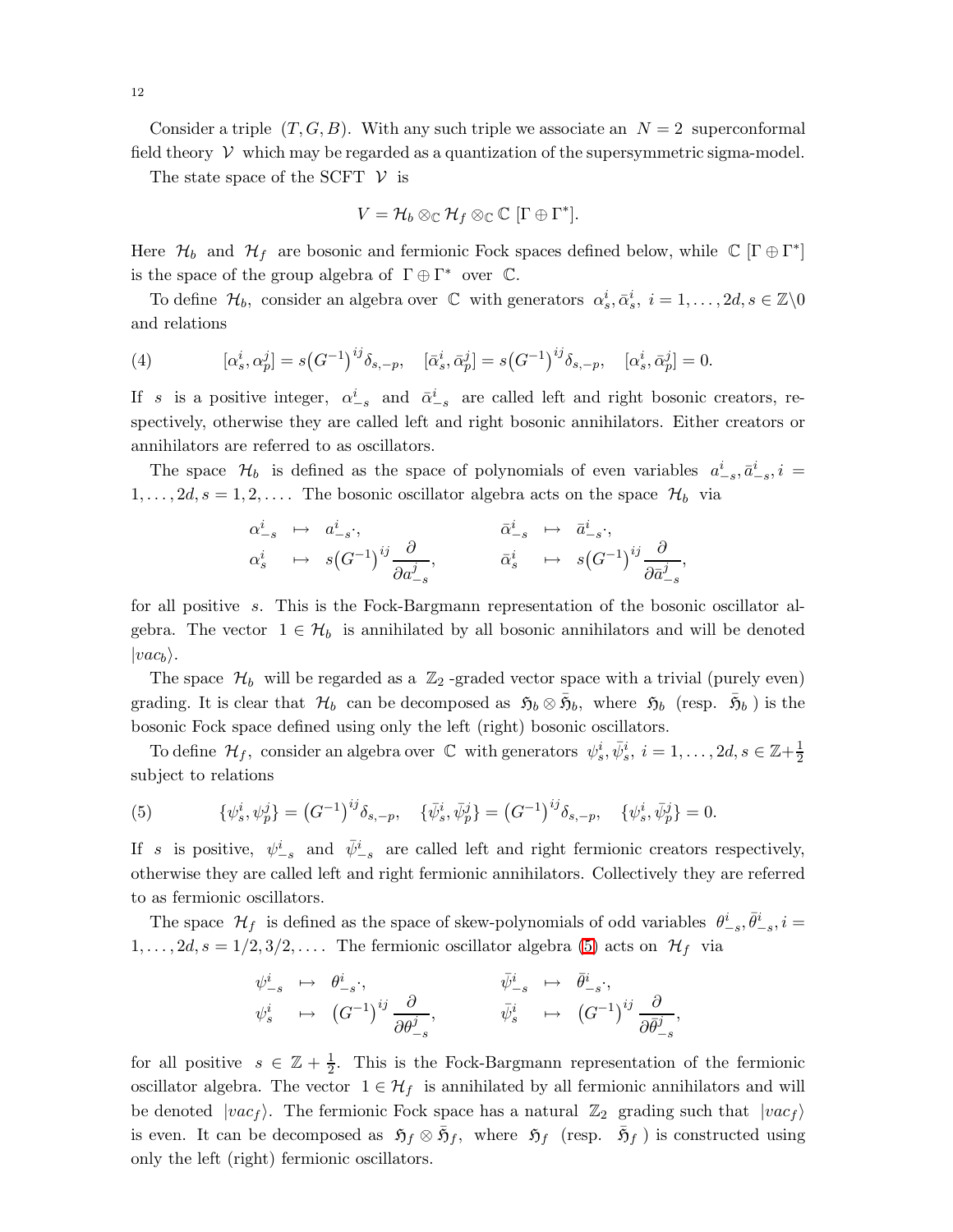For  $w \in \Gamma$ ,  $m \in \Gamma^*$  we will denote the vector  $w \oplus m \in \mathbb{C}$   $[\Gamma \oplus \Gamma^*]$  by  $(w, m)$ . We will also use a shorthand  $|vac, w, m\rangle$  for

$$
|vac_b\rangle \otimes |vac_f\rangle \otimes (w,m).
$$

To define  $V$ , we have to specify the vacuum vector,  $T, \overline{T}$ , and the state-operator correspondence Y. But first we need to define some auxiliary objects. We define the operators  $W: V \to V \otimes \Gamma$  and  $M: V \to V \otimes \Gamma^*$  as follows:

 $W^i : b \otimes f \otimes (w,m) \mapsto w^i(b \otimes f \otimes (w,m)), \quad M_i : b \otimes f \otimes (w,m) \mapsto m_i(b \otimes f \otimes (w,m)).$ 

We also set

$$
\partial X^{j}(z) = \frac{1}{z} (G^{-1})^{jk} P_{k} + \sum_{s=-\infty}^{\infty} \frac{\alpha_{s}^{j}}{z^{s+1}}, \qquad \bar{\partial} X^{j}(\bar{z}) = \frac{1}{\bar{z}} (G^{-1})^{jk} \bar{P}_{k} + \sum_{s=-\infty}^{\infty} \frac{\bar{\alpha}_{s}^{j}}{\bar{z}^{s+1}},
$$

$$
\psi^{j}(z) = \sum_{r \in \mathbb{Z} + \frac{1}{2}} \frac{\psi^{j}_{r}}{z^{r+1/2}}, \qquad \bar{\psi}^{j}(\bar{z}) = \sum_{r \in \mathbb{Z} + \frac{1}{2}} \frac{\bar{\psi}^{j}_{r}}{\bar{z}^{r+1/2}},
$$

where a prime on a sum over s means that the term with  $s = 0$  is omitted, and  $P_k$  and  $\bar{P}_k$  are defined by

$$
P_k = \frac{1}{\sqrt{2}} (M_k + (-B_{kj} - G_{kj}) W^j), \quad \bar{P}_k = \frac{1}{\sqrt{2}} (M_k + (-B_{kj} + G_{kj}) W^j).
$$

Note that we did not define  $X^{j}(z,\bar{z})$  themselves, but only their derivatives. The reason is that the would-be field  $X^{j}(z, \bar{z})$  contains terms proportional to  $\log z$  and  $\log \bar{z}$ , and therefore is not a "fractional power series."

The vacuum vector of  $V$  is defined by

$$
|vac\rangle = |vac, 0, 0\rangle.
$$

The general formula for the state-operator correspondence Y is complicated and can be found in [\[19\]](#page-30-1). We will only list a few special cases of the state-operator correspondence. The states  $\alpha^j$  $\int_{-s}^{j} |vac, 0, 0\rangle$  and  $\bar{\alpha}^{j}_{-}$  $\int_{-s}^{J} |vac, 0, 0\rangle$  are mapped by Y to

$$
\frac{1}{(s-1)!}\partial^s X^j(z), \qquad \frac{1}{(s-1)!}\bar{\partial}^s X^j(\bar{z}).
$$

The states  $\psi_-^j$  $\frac{j}{-s}$ |vac, 0, 0} and  $\bar{\psi}_{-s}^j$ |vac, 0, 0} are mapped to

$$
\frac{1}{(s-\frac{1}{2})!} \partial^{s-1/2} \psi^j(z), \qquad \frac{1}{(s-\frac{1}{2})!} \bar{\partial}^{s-1/2} \bar{\psi}^j(\bar{z}).
$$

To define an  $N = 2$  superconformal structure on  $V$ , we need to choose a complex structure I on U with respect to which G is a Kähler metric. Let  $\omega = GI$  be the corresponding Kähler form. Then the left-moving vectors are defined as follows:

$$
L = \frac{1}{2}G(a_{-1}, a_{-1}) - \frac{1}{2}G(\theta_{-1/2}, \theta_{-3/2})
$$
  
\n
$$
Q^{\pm} = \frac{-i}{4\sqrt{2}}(G \mp i\omega)(\theta_{-1/2}, a_{-1}),
$$
  
\n
$$
J = -\frac{i}{2}\omega(\theta_{-1/2}, \theta_{-1/2}).
$$

,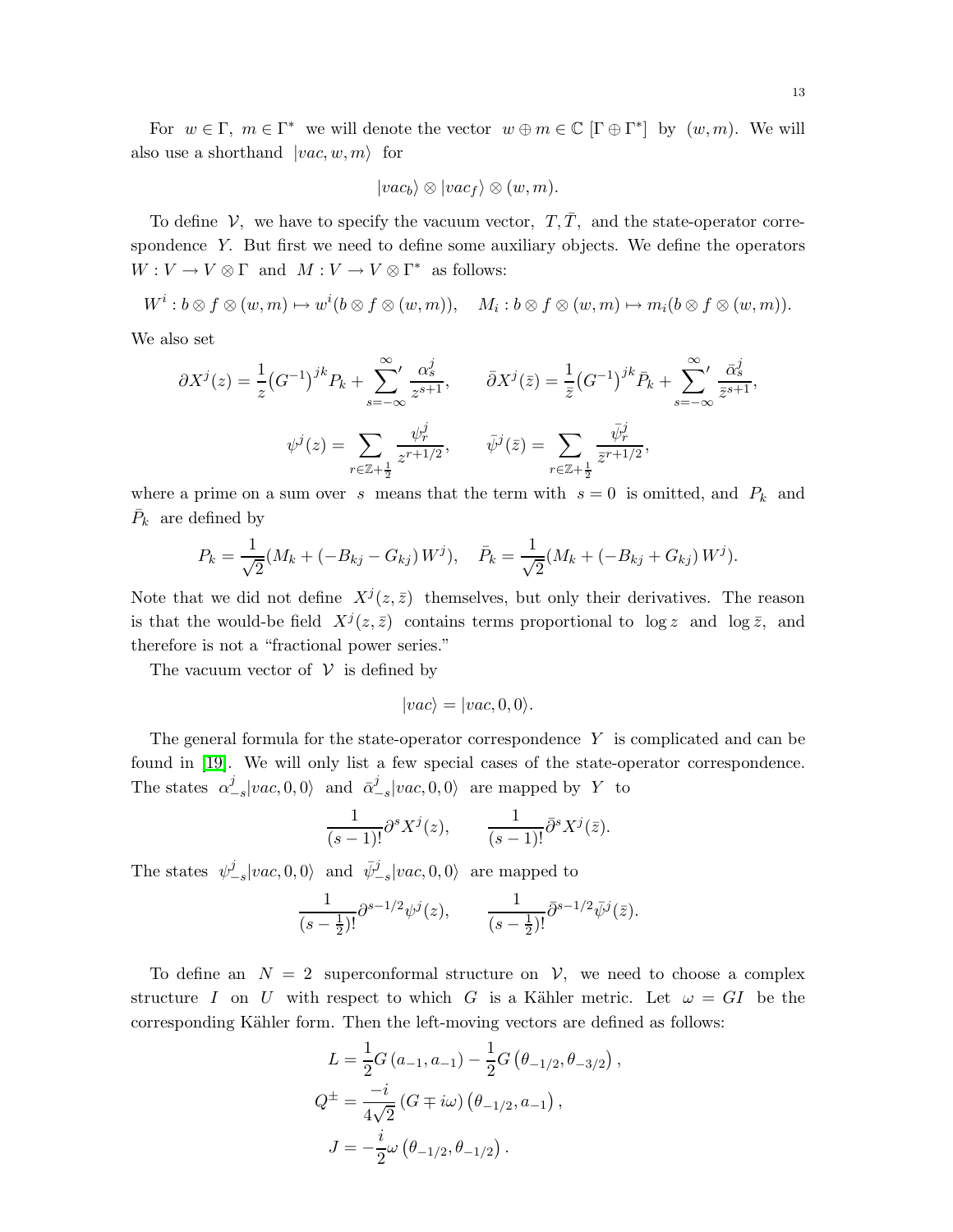The right-moving vectors  $\bar{L}$ ,  $\bar{Q}^{\pm}$  and  $\bar{J}$  are defined by the same expressions with a replaced by  $\bar{a}$  and  $\theta$  replaced by  $\bar{\theta}$ .

An isomorphism of  $N = 2$  SCFTs is an isomorphism of underlying vector spaces f:  $V \longrightarrow V'$ , which preserves the state-operator correspondence  $Y'(f(a))f(b) = f(Y(a)b)$ and acts on the generators of both left and right super-Virasoro algebras as the identity map.

A mirror morphism between two  $N = 2$  SCFTs is an isomorphism between the underlying  $N = 1$  SCFTs which induces the following map on the generators of left/right super-Virasoro algebras:

$$
f(L) = L', f(Q^+) = Q^{-',} f(Q^-) = Q^{+'}, f(J) = -J',
$$
  

$$
f(\bar{L}) = \bar{L}', f(\bar{Q}^+) = \bar{Q}^{+'}, f(\bar{Q}^-) = \bar{Q}^{-',} f(\bar{J}) = \bar{J}'.
$$

A composition of two mirror morphisms is an isomorphism of  $N = 2$  SCFTs.

Now we can describe when two different quadruples  $(\Gamma, I, G, B)$  and  $(\Gamma', I', G', B')$  yield isomorphic  $N = 2$  SCFTs and when they are mirror symmetric.

<span id="page-13-0"></span>The natural pairing  $l : \Gamma \oplus \Gamma^* \to \mathbb{Z}$  induces a natural  $\mathbb{Z}$ -valued symmetric bilinear form q on  $\Gamma \oplus \Gamma^*$  defined by

(6) 
$$
q((w_1, m_1), (w_2, m_2)) = l(w_1, m_2) + l(w_2, m_1), \qquad w_{1,2} \in \Gamma, m_{1,2} \in \Gamma^*.
$$

Given  $G, I, B$ , we can define two complex structures on  $T \times T^*$ :

(7) 
$$
\mathcal{I}(I,B) = \begin{pmatrix} I & 0 \\ BI + I^t B & -I^t \end{pmatrix},
$$

(8) 
$$
\mathcal{J}(G, I, B) = \begin{pmatrix} -IG^{-1}B & IG^{-1} \\ GI - BIG^{-1}B & BIG^{-1} \end{pmatrix}.
$$

The notation here is as follows. We regard  $\mathcal I$  and  $\mathcal J$  as endomorphisms of  $U \oplus U^*$ , and write the corresponding matrices in the basis in which the first  $2d$  vector span U, while the remaining vectors span  $U^*$ . In addition, G and B are regarded as elements of Hom $(U, U^*)$ , and  $I^t$  denotes the endomorphism of  $U^*$  conjugate to I.

It is easy to see that  $\mathcal J$  depends on  $G, I$  only in the combination  $\omega = GI$ , i.e. it depends only on the symplectic structure on  $T$  and the B-field. There is also a third natural complex structure  $\tilde{\mathcal{I}}$  on  $T \times T^*$ , which is simply the complex structure that  $T \times T^*$  gets because it is a Cartesian product of two complex manifolds:

$$
\tilde{\mathcal{I}} = \begin{pmatrix} I & 0 \\ 0 & -I^t \end{pmatrix}.
$$

<span id="page-13-1"></span>This complex structure will play only a minor role in what follows. Note that  $\mathcal I$  coincides with  $\tilde{\mathcal{I}}$  if and only if  $B^{(0,2)}=0$ .

**Theorem 2.1.** [\[19\]](#page-30-1)  $SCFT(\Gamma, I, G, B)$  is isomorphic to  $SCFT(\Gamma', I', G', B')$  if and only if there exists an isomorphism of lattices  $\Gamma \oplus \Gamma^*$  and  $\Gamma' \oplus \Gamma^{'*}$  which takes q to q',  $\mathcal I$  to  $\mathcal{I}',$  and  $\mathcal{J}$  to  $\mathcal{J}'.$ 

The second theorem describes when  $(T, I, G, B)$  is mirror symmetric to  $(T', I', G', B')$ .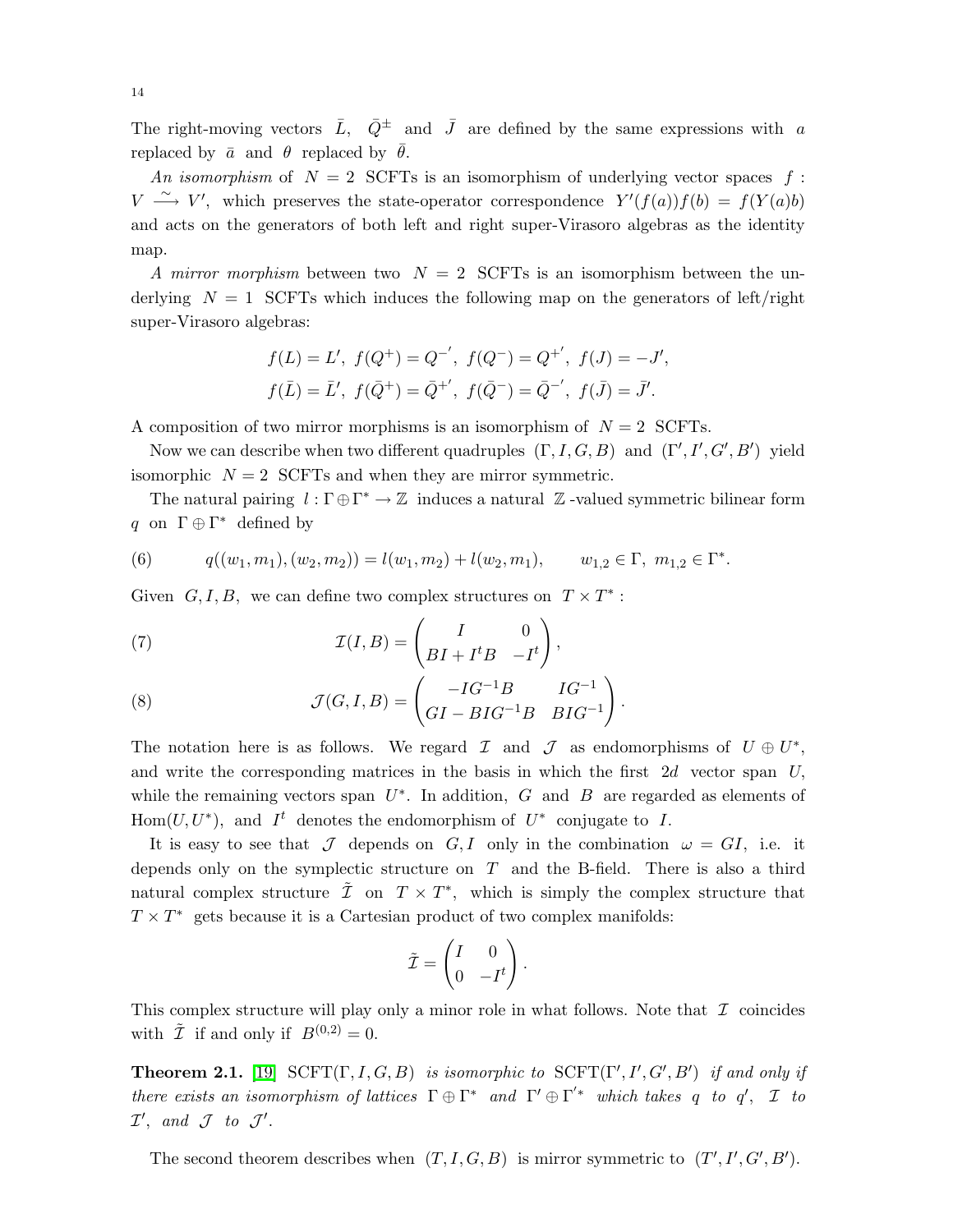**Theorem 2.2.** [\[19\]](#page-30-1)  $SCFT(\Gamma, I, G, B)$  is mirror to  $SCFT(\Gamma', I', G', B')$  if and only if there is an isomorphism of lattices  $\Gamma \oplus \Gamma^*$  and  $\Gamma' \oplus \Gamma'^*$  which takes q to q',  $\mathcal I$  to  $\mathcal J'$ , and  $\mathcal J$  to  $\mathcal I'.$ 

This theorem allows to give many examples of mirror pairs of tori. Suppose that we are given a complex torus  $(T, I)$  with a constant Kähler form  $\omega$ , and suppose that  $T = A \times B$ , where A and B are Lagrangian sub-tori with respect to  $\omega$ . In particular, the lattice Γ decomposes as  $\Gamma_A \oplus \Gamma_B$ . Let  $\hat{A}$  be the dual torus for A, and let  $T' = \hat{A} \times B$ . The lattice corresponding to  $T'$  is  $\Gamma' = \Gamma_A^* \oplus \Gamma_B$ , and there is an obvious isomorphism from  $\Gamma \oplus \Gamma^*$  to  $\Gamma' \oplus \Gamma'^*$  which takes q to q'. We let  $\mathcal{I}'$  and  $\mathcal{J}'$  to be the image of  $\mathcal J$  and  $\mathcal I$ , respectively, and invert the relationship between  $\mathcal{I}', \mathcal{J}'$  and  $I', \omega', B'$  to find the complex structure, the symplectic form, and the B-field on  $T'$ . It is easy to check that this procedure always produces a complex torus with a flat Kähler metric and a B-field which is mirror to the original one. This recipe is a special case of the physical notion of T-duality [\[36\]](#page-30-2).

We will soon see how these results can be used to test the Homological Mirror Conjecture for flat tori. First, let us recall the formulation of the conjecture.

A physicist's Calabi-Yau  $(X, G, B)$  is both a complex manifold and a symplectic manifold (the symplectic form being the Kähler form  $\omega = GI$ ). We can associate to each such manifold a pair of triangulated categories: the bounded derived category of coherent sheaves  $\mathbf{D}^b(X)$  and the derived Fukaya category  $\mathbf{D}\mathcal{F}_0(X)$ . The former depends only on the complex structure of  $X$ , while the latter depends only on its symplectic structure. The Homological Mirror Conjecture (HMC) asserts that if two algebraic Calabi-Yaus  $(X, G, B)$ and  $(X', G', B')$  are mirror to each other, then  $\mathbf{D}^b(X)$  is equivalent to  $\mathbf{D}\mathcal{F}_0(X')$ , and vice versa  $\mathbf{D}^b(X')$  is equivalent to  $\mathbf{D}\mathcal{F}_0(X)$ .

Next, we need to recall the definitions of these two categories. We begin with the Fukaya category  $\mathcal{F}(X)$ . An object of the Fukaya category is a triple  $(Y, E, \nabla_E)$  where Y is a graded Lagrangian submanifold of  $X$ ,  $E$  is a complex vector bundle on Y with a Hermitian metric, and  $\nabla_E$  is a flat unitary connection of E. The only term which needs to be explained here is "graded Lagrangian submanifold." This notion was introduced by J. Leray in 1968 in the case of Lagrangian submanifolds in a symplectic affine space, and generalized by Kontsevich to the Calabi-Yau case in [\[25\]](#page-30-0). Let us first recall the definition of the Maslov class of a Lagrangian submanifold. Let us choose a holomorphic section  $\Omega$  of the canonical line bundle (which is trivial for Calabi-Yaus). Restricting it to Y, we obtain a nowhere vanishing  $n$ -form. On the other hand, we also have a volume form vol on Y, which comes from the Kähler metric on X. This is also a nowhere vanishing  $n$ -form on Y, and therefore  $\Omega|_Y = h \cdot vol$ , where h is a nowhere vanishing complex function on Y. The function h can be thought of as an element of  $H^0(Y, \mathcal{C}^{\infty*}_Y)$ , where  $\mathcal{C}^{\infty*}_Y$  is the sheaf of  $\mathbb{C}^*$ -valued infinitely smooth functions on Y. The standard exponential exact sequence gives a homomorphism from  $H^0(Y, \mathcal{C}^{\infty*}_Y)$  to  $H^1(Y, \mathbb{Z})$ , and the Maslov class of  $Y$  is defined as the image of h under this homomorphism. (Explicitly, the Cech cocycle representing the Maslov class is constructed as follows: choose a good cover of Y, take the logarithm of h on each set of the cover, divide by  $2\pi i$ , and compare the results on double overlaps). Although the definition of the Maslov class seems to depend both on the complex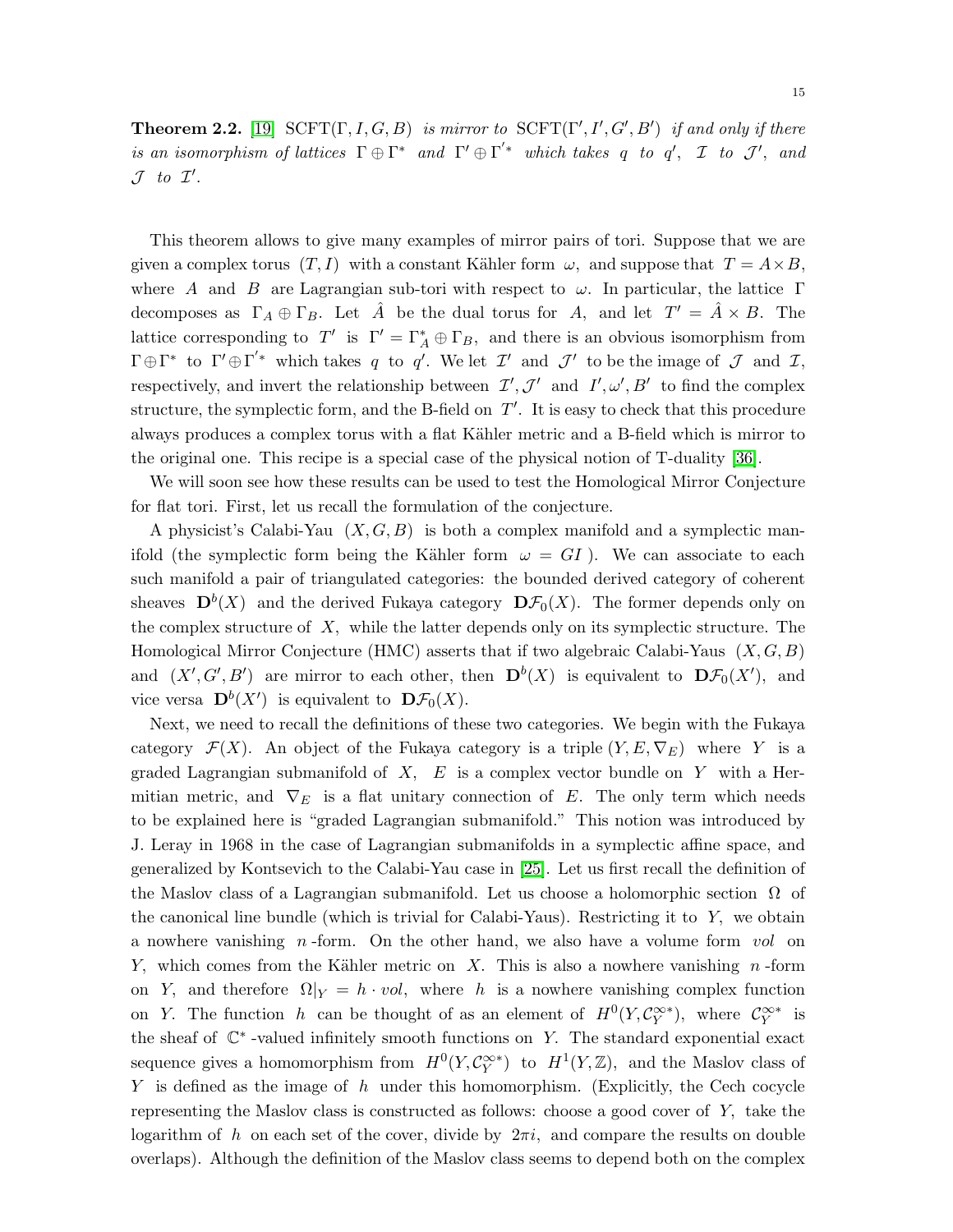and symplectic structures on  $X$ , in fact it is independent of the choice of complex structure. Note also that if the Maslov class vanishes, the logarithm of  $h$  exists as a function, and is unique up to addition of  $2\pi im, m \in \mathbb{Z}$ . A graded Lagrangian submanifold Y is a Lagrangian submanifold in  $X$  with a vanishing Maslov class and a choice of the branch of  $\log h$ .

Morphisms are defined as follows. Suppose we are given two objects  $(Y_1, E_1, \nabla_1)$  and  $(Y_2, E_2, \nabla_2)$ . We will assume that  $Y_1$  and  $Y_2$  intersect transversally at a finite number of points; if this is not the case, we should deform one of the objects by flowing along a Hamiltonian vector field, until the transversality condition is satisfied. Let  $\{e_i, i \in I\}$  be the set of intersection points of  $Y_1$  and  $Y_2$ . Now we consider the Floer complex. As a vector space, it is a direct sum of vector spaces

$$
V_i = \text{Hom}(E_1(e_i), E_2(e_i)), \quad i \in I.
$$

The grading is defined as follows. At any point  $p \in Y$  the space  $T_pY$  defines a point q in the Grassmannian of Lagrangian subspaces in the space  $T_pX$ . Let us denote by  $Lag_p$ the universal cover of the Lagrangian Grassmannian of the space  $T_pX$ . On a Calabi-Yau variety X, this spaces fit into a fiber bundle over X denoted by Lag [\[25\]](#page-30-0). Grading of Y provides a canonical lift of q to  $Lag_p$  for all p; this lifts assemble into a section of the restriction of Lag to Y [\[25\]](#page-30-0). Thus for each intersection point  $e_i$  we have a pair of points  $q_1, q_2 \in Lag$ . The grade of the component of the Floer complex corresponding to  $e_i$  is the Maslov index of  $q_1, q_2$  (see [\[4\]](#page-29-5) for a definition of the Maslov index.) Finally, we need to define the differential. Let  $e_i$  and  $e_j$  be a pair of points whose grade differs by one. The component of the Floer differential which maps  $V_i$  to  $V_j$  is defined by counting holomorphic disks in  $X$  with two marked points on the boundary, so that the two marked points are  $e_i$  and  $e_j$  (the Maslov index of  $e_j$  is the Maslov index of  $e_i$  plus one), and the two intervals which make up the boundary of the disks are mapped to  $Y_1$  and  $Y_2$ . Note that in order to compute the differential one has to choose an (almost) complex structure J on X such that the form  $\omega(\cdot,J\cdot)$  is a Hermitian form on the tangent bundle of X. For a precise definition of the Floer differential, see [\[9\]](#page-29-6). The space of morphisms in the Fukaya category is defined to be the Floer complex. The composition of morphisms can be defined using holomorphic disks with three marked points and boundaries lying on three Lagrangian submanifolds.

The definition sketched above is only approximate. First, in order to define the Floer differential one has to fix a relative spin structure on  $Y$  [\[9\]](#page-29-6). Second, the Floer differential does not square to zero in general, so the Floer "complex" is not really a complex. A related difficulty is that the composition of morphisms is associative only up to homotopy, which depends on certain ternary product of morphisms. Actually, there is an infinite sequence of higher products in the Fukaya category, which are believed to satisfy the identities of an  $A_{\infty}$  category (see [\[24\]](#page-30-10) for a review of  $A_{\infty}$  categories). It is also believed that changing the almost complex structure J gives an equivalent  $A_{\infty}$  category, so that the equivalence class of the Fukaya category is a symplectic invariant. For a detailed discussion of these issues see [\[9\]](#page-29-6).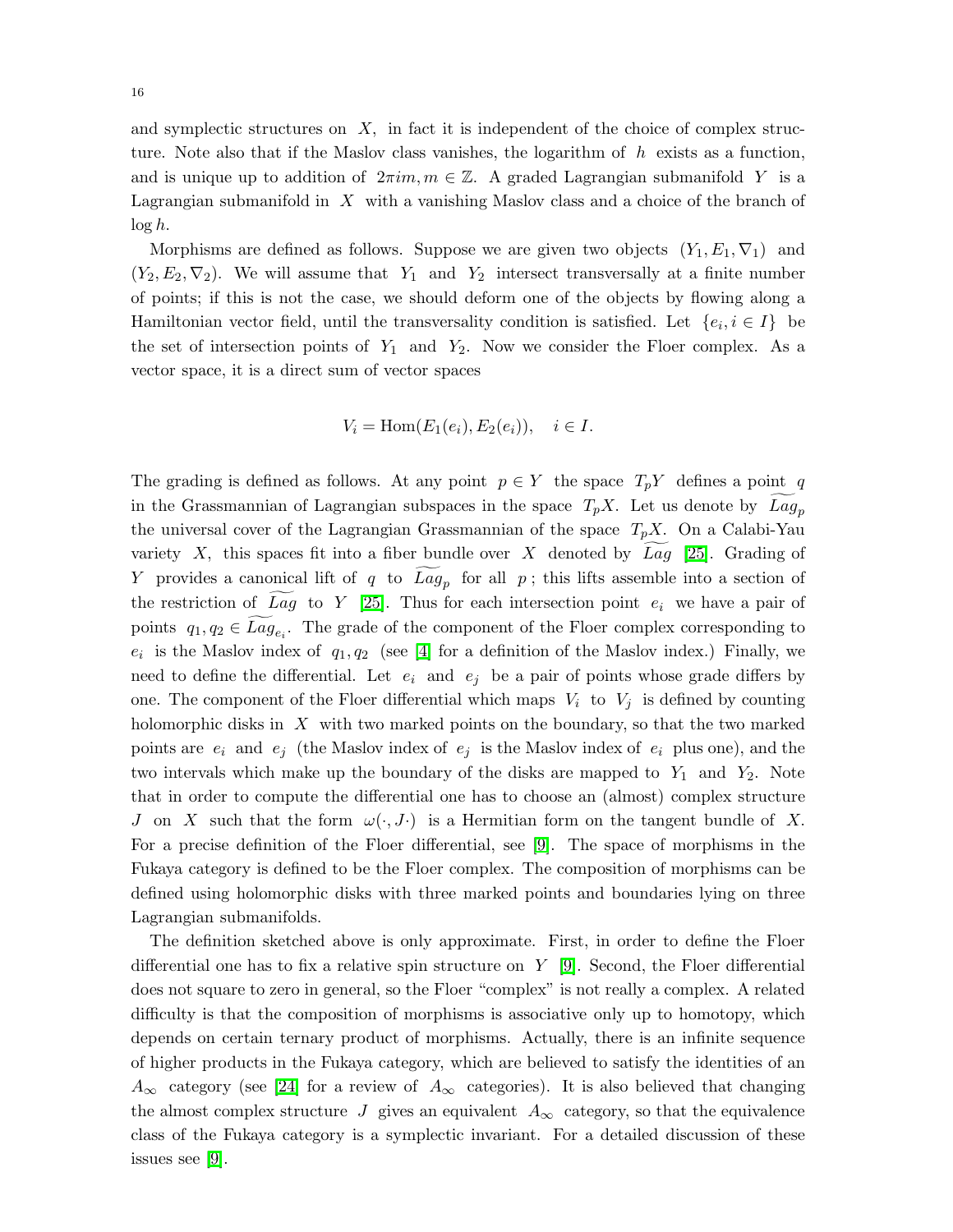If the B-field is non-zero, one has to modify the definition of the Fukaya category as follows. Objects are triples  $(Y, E, \nabla_E)$ , where Y is a graded Lagrangian submanifold, E is a vector bundle on Y with a Hermitian metric, and  $\nabla_E$  is a Hermitian connection on E such that its curvature satisfies

$$
\nabla_E^2 = 2\pi i B|_Y.
$$

Thus the connection is projectively flat rather than flat.

Morphisms are modified in the following way: all occurrences of the symplectic form  $\omega$ in the definition of the Floer complex and higher products are replaced with  $\omega + iB$ . The modified Fukaya category of a symplectic manifold  $X$  with a B-field  $B$  will be denoted  $\mathcal{F}(X,B).$ 

The Fukaya category  $\mathcal{F}(X, B)$  is not a true category, but an  $A_{\infty}$  category with a translation functor. The set of morphisms between two objects in an  $A_{\infty}$  –category is a differential graded vector space. To any  $A_{\infty}$  –category one can associate a true category which has the same objects but the space of morphisms between two objects is the  $0$ -th cohomology group of the morphisms in the  $A_{\infty}$ -category. Applying this construction to  $\mathcal{F}(X,B)$ , we obtain a true category  $\mathcal{F}_0(X,B)$  which is also called the Fukaya category. Considering twisted complexes over  $\mathcal{F}(X,B)$  M.Kontsevich [\[25\]](#page-30-0) also constructs a certain triangulated category  $\mathbf{D}\mathcal{F}_0(X, B)$ . We will call it the derived Fukaya category. The category  $\mathbf{D}\mathcal{F}_0(X,B)$  contains  $\mathcal{F}_0(X,B)$  as a full subcategory.

In the next lecture we will discuss the derived category of coherent sheaves, and use its properties to test the Homological Mirror Conjecture.

# 3. Derived Categories of Coherent Sheaves and a Test of the Homological MIRROR CONJECTURE

Let X be a complex algebraic variety (or a complex manifold). Denote by  $\mathcal{O}_X$  the sheaf of regular functions (or the sheaf of holomorphic functions). Recall that a coherent sheaf is a sheaf of  $\mathcal{O}_X$ -modules that locally can be represented as a cokernel of a morphism of algebraic (holomorphic) vector bundles. Coherent sheaves form an abelian category which will be denoted by  $\text{coh}(X)$ .

Next we recall the definition of a derived category and describe some properties of derived categories of coherent sheaves on smooth projective varieties. There is a lot of texts where introductions to the theory of derived and triangulated categories are given, we can recommend [\[43,](#page-31-7) [15,](#page-30-11) [12,](#page-30-12) [21,](#page-30-13) [23\]](#page-30-14).

Let  $\mathcal A$  be an abelian category. We denote by  $\mathbf{C}^b(\mathcal A)$  the category of bounded differential complexes

$$
M^{\bullet} = (0 \longrightarrow \cdots \longrightarrow M^{p} \stackrel{d^{p}}{\longrightarrow} M^{p+1} \longrightarrow \cdots \longrightarrow 0), \quad M^{p} \in \mathcal{A}, \quad p \in \mathbb{Z}, \quad d^{2} = 0.
$$

Morphisms  $f: M^{\bullet} \longrightarrow N^{\bullet}$  between complexes are sets of morphisms  $f^p: M^p \longrightarrow N^p$  in q q the category  $A$  which commute with the differentials, i.e.

$$
d_N f^p - f^{p+1} d_M = 0 \qquad \text{for all} \quad p.
$$

A morphism of complexes  $f : M^{\bullet} \longrightarrow N^{\bullet}$  is null-homotopic if  $f^p = d_N h^p + h^{p+1} d_M$ q q for all  $p \in \mathbb{Z}$  for some family of morphisms  $h^p : M^{p+1} \longrightarrow N^p$ . We define the homotopy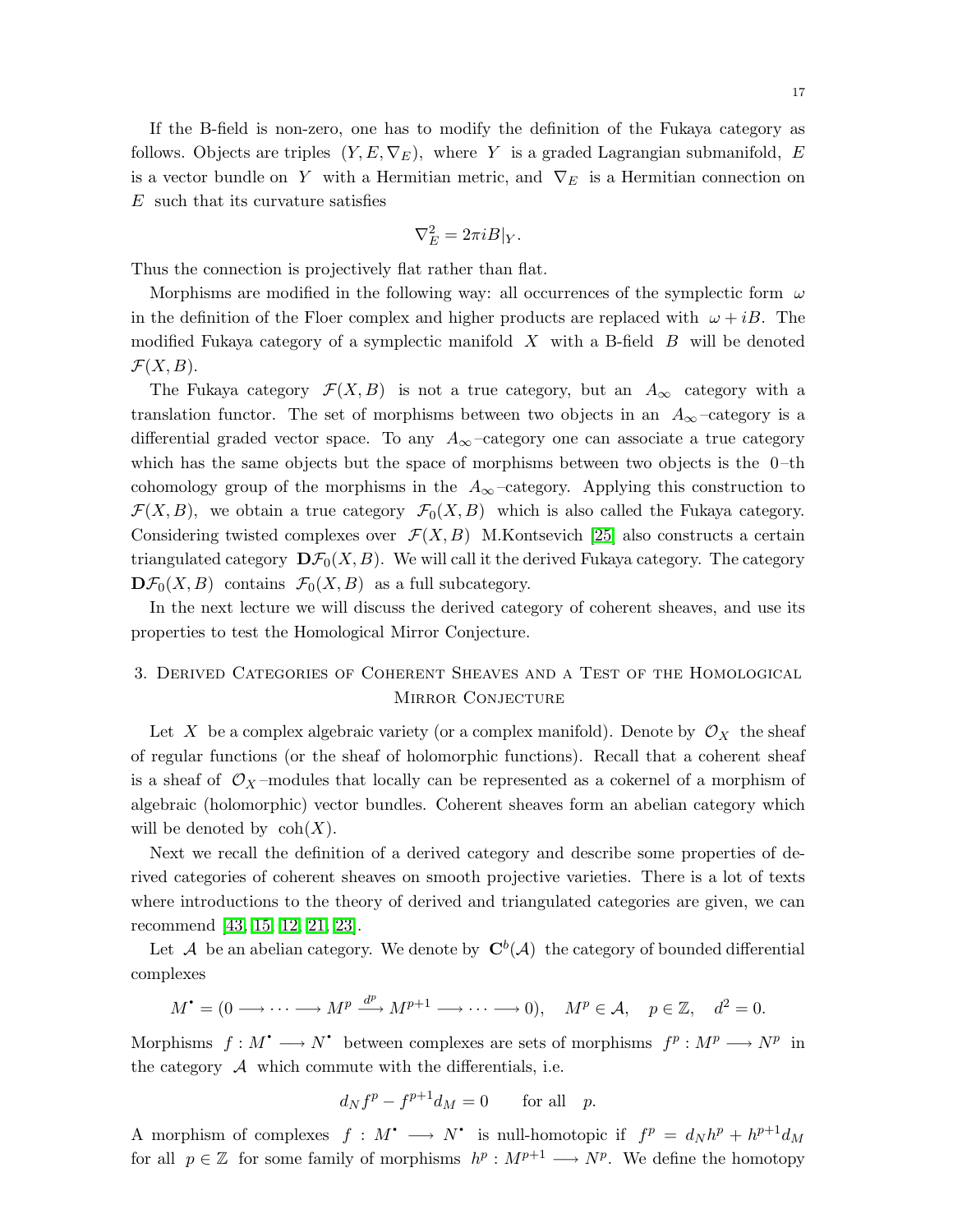category  $\mathbf{H}^{b}(\mathcal{A})$  as a category which has the same objects as  $\mathbf{C}^{b}(\mathcal{A})$ , whereas morphisms in  $\mathbf{H}^{b}(\mathcal{A})$  are the equivalence classes of morphisms of complexes  $\overline{f}$  modulo the null-homotopic morphisms.

For any complex  $N^*$  and for any  $p \in \mathbb{Z}$  we define the cohomology  $H^p(N^*) \in \mathcal{A}$  as the q q quotient Ker  $d^p/\text{Im }d^{p-1}$ . Hence for any p there is a functor  $H^p$ :  $\mathbf{C}(\mathcal{A}) \longrightarrow \mathcal{A}$ , which assigns to the complex  $N^*$  the cohomology  $H^p(N^*) \in \mathcal{A}$ . We define a quasi-isomorphism q q to be a morphism of complexes  $s : N^* \to M^*$  such that the induced morphisms  $H^p s$ : q  $H^p(N^{\bullet}) \to H^p(M^{\bullet})$  are invertible for all  $p \in \mathbb{Z}$ . We denote by  $\Sigma$  the class of all quasiq isomorphisms. This class of morphisms enjoys good properties which are similar to the Ore conditions in the localization theory of rings.

The bounded derived category  $\mathbf{D}^b(\mathcal{A})$  is defined as the localization of  $\mathbf{H}^b(\mathcal{A})$  with respect to the class  $\Sigma$  of all quasi-isomorphisms. This means that the derived category has the same objects as the homotopy category  $\mathbf{H}^{b}(\mathcal{A})$ , and that morphisms in the derived category from N<sup>\*</sup> to M<sup>\*</sup> are given by left fractions  $s^{-1} \circ f$ , i.e. equivalence classes of q q diagram

$$
N^{\bullet} \xrightarrow{f} M^{'\bullet} \xleftarrow{s} M^{\bullet}, \qquad s \in \Sigma,
$$

where pairs  $(f, s)$  and  $(g, t)$  are considered equivalent iff there is a commutative diagram in  $\mathbf{H}^b(\mathcal{A})$ 



such that  $r \in \Sigma$ . Composition of morphisms  $(f, s)$  and  $(g, t)$  is a morphism  $(g'f, s't)$ which is defined using the commutative diagram:



Such a diagram always exists, and one can check that the composition law is associative.

We have a canonical functor  $\mathbf{H}^b(\mathcal{A}) \longrightarrow \mathbf{D}^b(\mathcal{A})$  sending a morphism  $f: N^* \to M^*$  to q the pair  $(f, id<sub>M</sub>)$ . This functor makes all quasi-isomorphisms invertible and is universal among functors with this property. The abelian category  $A$  can be considered as a full subcategory of  $\mathbf{D}^b(\mathcal{A})$  identifying an object  $A \in \mathcal{A}$  with the complex  $\cdots \to 0 \to A \to 0 \to A$  $\cdots$  having A in degree 0. If N' is an arbitrary complex, we denote by  $N'[1]$  the complex q q with components  $N^{\bullet}[1]^{p} = N^{p+1}$  and the differential  $d_{N[1]} = -d_N$ . This correspondence q gives a functor on the derived category  $\mathbf{D}^b(\mathcal{A})$  which is an autoequivalence and is called the translation functor.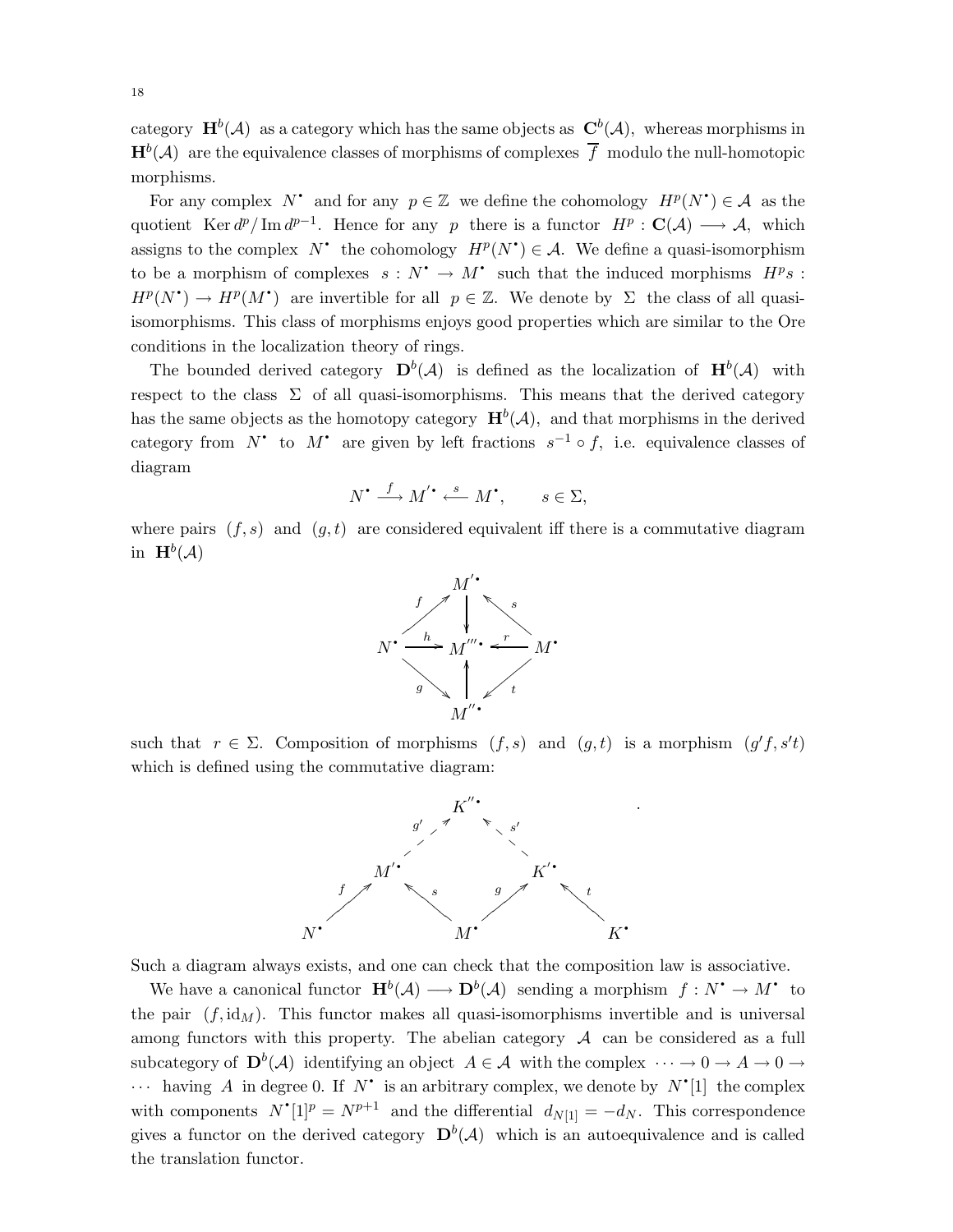Any derived category  $\mathbf{D}^b(\mathcal{A})$  has a structure of a triangulated category [\[43\]](#page-31-7). This means that the following data are specified:

a) a translation functor  $[1]: \mathbf{D}^b(\mathcal{A}) \longrightarrow \mathbf{D}^b(\mathcal{A})$  which is an additive autoequivalence,

b) a class of distinguished (or exact) triangles

$$
X \xrightarrow{u} Y \xrightarrow{v} Z \xrightarrow{w} X[1]
$$

that satisfies a certain set of axioms (for details see [\[43,](#page-31-7) [12,](#page-30-12) [21,](#page-30-13) [23\]](#page-30-14)).

To define a triangulated structure on the derived category  $\mathbf{D}^b(\mathcal{A})$  we introduce the notion of a standard triangle as a sequence

$$
N \xrightarrow{Qi} M \xrightarrow{Qp} K \xrightarrow{\partial \varepsilon} N[1],
$$

where  $Q: \mathbf{C}^b(\mathcal{A}) \longrightarrow \mathbf{D}^b(\mathcal{A})$  is the canonical functor,

$$
0 \longrightarrow N \xrightarrow{i} M \xrightarrow{p} K \longrightarrow 0
$$

is a short exact sequence of complexes, and  $\partial \varepsilon$  is a certain morphism in  $\mathbf{D}^b(\mathcal{A})$ . The morphism  $\partial \varepsilon$  is the fraction  $s^{-1} \circ j$ , where j is the inclusion of the subcomplex K into the complex  $C(p)$  with components  $K^n \oplus M^{n+1}$  and differential

$$
d_{C(p)} = \begin{pmatrix} d_K & p \\ 0 & -d_M \end{pmatrix},
$$

and the quasi-isomorphism  $s : N[1] \longrightarrow C(p)$  is the morphism  $(0, i)$ .

A distinguished triangle in  $\mathbf{D}^b(\mathcal{A})$  is a sequence in  $\mathbf{D}^b(\mathcal{A})$  of the form

$$
X \xrightarrow{u} Y \xrightarrow{v} Z \xrightarrow{w} X[1]
$$

which is isomorphic to a standard triangle.

Let A and B be two abelian categories and  $F : A \longrightarrow B$  an additive functor which is left (resp. right) exact. The functor  $F$  induces a functor between the categories of differential complexes and a functor  $\bar{F}$ :  $\mathbf{H}^b(\mathcal{A}) \to \mathbf{H}^b(\mathcal{B})$  obtained by applying F componentwise. If  $F$  is not exact it does not transform quasi-isomorphisms into quasi-isomorphisms. Nevertheless, often we can define its right (resp. left) derived functor  $\mathbf{R}F$  (resp.  $\mathbf{L}F$ ) between the corresponding derived categories. The derived functor  $\mathbf{R} F$  (resp.  $\mathbf{L} F$ ) will be exact functor between triangulated categories in the following sense: it commutes with the translation functors and takes every distinguished triangle to a distinguished triangle. We will not give here the definition of the derived functors, but the idea is to apply the functor F componentwise to well-selected representatives of classes of quasi-isomorphic complexes (see [\[43,](#page-31-7) [15,](#page-30-11) [12,](#page-30-12) [21,](#page-30-13) [23\]](#page-30-14)).

For example, let us consider the derived categories of coherent sheaves on smooth projective ( or proper algebraic) varieties. We denote  $\mathbf{D}^b(\operatorname{coh}(X))$  by  $\mathbf{D}^b(X)$ . Every morphism  $f: X \to Y$  induces the inverse image functor  $f^* : \text{coh}(Y) \longrightarrow \text{coh}(X)$ . This functor is right exact and has the left derived functor  $\mathbf{L} f^* : \mathbf{D}^b(Y) \longrightarrow \mathbf{D}^b(X)$ . To define it we have to replace a complex on  $Y$  by a quasi-isomorphic complex of locally free sheaves, and apply the functor  $f^*$  componentwise to this locally free complex. Similarly, for any complex  $\mathcal{F} \in \mathbf{D}^b(X)$  we can define an exact functor  $\stackrel{\mathbf{L}}{\otimes} \mathcal{F}: \mathbf{D}^b(X) \longrightarrow \mathbf{D}^b(X)$  replacing  $\mathcal{F}$  by a quasi-isomorphic locally free complex.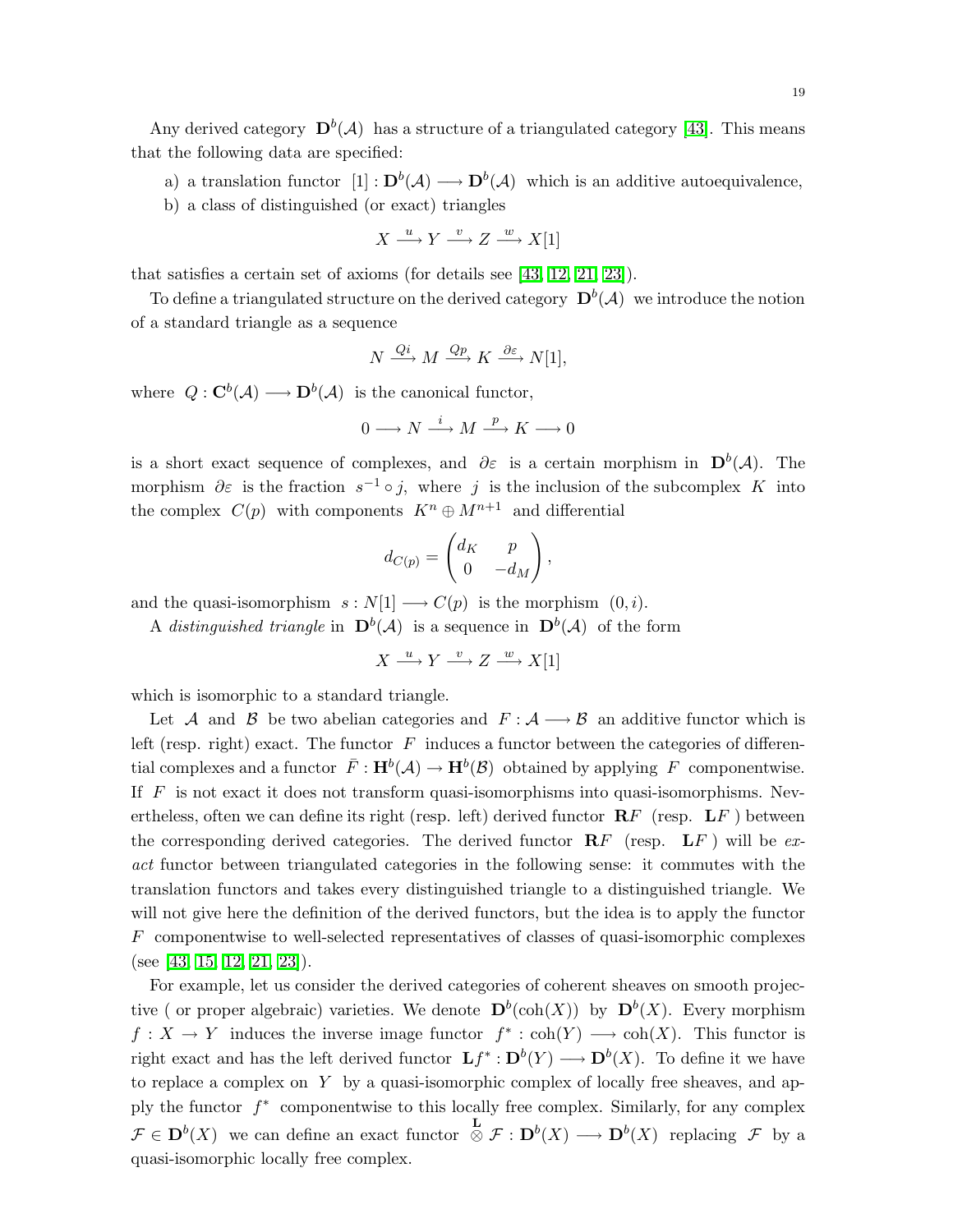The morphism  $f : X \longrightarrow Y$  induces also the direct image functor  $f_* : \text{coh}(X) \longrightarrow$ coh(Y) which is left exact and has the right derived functor  $\mathbf{R} f_* : \mathbf{D}^b(X) \longrightarrow \mathbf{D}^b(Y)$ . To define it we have to include the category of coherent sheaves into the category of quasicoherent sheaves and replace a complex by a quasi-isomorphic complex of injectives. After that we can apply the functor  $f_*$  componentwise to the complex of injectives. The functor  $\mathbf{R} f_*$  is right adjoint to  $\mathbf{L} f^*$ . This means that there is a functorial isomorphisms

$$
Hom(A, \mathbf{R}f_*B) \cong Hom(\mathbf{L}f^*A, B).
$$

for all A,B. This property can also be regarded as a definition of the functor  $\mathbb{R} f_*$ .

Using these functors one can introduce a larger class of exact functors. Let  $X$  and  $Y$ be smooth projective (or proper algebraic) varieties. Consider the projections

$$
X \xrightarrow{\ p} X \times Y \xrightarrow{q} Y.
$$

<span id="page-19-0"></span>Every object  $\mathcal{E} \in \mathbf{D}^b(X \times Y)$  defines an exact functor  $\Phi_{\mathcal{E}} : \mathbf{D}^b(X) \longrightarrow \mathbf{D}^b(Y)$  by the following formula:

(9) 
$$
\Phi_{\mathcal{E}}(\cdot) := \mathbf{R} q_* ( \mathcal{E} \overset{\mathbf{L}}{\otimes} p^*(\cdot) ).
$$

Obviously, the same object defines another functor  $\Psi_{\mathcal{E}} : \mathbf{D}^b(Y) \longrightarrow \mathbf{D}^b(X)$  by a similar formula

$$
\Psi_{\mathcal E}(\cdot):=\mathbf{R}p_{\ast}(\mathcal E\stackrel{\mathbf{L}}{\otimes} q^{\ast}(\cdot)).
$$

Thus there is a reasonably large class of exact functors between bounded derived categories of smooth projective varieties that consists of functors having the form  $\Phi_{\mathcal{E}}$  for some complex  $\mathcal E$  on the product variety. This class is closed under composition of functors. Indeed, let  $X, Y, Z$  be three smooth projective varieties and let

$$
\Phi_I: \mathbf{D}^b(X) \longrightarrow \mathbf{D}^b(Y), \qquad \Phi_J: \mathbf{D}^b(Y) \longrightarrow \mathbf{D}^b(Z)
$$

be two functors, where I and J are objects of  $\mathbf{D}^b(X \times Y)$  and  $\mathbf{D}^b(Y \times Z)$  respectively. Denote by  $p_{XY}, p_{YZ}, p_{XZ}$  the projections of  $X \times Y \times Z$  on the corresponding pair of factors. The composition  $\Phi_J \circ \Phi_I$  is isomorphic to  $\Phi_K$ , where  $K \in \mathbf{D}^b(X \times Z)$  is given by the formula

$$
K \cong \mathbf{R}p_{XZ*}(p_{YZ}^*(J) \otimes p_{XY}^*(I)).
$$

Presumably, the class of exact functors described above encompasses all exact functors between bounded derived categories of coherent sheaves on smooth projective varieties. We do not know if it is true or not. However it is definitely true for exact equivalences.

**Theorem 3.1.** ([\[33\]](#page-30-15), also [\[35\]](#page-30-16)) Let X and Y be smooth projective varieties. Suppose  $F$  :  $\mathbf{D}^{b}(X) \stackrel{\sim}{\longrightarrow} \mathbf{D}^{b}(Y)$  is an exact equivalence. Then there exists a unique (up to an isomorphism) object  $\mathcal{E} \in \mathbf{D}^b(X \times Y)$  such that the functor  $F$  is isomorphic to the functor  $\Phi_{\mathcal{E}}$ .

Now we consider the bounded derived categories of coherent sheaves on abelian varieties. There are examples of different abelian varieties which have equivalent derived categories of coherent sheaves. Moreover, one can completely describe classes of abelian varieties with equivalent derived categories of coherent sheaves.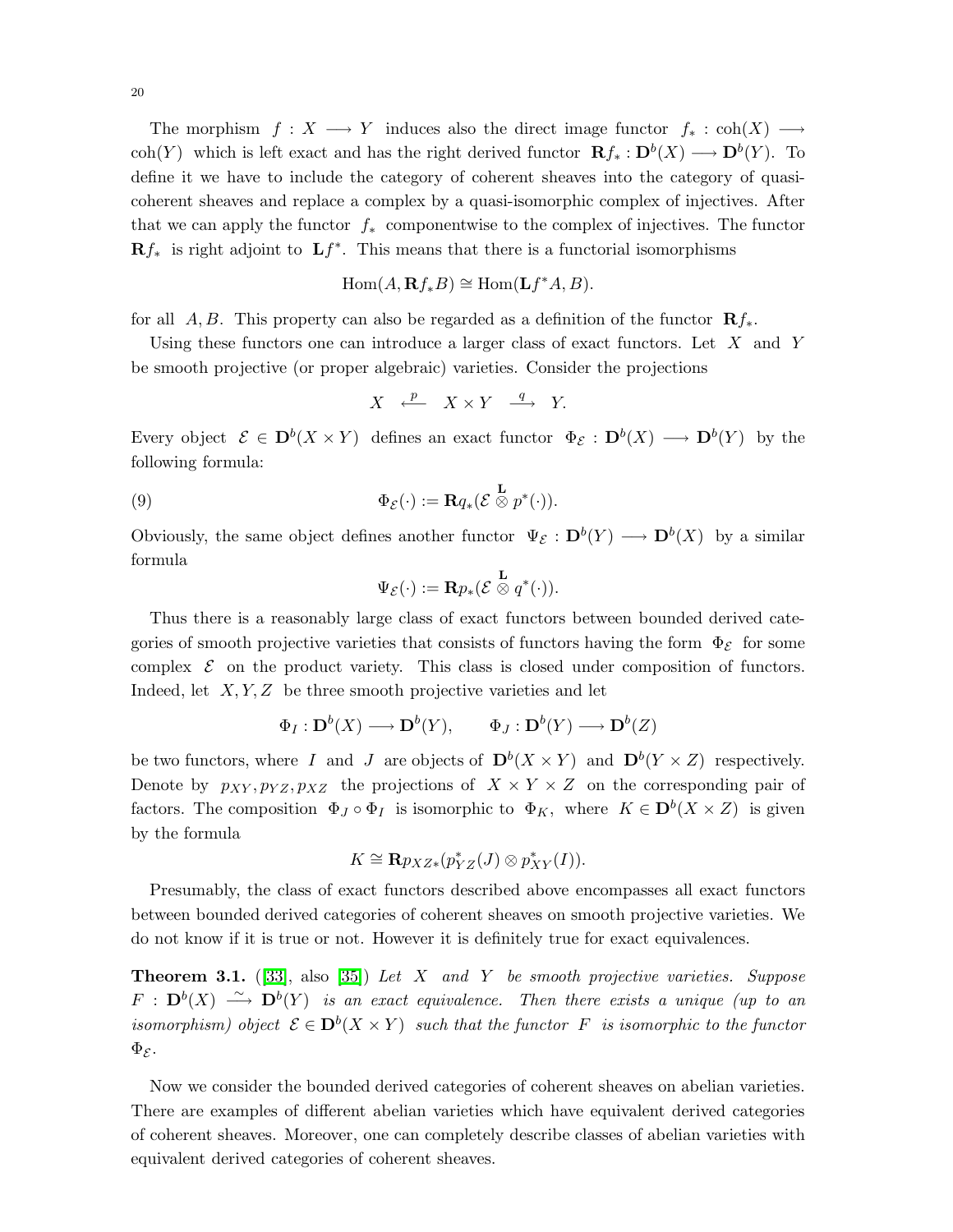Let A be an abelian variety of dimension n over  $\mathbb C$ . This means that A is a complex torus  $(U/\Gamma, I)$  which is algebraic, i.e. it has an embedding to the projective space. Let A be the dual abelian variety, i.e. the dual torus  $(U^*/\Gamma^*, -I^t)$ . It is canonically isomorphic to Picard group  $Pic^0(A)$ . It is well-known that there is a unique line bundle P on the product  $A \times \hat{A}$  such that for any point  $\alpha \in \hat{A}$  the restriction  $P_{\alpha}$  on  $A \times {\alpha}$  represents an element of Pic<sup>0</sup>A corresponding to  $\alpha$ , and, in addition, the restriction  $P\Big|_{\{0\}\times \widehat{A}}$ is trivial. Such P is called the Poincare line bundle.

The Poincare line bundle gives an example of an exact equivalence between derived categories of coherent sheaves of two non-isomorphic varieties. Let us consider the projections

$$
A \xrightarrow{p} A \times \widehat{A} \xrightarrow{q} \widehat{A}
$$

and the functor  $\Phi_P : \mathbf{D}^b(A) \longrightarrow \mathbf{D}^b(\hat{A})$ , defined as in [\(9\)](#page-19-0), i.e.  $\Phi_P(\cdot) = \mathbf{R} q_*(P \otimes p^*(\cdot))$ . It was proved by Mukai [\[32\]](#page-30-17) that the functor  $\Phi_P : \mathbf{D}^b(A) \longrightarrow \mathbf{D}^b(\widehat{A})$  is an exact equivalence, and there is an isomorphism of functors:

$$
\Psi_P \circ \Phi_P \cong (-1_A)^*[n],
$$

where  $(-1_A)$  is the inverse map on the group A.

Now let  $A_1$  and  $A_2$  be two abelian varieties of the same dimension. We denote by  $\Gamma_{A_1}$ and  $\Gamma_{A_2}$  the first homology lattices  $H_1(A_1, \mathbb{Z})$  and  $H_1(A_2, \mathbb{Z})$ . Every map  $f : A_1 \longrightarrow A_2$ of abelian varieties induces a map  $\bar{f}: \Gamma_{A_1} \longrightarrow \Gamma_{A_2}$  of the first homology groups.

For any abelian variety A the first homology lattice of the variety  $A \times A$  coincides with  $\Gamma_A \oplus \Gamma_A^*$  and hence it has the canonical symmetric bilinear form  $q_A$  defined by Equation [\(6\)](#page-13-0). Consider an isomorphism  $f: A_1 \times \hat{A}_1 \longrightarrow A_2 \times \hat{A}_2$  of abelian varieties. We call such map *isometric* if the isomorphism  $\bar{f}: \Gamma_{A_1} \oplus \Gamma_{A_1}^* \longrightarrow \Gamma_{A_2} \oplus \Gamma_{A_2}^*$  identifies the forms  $q_{A_1}$  and  $q_{A_2}$ .

<span id="page-20-0"></span>Now we can formulate a criterion for two abelian varieties to have equivalent derived categories of coherent sheaves.

**Theorem 3.2.** ([\[34\]](#page-30-18)) Let  $A_1$  and  $A_2$  be abelian varieties. Then the derived categories  $\mathbf{D}^b(A_1)$  and  $\mathbf{D}^b(A_2)$  are equivalent as triangulated categories if and only if there exists an isometric isomorphism

$$
f: A_1 \times \widehat{A}_1 \xrightarrow{\sim} A_2 \times \widehat{A}_2,
$$

*i.e*  $\bar{f}$  identifies the forms  $q_{A_1}$  and  $q_{A_2}$  on  $\Gamma_{A_1} \oplus \Gamma_{\hat{A}_1}$  and  $\Gamma_{A_2} \oplus \Gamma_{\hat{A}_2}$ .

Using Theorems [2.1](#page-13-1) and [3.2](#page-20-0) we can now make a check of the Homological Mirror Conjecture for tori. Suppose the tori  $(T_1,I_1,G_1,B_1)$  and  $(T_2,I_2,G_2,B_2)$  are both mirror to  $(T', I', G', B')$ . Then  $SCFT(\Gamma_1, I_1, G_1, B_1)$  is isomorphic to  $SCFT(\Gamma_2, I_2, G_2, B_2)$ , and by Theorem [2.1](#page-13-1) there is an isomorphism of lattices  $\Gamma_1 \oplus \Gamma_1^*$  and  $\Gamma_2 \oplus \Gamma_2^*$  which intertwines  $q_1$  and  $q_2$ ,  $\mathcal{I}_1$  and  $\mathcal{I}_2$ , and  $\mathcal{J}_1$  and  $\mathcal{J}_2$ .

<span id="page-20-1"></span>On the other hand, if we now assume that both complex tori  $(T_1,I_1)$  and  $(T_2,I_2)$  are algebraic, then HMC implies that  $\mathbf{D}^b((T_1,I_1))$  is equivalent to  $\mathbf{D}^b((T_2,I_2))$ . The criterion for this equivalence is given in Theorem [3.2:](#page-20-0) it requires the existence of an isomorphism of  $\Gamma_1 \oplus \Gamma_1^*$  and  $\Gamma_2 \oplus \Gamma_2^*$  which intertwines  $q_1$  and  $q_2$ , and  $\tilde{\mathcal{I}}_1$  and  $\tilde{\mathcal{I}}_2$ . Clearly, since  $\mathcal{I} \neq \tilde{\mathcal{I}}$ in general, we get two conditions that contradict to each other. However, since  $\mathcal I$  coincides with  $\tilde{\mathcal{I}}$  under condition  $B^{(0,2)}=0$  we obtain the following result.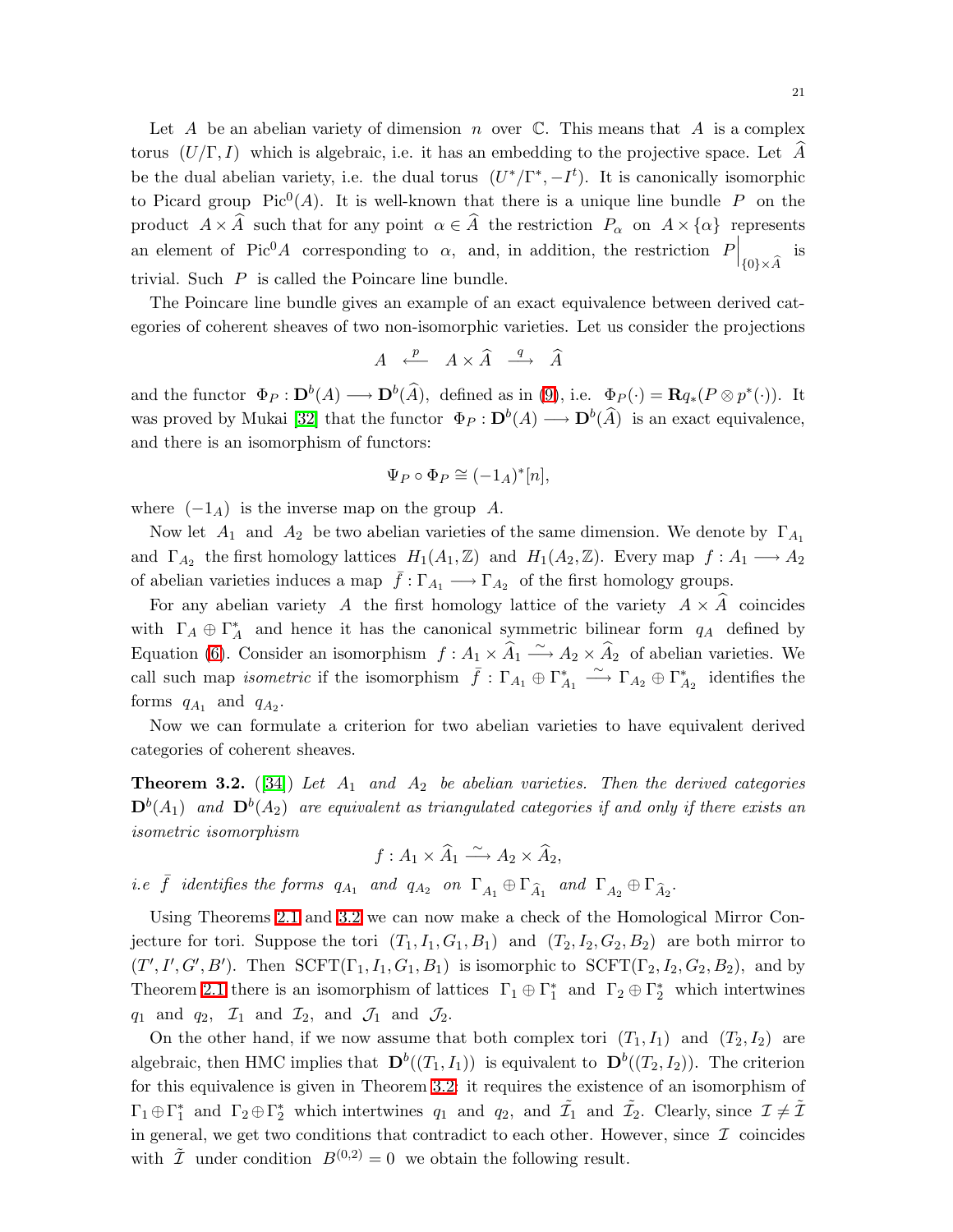Corollary 3.3. If  $SCFT(\Gamma_1,I_1,G_1,B_1)$  is isomorphic to  $SCFT(\Gamma_2,I_2,G_2,B_2)$ , both  $(T_1,I_1)$  and  $(T_2,I_2)$  are algebraic, and both  $B_1$  and  $B_2$  are of type  $(1,1)$ , then  $\mathbf{D}^b((T_1,I_1))$  is equivalent to  $\mathbf{D}^b((T_2,I_2)).$ 

Let  $(T_1,I_1,G_1,B_1)$  be a complex torus equipped with a flat Kähler metric and a Bfield of type  $(1,1)$  and let  $(T_2,I_2)$  be another complex torus. Suppose there exists an isomorphism of lattices  $g: \Gamma_1 \oplus \Gamma_1^* \to \Gamma_2 \oplus \Gamma_2^*$  mapping  $q_1$  to  $q_2$  and  $\tilde{\mathcal{I}}_1$  to  $\tilde{\mathcal{I}}_2$ . We can prove that in this case there exists a Kähler metric  $G_2$  and a B-field  $B_2$  of type  $(1, 1)$  on  $T_2$  such that  $SCFT(\Gamma_1,I_1,G_1,B_1)$  is isomorphic to  $SCFT(\Gamma_2,I_2,G_2,B_2)$  as an  $N=2$ superconformal field theory.

Combining this with Theorem [2.1](#page-13-1) and the criterion for the equivalence of  $\mathbf{D}^b((T_1,I_1))$ and  $\mathbf{D}^{b}((T_2,I_2))$ , we obtain a result converse to Corollary [3.3.](#page-20-1)

**Corollary 3.4.** Let  $(T_1, I_1, G_1, B_1)$  be an algebraic torus equipped with a flat Kähler metric and a B-field of type  $(1,1)$ . Let  $(T_2,I_2)$  be another algebraic torus. Suppose  $\mathbf{D}^b((T_1,I_1))$ is equivalent to  $\mathbf{D}^b((T_2,I_2))$ . Then on  $T_2$  there exists a Kähler metric  $G_2$  and a B-field  $B_2$  of type  $(1, 1)$  such that  $SCFT(\Gamma_1, I_1, G_1, B_1)$  is isomorphic to  $SCFT(\Gamma_2, I_2, G_2, B_2)$ as an  $N = 2$  superconformal field theory.

If dim<sub>C</sub>  $T = 1$ , then the B-field is automatically of type (1,1). Therefore the HMC passes the check in this special case. Of course, this is what we expect, since the HMC is known to be true for the elliptic curve [\[39\]](#page-31-6). On the other hand, for  $\dim_{\mathbb{C}} T > 1$  we seem to have a problem.

Not all is lost however, and a simple modification of the HMC passes our check. The modification involves replacing  $\mathbf{D}^b((T,I))$  with a derived category of  $\beta(B)$ -twisted sheaves, where  $\beta(B)$  is an element of  $H^2((T,I), \mathcal{O}_T^*)$  depending on the B-field  $B \in H^2(X, \mathbb{R})$ .

Let X be an algebraic variety over  $\mathbb{C}$ , and let  $B \in H^2(X, \mathbb{R})$ . Consider the homomorphism  $\beta: H^2(X,\mathbb{R}) \to H^2(X,\mathcal{O}_X^*)$  induced by the canonical map  $\mathbb{R} \longrightarrow \mathcal{O}_X^*$  from the following commutative diagram of sheaves:



Any element  $a \in H^2(X, \mathcal{O}_X^*)$  gives us an  $\mathcal{O}_X^*$  gerbe  $\mathcal{X}_a$  over X. Consider the category of weight-1 coherent sheaves  $\coh_1(\mathcal{X}_a)$  on the gerbe  $\mathcal{X}_a$ . Now our triangulated category can be defined as the derived category  $\mathbf{D}^b(\text{coh}_1(\mathcal{X}_{\beta(B)}))$  which will be denoted as  $\mathbf{D}^b(X, B)$ . Recall that weight-1 coherent sheaves on the gerbe  $\mathcal{X}_a$  can be described as twisted coherent sheaves on X in the following way. Choose an open cover  $\{U_i\}_{i\in I}$  of X such that the element  $a \in H^2(X, \mathcal{O}_X^*)$  is represented by a Čech 2-cocycle  $a_{ijk} \in \Gamma(U_{ijk}, \mathcal{O}_X^*)$  where  $U_{ijk} = U_i \cap U_j \cap U_k$ . Now an a-twisted sheaf can be defined as a collection of coherent sheaves  $\mathcal{F}_i$  on  $U_i$  for all  $i \in I$  together with isomorphisms  $\phi_{ji} : \mathcal{F}_i|_{U_{ij}} \longrightarrow \mathcal{F}_j|_{U_{ij}}$  for all  $i, j \in I$  (s.t.  $\phi_{ij} = \phi_{ji}^{-1}$ ) satisfying the twisted cocycle condition  $\phi_{ij}\phi_{jk}\phi_{ki} = a_{ijk}$ id.

When  $\beta(B)$  is a torsion element of  $H^2(X, \mathcal{O}_X^*)$ , the abelian category of twisted sheaves is equivalent to the abelian category of coherent sheaves of modules over an Azumaya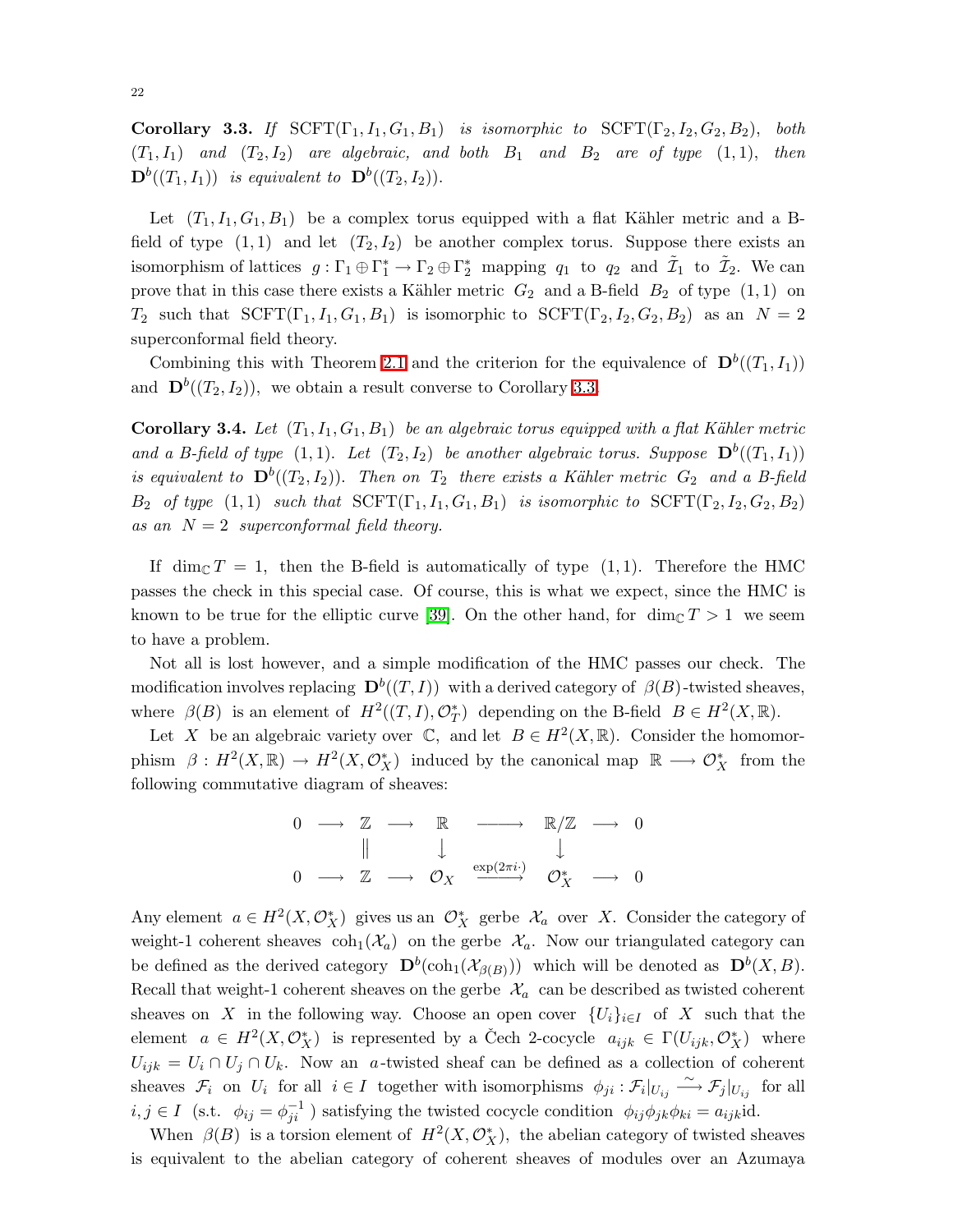algebra  $\mathcal{A}_B$  which corresponds to this element. This implies that the corresponding derived categories are also equivalent.

Let us remind the definition and basic facts about Azumaya algebras. Let  $\mathcal A$  be an  $\mathcal O_X$ algebra which is coherent as a sheaf  $\mathcal{O}_X$ -modules. Recall that A is called an Azumaya algebra if it is locally free as a sheaf of  $\mathcal{O}_X$ -modules, and for any point  $x \in X$  the restriction  $\mathcal{A}(x) := \mathcal{A} \otimes_{\mathcal{O}_X} \mathbb{C}(x)$  is isomorphic to a matrix algebra  $M_r(\mathbb{C})$ . A trivial Azumaya algebra is an algebra of the form  $\mathcal{E}nd(E)$  where E is a vector bundle. Two Azumaya algebras  $\mathcal A$  and  $\mathcal A'$  are called similar (or Morita equivalent) if there exist vector bundles  $E$  and  $E'$  such that

$$
\mathcal{A} \otimes_{\mathcal{O}_X} \mathcal{E}nd(E) \cong \mathcal{A}' \otimes_{\mathcal{O}_X} \mathcal{E}nd(E').
$$

Denote by  $\coth(\mathcal{A})$  the abelian category of sheaves of (right)  $\mathcal{A}$ –modules which are coherent as sheaves of  $\mathcal{O}_X$ -modules, and by  $\mathbf{D}^b(X, \mathcal{A})$  the bounded derived category of coh( $\mathcal{A}$ ). It is easy to see that if the Azumaya algebras  $A$  and  $A'$  are similar, then the categories  $\coh(\mathcal{A})$  and  $\coh(\mathcal{A}')$  are equivalent, and therefore the derived categories  $D^{b}(\mathcal{A})$  and  $\mathbf{D}^b(\mathcal{A}')$  are equivalent as well.

Azumaya algebras modulo Morita equivalence form a group with respect to tensor product. This group is called the Brauer group of the variety X and is denoted by  $Br(X)$ . There is a natural map

$$
Br(X) \longrightarrow H^2(X, \mathcal{O}_X^*).
$$

This map is an embedding and its image is contained in the torsion subgroup  $H^2(X, \mathcal{O}_X^*)_{tors}$ . The latter group is denoted by  $Br'(X)$  and called the cohomological Brauer group of X. The well-known Grothendieck conjecture asserts that the natural map  $Br(X) \longrightarrow$  $Br'(X)$  is an isomorphism for smooth varieties. This conjecture has been proved for abelian varieties [\[16\]](#page-30-19).

Suppose now that  $\beta(B)$  is a torsion element of  $H^2((T,I), \mathcal{O}_T^*)$ , and consider an Azumaya algebra  $\mathcal{A}_B$  which corresponds to this element. The derived category  $\mathbf{D}^b((T,I), \mathcal{A}_B)$ does not depend on the choice of  $A_B$  because all these algebras are Morita equivalent. It can be shown that the derived category  $\mathbf{D}^b((T,I),B)$  is equivalent to the derived category  $\mathbf{D}^b((T,I),\mathcal{A}_B).$ 

<span id="page-22-0"></span>A sufficient condition for the equivalence of  $\mathbf{D}^b((T_1,I_1),B_1)$  and  $\mathbf{D}^b((T_2,I_2),B_2)$  for the case of algebraic tori is provided by the following theorem [\[38\]](#page-30-20).

**Theorem 3.5.** ([\[38\]](#page-30-20)) Let  $(T_1, I_1)$  and  $(T_2, I_2)$  be two algebraic tori. Let  $B_1 \in H^2(T_1, \mathbb{R})$ and  $B_2 \in H^2(T_2, \mathbb{R})$ , and suppose  $\beta$  maps both  $B_1$  and  $B_2$  to torsion elements. If there exists an isomorphism of lattices  $\Gamma_1 \oplus \Gamma_1^*$  and  $\Gamma_2 \oplus \Gamma_2^*$  which maps  $q_1$  to  $q_2$ , and  $\mathcal{I}_1$  to  $\mathcal{I}_2$ , then  $\mathbf{D}^b((T_1,I_1),B_1)$  is equivalent to  $\mathbf{D}^b((T_2,I_2),B_2)$ .

It appears plausible that this is also a necessary condition for  $\mathbf{D}^b((T_1,I_1),B_1)$  to be equivalent to  $\mathbf{D}^{b}((T_2,I_2),B_2)$ . Combining Theorem [3.5](#page-22-0) with our Theorem [2.1,](#page-13-1) we obtain the following result.

<span id="page-22-1"></span>Corollary 3.6. Suppose  $SCFT(\Gamma_1,I_1,G_1,B_1)$  is isomorphic to  $SCFT(\Gamma_2,I_2,G_2,B_2)$ , both  $(T_1,I_1)$  and  $(T_2,I_2)$  are algebraic, and both  $B_1$  and  $B_2$  are mapped by  $\beta$  to torsion elements. Then  $\mathbf{D}^b((T_1,I_1),B_1)$  is equivalent to  $\mathbf{D}^b((T_2,I_2),B_2)$ .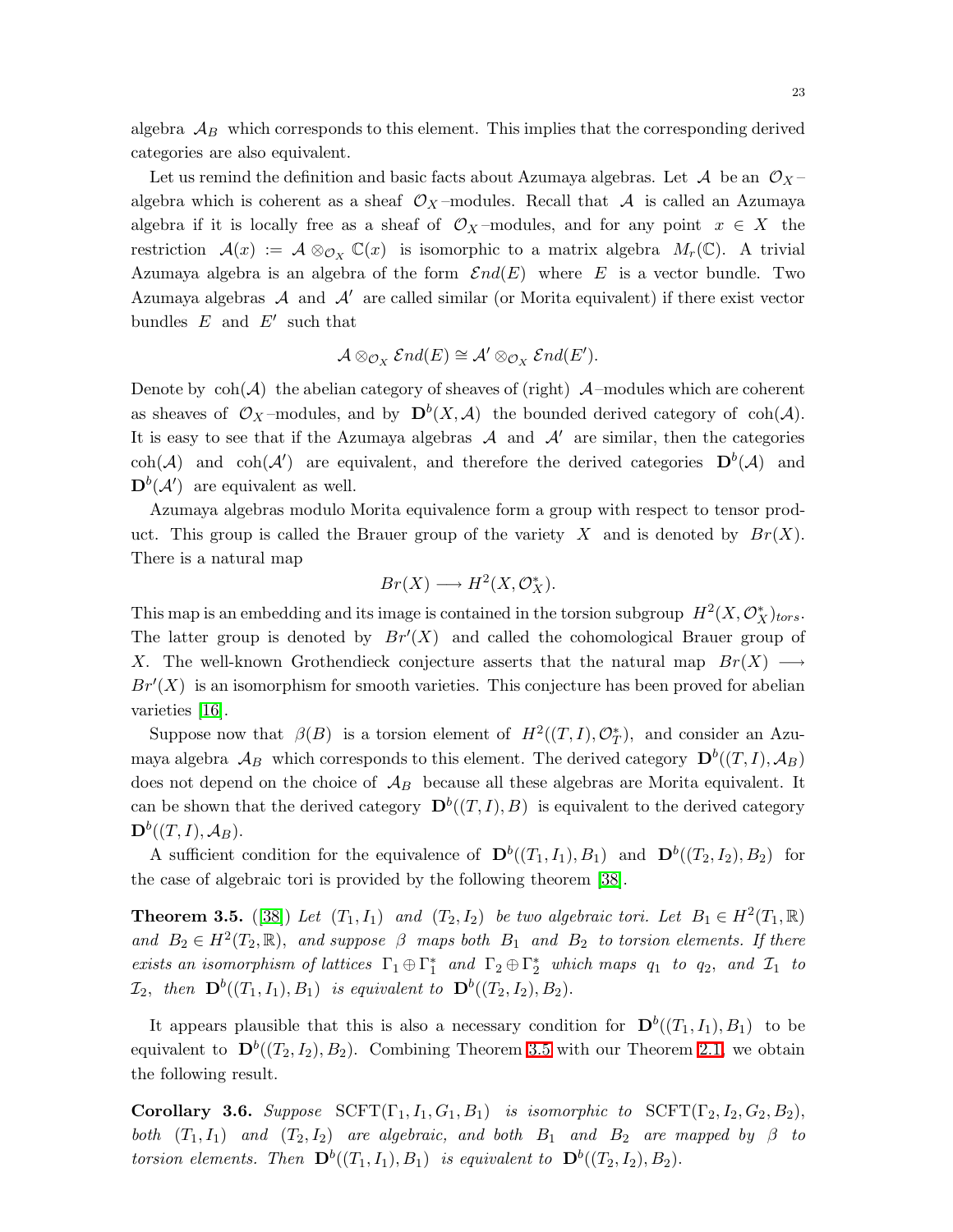This corollary suggests that we modify the HMC by replacing  $\mathbf{D}^{b}(X)$  with  $\mathbf{D}^{b}(X, B)$ . Recall that in the presence of a B-field the definition of the Fukaya category is modified, and that the modified category is denoted  $\mathbf{D}\mathcal{F}_0(X, B)$ . The modified HMC asserts that if  $(X, G, B)$  is mirror to  $(X', G', B')$ , then  $\mathbf{D}^b(X, B)$  is equivalent to  $\mathbf{D}\mathcal{F}_0(X', B')$ . Corollary [3.6](#page-22-1) shows that this conjecture passes the check which the original HMC fails.

In the case of the elliptic curve the modified HMC is not very different from the original one. Since  $h^{0,2} = 0$  in this case, the complex side is unaffected by the B-field, while on the symplectic side its only effect is to complexify the symplectic form (replacing  $\omega$  with  $\omega + iB$ ). For true Calabi-Yaus (the ones whose holonomy group is strictly  $SU(n)$  and not some subgroup)  $h^{0,2}$  also vanishes, and the complex side is again unmodified, but on the symplectic side the effects of the B-field can be rather drastic. For example, flat connections on Lagrangian submanifolds must be replaced with projectively flat ones, and this has the tendency to reduce the number of A-branes. But for complex tori of dimension higher than one the B-field has important effects on both A-branes and B-branes.

## 4. The Category of A-branes and the Fukaya Category

In this lecture we will discuss topological D-branes of type A (A-branes) on Calabi-Yau manifolds. As it was stated above, the set of A-branes has the structure of an additive category, and if  $X$  is mirror to  $X'$ , then the category of A-branes on  $X$  should be equivalent to the category of B-branes on  $X'$ , and vice versa. There is a lot of evidence that the category of B-branes on X is equivalent to  $D^{b}(X)$ <sup>5</sup> [\[7,](#page-29-7) [28,](#page-30-21) [1,](#page-29-8) [5,](#page-29-9) [22\]](#page-30-22). The Homological Mirror Conjecture is essentially equivalent to the statement that the category of A-branes on  $X$  is equivalent to the derived Fukaya category of  $X$ . As we will see below, this is not true for some X, so the Homological Mirror Conjecture needs to be modified.

In the case when  $X$  is an elliptic curve, the Homological Mirror Conjecture, with some relatively minor modifications, has been proved by Polishchuk and Zaslow in [\[39\]](#page-31-6). On the other hand, in [\[20\]](#page-30-6) it was shown that in general the Fukaya category is only a full subcategory of the category of A-branes. In the case when  $X$  is a torus of dimension higher than two with a constant symplectic form, we have constructed in [\[20\]](#page-30-6) some examples of A-branes which are represented by coisotropic, rather than Lagrangian submanifolds. So far we do not have a proposal how to define the category of A-branes mathematically. The goal of this lecture is to explain the results of [\[20\]](#page-30-6) and discuss the many unresolved issues.

To show that in general the category of A-branes on X is "bigger" than  $\mathbf{D}\mathcal{F}_0(X)$ , we will exhibit a certain mirror pair X and X' such that the group  $K^0(\mathbf{D}^b(X))$  is strictly bigger than  $K^0$  of the Fukaya category X'. In fact, to simplify life, we will tensor  $K^0(\mathbf{D}^b(X))$ with  $\mathbb Q$  and use the Chern character to map the rational K-theory to the cohomology of X. In the case of the derived category of coherent sheaves, the Chern character ch takes values in the intersection of  $H^*(X, \mathbb{Q})$  and  $\bigoplus_{p=0}^n H^{p,p}(X)$ , which are both subgroups of  $H^*(X,\mathbb{C})$ . (The Hodge conjecture says that the image of ch should coincide with this intersection.) In the case of the Fukaya category, one can say the following. Mirror symmetry induces an isomorphism of  $H^*(X, \mathbb{C})$  and  $H^*(X', \mathbb{C})$ , therefore the analogue of the Chern character for the Fukaya category should take values in some subgroup of  $H^*(X',\mathbb{C})$ . A

<sup>5</sup> In this lecture we will assume that the B-field is trivial, for simplicity.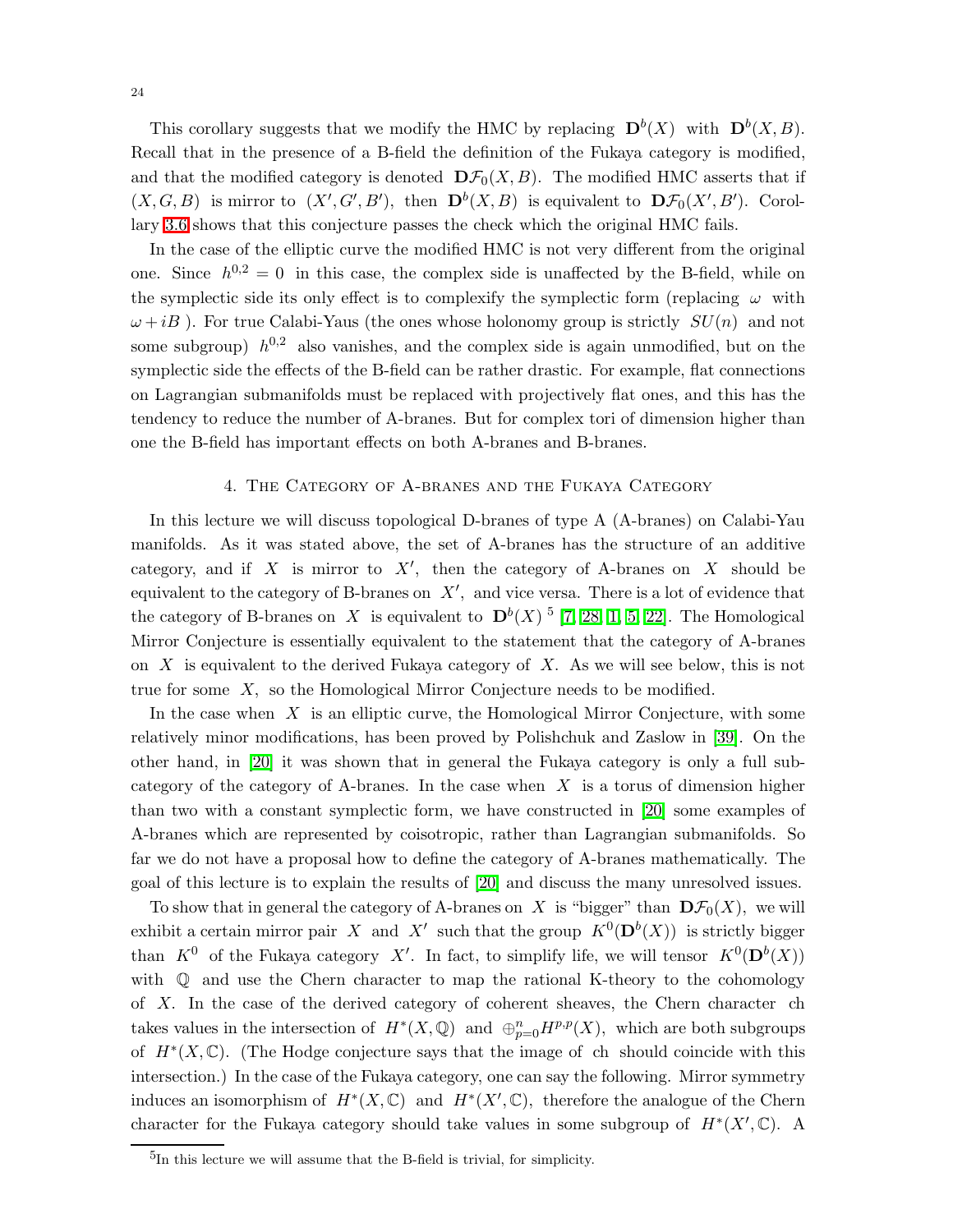Let E be an elliptic curve, e be an arbitrary point of E, and  $\text{End}_e(E)$  be the ring of endomorphisms of E which preserve e. For a generic E we have  $\text{End}_{e}(E) = \mathbb{Z}$ , but for certain special E End<sub>e</sub> $(E)$  is strictly larger than  $\mathbb{Z}$ . Such special E's are called elliptic curves with complex multiplication. It is not difficult to check that  $E$  has complex multiplication if and only if its Teichmüller parameter  $\tau$  is a root of a quadratic polynomial with integral coefficients. Let  $E$  be an elliptic curve with complex multiplication. Consider an abelian variety  $X = E^n$ ,  $n \ge 2$ . One can show that for such a variety the dimension of the image of the Chern character

$$
\mathrm{ch}: K^0(\mathbf{D}^b(X)) \otimes \mathbb{Q} \longrightarrow H^*(X, \mathbb{Q})
$$

coincides with the intersection

$$
H^*(X,\mathbb{Q})\bigcap\left(\bigoplus_{p=0}^n H^{p,p}(X)\right)
$$

and has the dimension equal to

$$
\dim_{\mathbb{Q}} \operatorname{Im}(\operatorname{ch}) = \binom{2n}{n}.
$$

<span id="page-24-0"></span>Further, X is related by mirror symmetry to a symplectic torus  $X'$  of real dimension  $2n$ . Cohomology classes Poincaré-dual to Lagrangian submanifolds in  $X'$  lie in the kernel of the map

(10) 
$$
H^{n}(X', \mathbb{R}) \longrightarrow H^{n+2}(X', \mathbb{R}).
$$

This map is an epimorphism, and therefore the dimension of the kernel is equal to  $\binom{2n}{n}$  $\binom{2n}{n}$  –  $\binom{2n}{n+2}$ . Thus the image of the Chern character map for the Fukaya category of X' has dimension less or equal to  $\binom{2n}{n}$  ${n \choose n} - {2n \choose n+2}$ . On the other hand, the mirror relation between X and  $X'$  induces an isomorphism of their cohomology groups [\[13\]](#page-30-23). If we make a reasonable assumption that this isomorphism is compatible with the equivalence of the categories of B-branes on X and A-branes on X', we infer that the derived Fukaya category  $\mathbf{D}\mathcal{F}_0(X')$ cannot be equivalent to the category of A-branes on  $X'$ . On the other hand, we expect on the physical grounds that the former is a full sub-category of the latter.

This leaves us with a question: if not all A-branes are Lagrangian submanifolds, how can one describe them geometrically? On the level of cohomology, if the Chern character of A-branes does not take values in the kernel of the map [\(10\)](#page-24-0), where does it take values? In the case of flat tori, we can answer the second question. In this case we know that a mirror torus is obtained by dualizing a Lagrangian sub-torus, and can infer how the cohomology classes transform under this operation. The answer is the following [\[13,](#page-30-23) [18\]](#page-30-24). Suppose the original torus is of the form  $X = A \times B$ , where A and B are Lagrangian real sub-tori, and the mirror torus is  $X' = \hat{A} \times B$ . Consider a torus  $Z = A \times \hat{A} \times B$ . It has two obvious projections  $\pi$  and  $\pi'$  to X and X'. On  $A \times \hat{A}$  we also have the Poincare line bundle P whose Chern character will be denoted ch(P). Using an obvious projection from  $Z$ to  $A \times \hat{A}$ , we may regard ch(P) as a cohomology class on Z. Given a cohomology class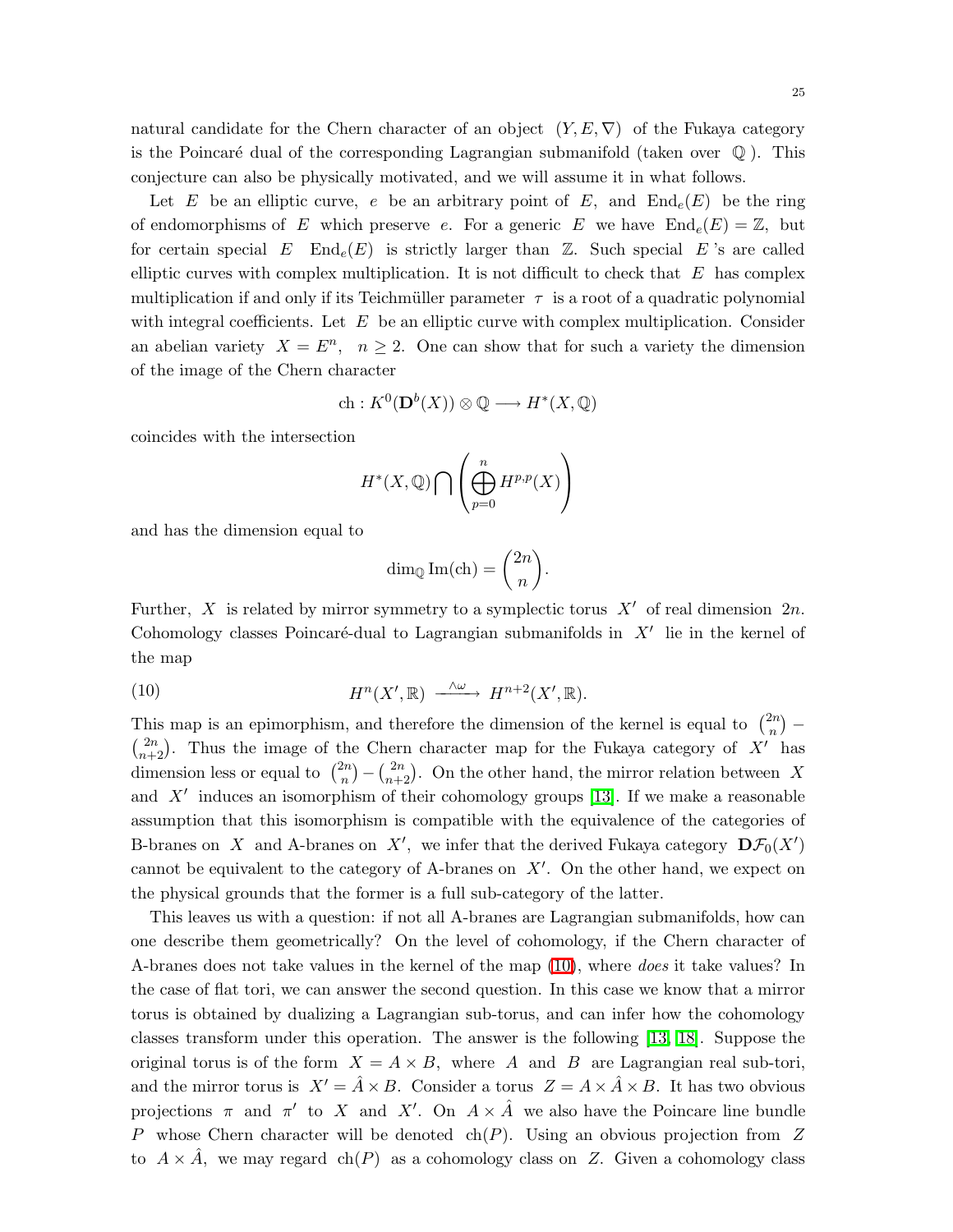$\alpha \in H^*(X, \mathbb{Q})$ , let us describe its image under mirror symmetry [\[13\]](#page-30-23). We pull  $\alpha$  back to Z using  $\pi: Z \to X$ , tensor with ch(P), and then push forward to X' using  $\pi': Z \to X'$ . This gives a cohomology class  $\alpha' \in H^*(X', \mathbb{Q})$  which is mirror to  $\alpha$ . The requirement that  $\alpha$  be in the intersection of  $H^*(X, \mathbb{Q})$  and  $\oplus_p H^{p,p}(X)$  implies the following condition on  $\alpha'$  :

$$
\iota_{\omega^{-1}}\alpha'-\omega\wedge\alpha'=0.
$$

Here  $\iota_{\omega^{-1}}$  is the operator of interior multiplication by the bi-vector  $\omega^{-1}$ . Cohomology classes dual to Lagrangian submanifolds satisfy this condition, but there are other solutions as well. For example, it is easy to construct some solutions of the form  $\alpha' = e^a$ , where  $a \in H^2(X,\mathbb{Z})$ . This suggests that there exist line bundles on X' which can be regarded as A-branes. We will see below that this guess is correct.

To make further progress in understanding A-branes, we need to rely on physical arguments. As explained in Lecture 1, a classical A-brane is a boundary condition for a sigma-model with preserves  $N = 2$  super-Virasoro algebra. In [\[20\]](#page-30-6) we analyzed this condition assuming that an A-brane is described by the following geometric data: a submanifold Y in X, a Hermitian line bundle E on Y, and a unitary connection  $\nabla_E$  on E. We showed that in order for a triple  $(Y, E, \nabla_E)$  to be a classical A-brane, the following three conditions are necessary and sufficient.

- (i) Y must be a coisotropic submanifold of  $X$ . This means that the restriction of the symplectic form  $\omega$  to Y must have a constant rank, and its kernel is an integrable distribution  $\mathcal{L}Y \subset TY$ . (An equivalent definition: Y is coisotropic if and only if for any point  $p \in Y$  the skew-orthogonal complement of  $TY_p \subset TX_p$  is contained in  $TY_p$ .) We will denote by  $\mathcal{N}Y$  the quotient bundle  $TY/\mathcal{L}Y$ . By definition, the restriction of  $\omega$  to Y descends to a symplectic form  $\sigma$  on the vector bundle NY.
- (ii) The curvature 2-form  $F = (2\pi i)^{-1} \nabla_E^2$ , regarded as a bundle map from to TY to TY<sup>\*</sup>, annihilates  $\mathcal{L}Y$ . (The factor  $(2\pi i)^{-1}$  is included to make F a real 2-form with integral periods). This implies that F induces on  $\mathcal{N}Y$  a skew-symmetric pairing which we will denote  $f$ .
- (iii) The forms  $\sigma$  and f, regarded as maps from NY to NY<sup>\*</sup>, satisfy  $(\sigma^{-1}f)^2$  =  $-i d_{\mathcal{N} Y}$ . This means that  $\mathcal{J} = \sigma^{-1} f$  is a complex structure on the bundle  $\mathcal{N} Y$ .

Let us make some comments on these three conditions. The condition (i) implies the existence of a foliation of  $Y$  whose dimension is equal to the codimension of  $Y$  in  $X$ . It is known as the characteristic foliation of Y. If the characteristic foliation happens to be a fiber bundle  $p: Y \to Z$  with a smooth base Z, then NY is simply the pull-back of TZ to Y, i.e.  $\mathcal{N}Y = p^*TZ$ , and the form  $\sigma$  is a pull-back of a symplectic form on  $Z$ . In general,  $\mathcal{N}Y$  is a foliated vector bundle over the foliated manifold Y, and the space of leaves Z is not a manifold, or even a Hausdorff topological space. It still makes sense to talk about the sheaf of local sections of  $\mathcal{N}Y$  locally constant along the leaves of the foliation. This sheaf plays the role of the pull-back of the sheaf of sections of the generally non-existent tangent bundle to Z. In the same spirit, the 2-form  $\sigma$  should be interpreted as a symplectic form on Z. One can summarize the situation by saying that  $\sigma$ is a transverse symplectic structure on a foliated manifold Y. The bundle  $\mathcal{N}Y$  is usually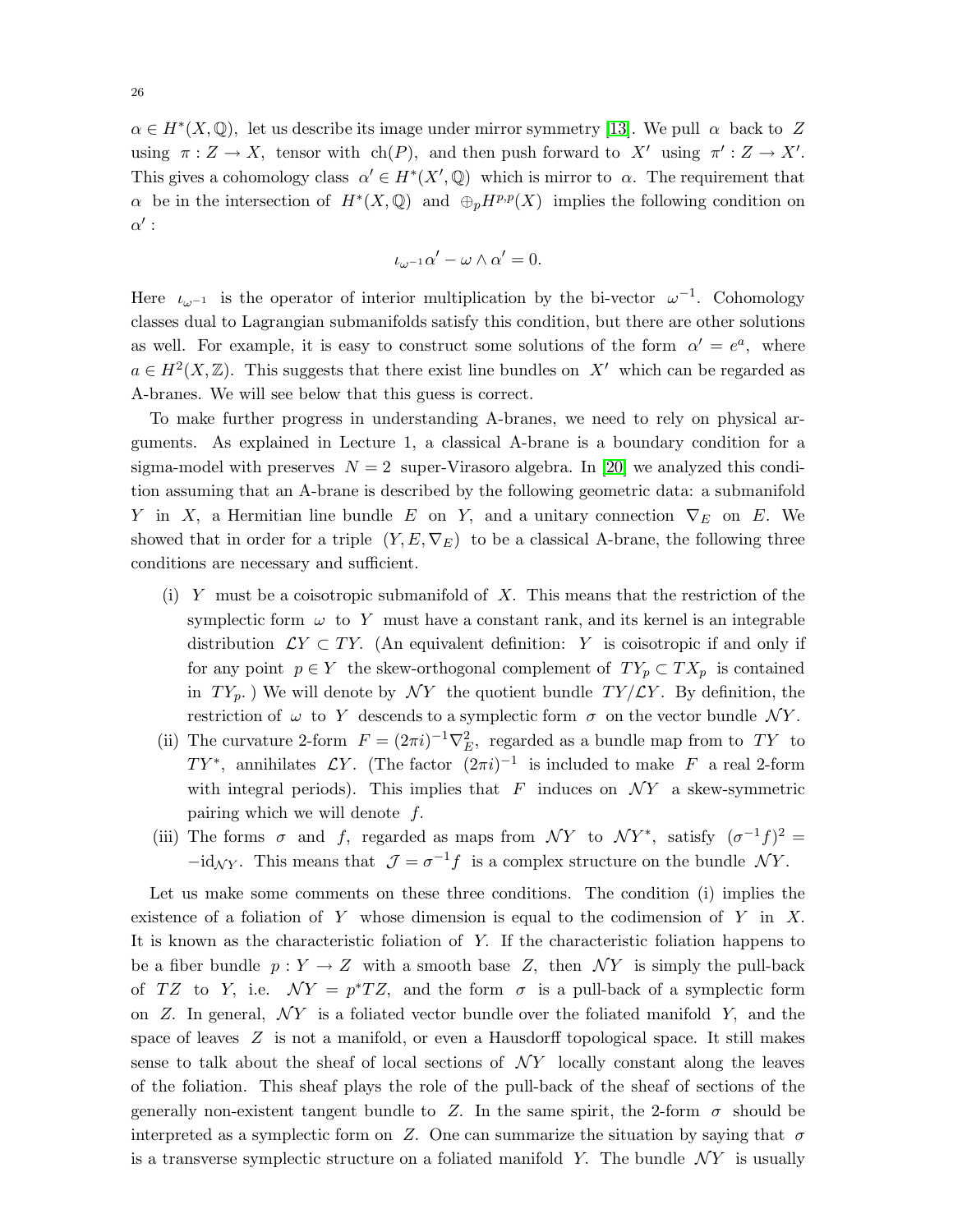called the normal bundle of the foliated manifold Y (not to be confused with the normal bundle of the submanifold  $Y$  itself).

The condition (ii) says that for any section v of  $\mathcal{L}Y$  we have  $\iota_vF = 0$ . Since  $dF = 0$ , this implies that the Lie derivative of F along such v vanishes, i.e.  $F$  is constant along the leaves of the foliation. In the case when the characteristic foliation is a fiber bundle with a smooth base  $Z$ , this is equivalent to saying that  $f$  is a pull-back of a closed 2-form on Z. In general, one can say that  $f$  is a transversely-closed form on a foliated manifold Y.

The condition (iii) implies, first of all, that  $f$  is non-degenerate. Thus  $f$  is a transverse symplectic structure on Y, just like  $\sigma$ . Second, the condition (iii) says that the ratio of the two transverse symplectic structures is a transverse almost complex structure on the foliated manifold Y. If the characteristic foliation is a fiber bundle with a smooth base Z, then  $\mathcal{J} = \sigma^{-1} f$  is simply an almost complex structure on Z.

An easy consequence of these conditions is that the dimension of Y must be  $n + 2k$ , where  $n=\frac{1}{2}$  $\frac{1}{2}$  dim<sub>R</sub> X, and k is a non-negative integer. The number k has the meaning of "transverse complex dimension" of Y. If  $k = 0$ , then the condition (i) says that Y is a Lagrangian submanifold, and then the condition (ii) forces  $F$  to vanish. (The condition (iii) is vacuous in this case). Another interesting special case occurs when  $Y = X$  (this is possible only if  $n$  is even). In this case the leaves of the characteristic foliation are simply points, the conditions (i) and (ii) are trivially satisfied, and the condition (iii) says that  $\omega^{-1}F$  is an almost complex structure on X.

A less obvious property is that the transverse almost complex structure  $\mathcal J$  is integrable [\[20\]](#page-30-6). This follows easily from the well-known Gelfand-Dorfman theorem which plays an important role in the theory of integrable systems [\[11\]](#page-29-10). Thus  $Y$  is a transverse complex manifold. It is also easy to see that both f and  $\sigma$  have type  $(0, 2) + (2, 0)$  with respect to J. In fact,  $f + i\sigma$  is a transverse holomorphic symplectic form on the transverse complex manifold Y.

The somewhat mysterious condition (iii) can be rewritten in several equivalent forms. For example, an equivalent set of conditions is

$$
\wedge^r(f + i\sigma) \neq 0, \quad r < k, \quad \wedge^k(f + i\sigma) = 0.
$$

Here  $k$  is related to the dimension of Y as above.

Our attempts to generalize the conditions (i)-(iii) to A-branes which carry vector bundles of rank higher than one have been only partially successful. The first two conditions (i) and (ii) remain unchanged, but the condition (iii) causes problems. Both physical and mathematical arguments indicate that the correct generalization of (iii) looks as follows:

$$
(\sigma^{-1}f)^2 = -id_{E \otimes \mathcal{N}Y}.
$$

Here the "transverse" curvature 2-form f is regarded as a section of  $End(E) \otimes \Lambda^2(\mathcal{N}Y^*)$ . This condition on  $f$  does not lead to a transverse complex structure on  $Y$ , and its geometric significance is unclear. This leads to problems when one tries to understand morphisms between such A-branes (see below).

So far our discussion of A-branes was classical. One the quantum level  $N = 2$  super-Virasoro can be broken by anomalies. The absence of such anomalies is an important additional condition on A-branes. Let us focus our attention on the R-current J whose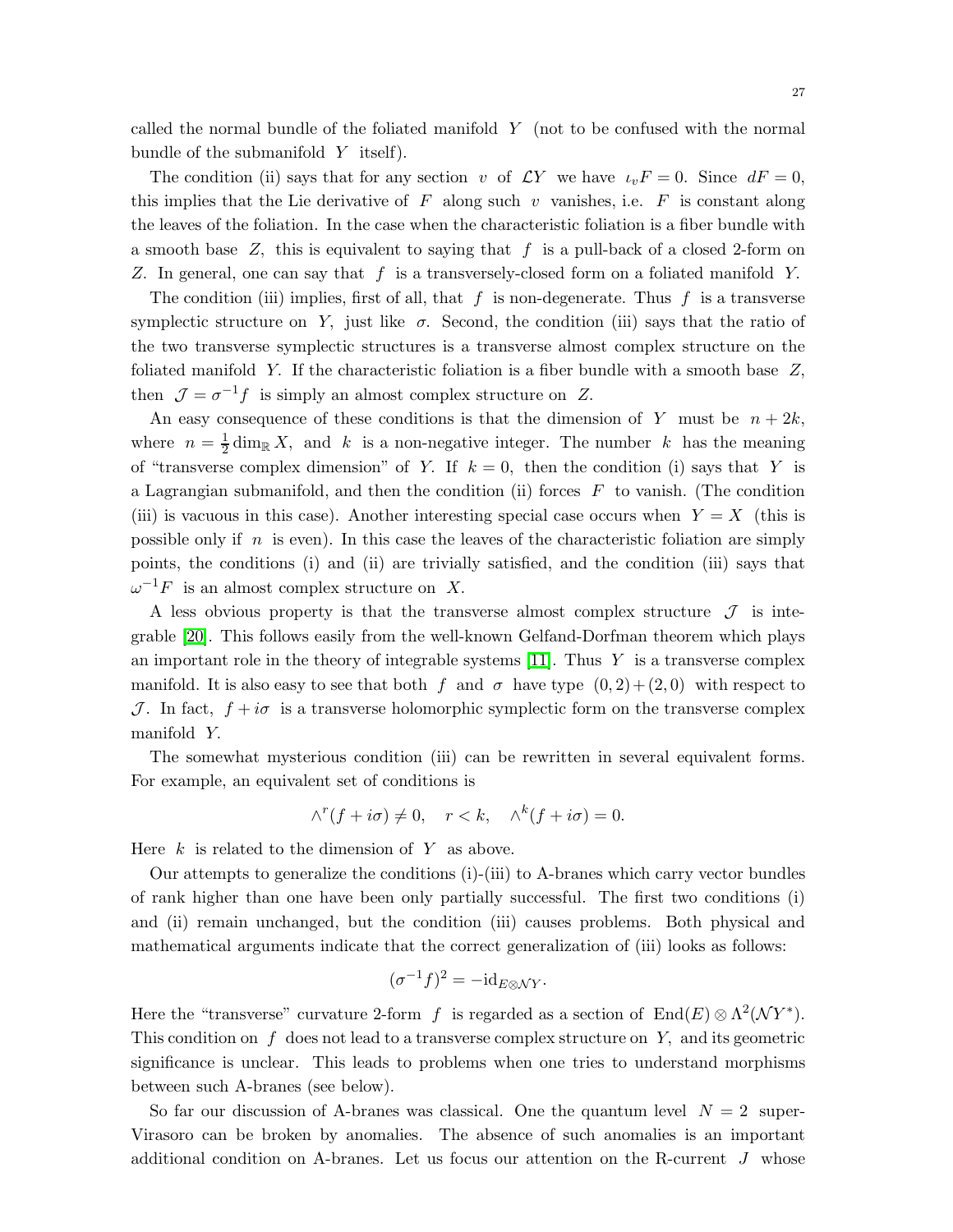Fourier modes we denoted by  $J_n$  and  $\bar{J}_n$  previously. Its conservation can be spoiled only by non-perturbative effects on the world-sheet, i.e. by Riemann surfaces in  $X$  whose boundaries lie in Y and which cannot be continuously deformed to a point. In the case when  $Y$  is Lagrangian, the conditions for the absence of anomalies have been analyzed by K. Hori in [\[17\]](#page-30-25). The result is that there are no anomalies if and only if the Maslov class of Y vanishes. This provides a physical interpretation of the vanishing of the Maslov class for objects of the Fukaya category.

For coisotropic Y the condition for anomaly cancellation has been obtained in [\[30\]](#page-30-26). Let F be the curvature 2-form of the line bundle on Y, and let the dimension of Y be  $n+2k$ , as before. Let  $\Omega$  be a holomorphic trivialization of the canonical line bundle on X. One can show that the  $n + 2k$ -form  $\Omega|_Y \wedge F^k$  is nowhere vanishing, and therefore we have  $\Omega|_Y \wedge F^k = h \cdot vol$ , where vol is the volume form, and h is a smooth nowhere-vanishing complex-valued function on Y. We may regard h as an element of  $H^0(Y, \mathcal{C}^{\infty*}_Y)$ , where  $\mathcal{C}^{\infty*}_Y$  is the sheaf of smooth  $\mathbb{C}^*$ -valued functions on Y. Let  $\alpha_h \in H^1(Y,\mathbb{Z})$  be the image of h under the Bockstein homomorphism. The anomaly of the R-current is absent if and only if  $\alpha_h = 0$ .

In the case when  $X$  is a torus with a constant symplectic form,  $Y$  is an affine subtorus, and the curvature 2-form  $F$  is constant, one can quantize the sigma-model and verify directly that the  $N = 2$  super-Virasoro algebra is preserved on the quantum level. This shows that non-Lagrangian A-branes exist on the quantum level.

We hope that we have given convincing arguments that A-branes are not necessarily associated to Lagrangian submanifolds, and that the Fukaya category should be enriched with more general coisotropic A-branes. Unfortunately, we do not have a definite proposal for what should replace the Fukaya category. In the remainder of this lecture we will describe a heuristic idea which could help to solve this problem.

In these lectures we have encountered two kinds of A-branes. First, we have discussed objects of the Fukaya category, i.e. triples  $(Y, E, \nabla_E)$  where Y is a graded Lagrangian submanifold, E is a vector bundle on Y with a Hermitian metric, and  $\nabla_E$  is a flat unitary connection on E. Second, we have triples  $(Y, E, \nabla_E)$ , where E is a Hermitian line bundle on Y,  $\nabla_E$  is a unitary connection on E, and the conditions (i)-(iii) are satisfied. For objects of the Fukaya category we know in principle how to compute spaces of morphisms and their compositions. Let us try to guess what the recipe should be for objects of the second type.

We need to generalize the Floer complex to coisotropic A-branes. To guess the right construction, it is useful to recall the intuition which underlies the definition of the Floer complex. Consider the space of smooth paths in  $X$ , which we will denote  $PX$ . This space is infinite-dimensional, but let us treat it as if it were a finite-dimensional manifold. We have a natural 1-form  $\alpha$  on PX obtained by integrating the symplectic form  $\omega$  on X along the path. More precisely, if  $\gamma: I \to X$  is a path, and  $\beta$  is a tangent vector to PX at point  $\gamma$  (i.e. a vector field along the image of  $\gamma$ ), then the value of  $\alpha$  on  $\beta$  is defined to be

$$
\int_I \omega(\gamma(t), \beta(t))dt.
$$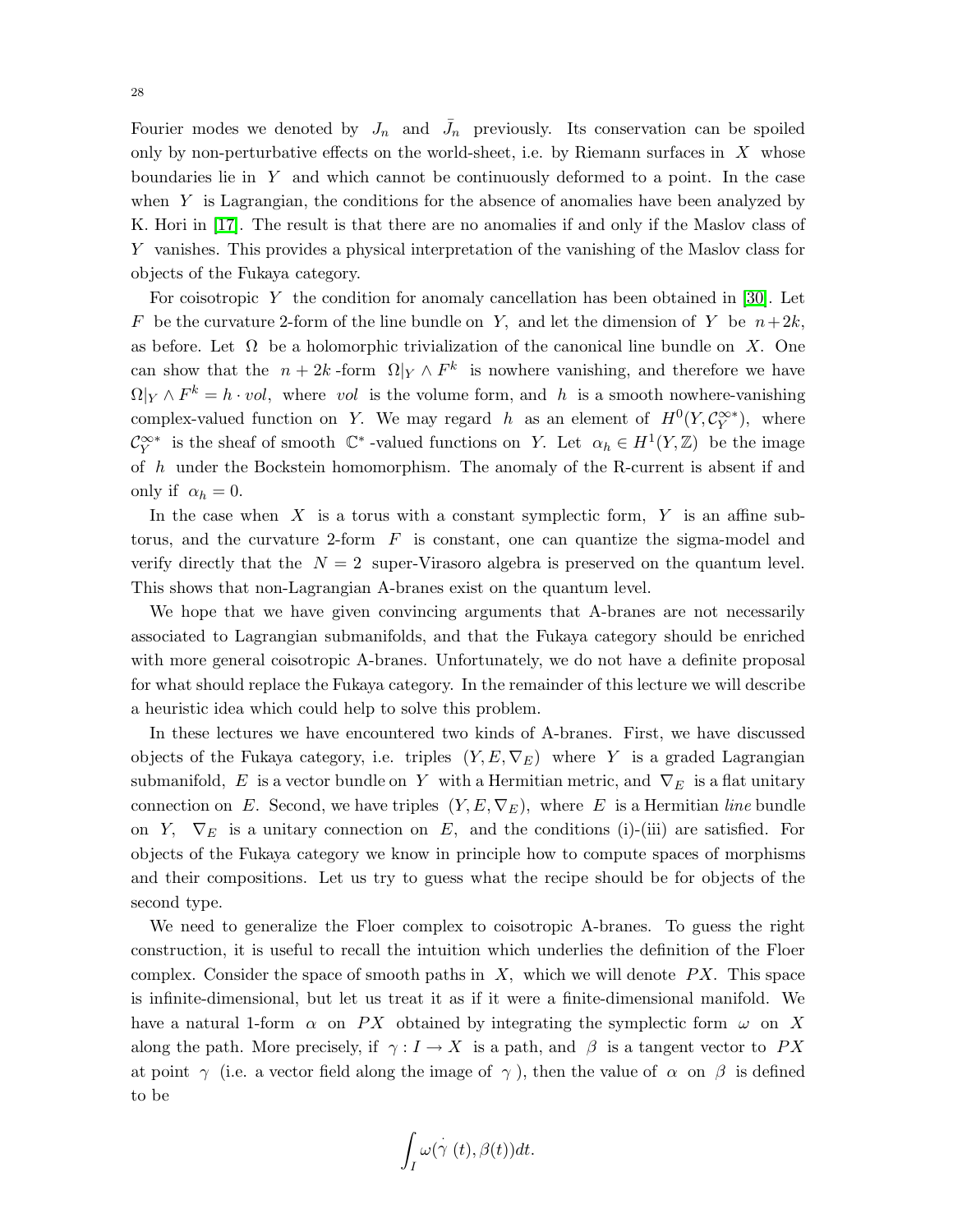Note that the space PX has two natural projections to X which we denote  $\pi_1$  and  $\pi_2$ . It is easy to see that  $d\alpha = \pi_2^* \omega - \pi_1^* \omega$ . Thus if we consider a submanifold in PX consisting of paths which begin and end on fixed Lagrangian submanifolds in  $X$ , then the restriction of  $\alpha$  to such a submanifold will be closed.

Let  $Y_1$  and  $Y_2$  be Lagrangian submanifolds in X, and let  $PX(Y_1, Y_2)$  be the submanifold of  $PX$  consisting of paths which begin at  $Y_1$  and end at  $Y_2$ . Then the operator  $Q = d + 2\pi\alpha$  on the space of differential forms on  $PX(Y_1, Y_2)$  satisfies  $Q^2 = 0$ , and we may try to compute its cohomology (in the finite-dimensional case this complex is called the twisted de Rham complex.) Since  $PX(Y_1, Y_2)$  is infinite-dimensional, it is not easy to make sense of the twisted de Rham cohomology. A. Floer solved this problem by a formal application of Morse theory. That is, if we formally apply the Morse-Smale-Witten-Novikov theory to the computation of the cohomology of Q, we get precisely the Floer complex for the pair  $Y_1, Y_2$ .

This construction ignores the bundles  $E_1$  and  $E_2$ , but it is easy to take them into account. Consider the bundles  $\pi_1^* E_1^*$  and  $\pi_2^* E_2$  on  $PX(Y_1, Y_2)$ . Both vector bundles have natural unitary connections obtained by pulling back  $\nabla_{E_1^*}$  and  $\nabla_{E_2}$ . We tensor them, and then add the 1-form  $2\pi\alpha$  to the connection on the tensor product. Since  $d\alpha = 0$ , the resulting connection is still flat, but no longer unitary. If we formally use Morse theory to compute the cohomology of the resulting twisted de Rham complex on  $PX(Y_1, Y_2)$ , we get the Floer complex for a pair of objects of the Fukaya category  $(Y_1, E_1, \nabla_{E_1})$  and  $(Y_2, E_2, \nabla_{E_2}).$ 

Now consider a pair of coisotropic A-branes, instead of a pair of Lagrangian A-branes. We assume in addition that the bundles  $E_1$  and  $E_2$  are line bundles. By  $PX(Y_1, Y_2)$  we still denote the space of smooth paths in X beginning at  $Y_1$  and ending on  $Y_2$ . The first difficulty is that the restriction of  $\alpha$  to  $PX(Y_1, Y_2)$  is not closed, so we cannot use it to define a twisted de Rham complex. The second difficulty is that connections  $\pi_1^*(\nabla_{E_1^*})$  and  $\pi_2^*(\nabla_{E_2})$  on the bundles  $\pi_1^*E_1^*$  and  $\pi_2^*E_2$  are also not flat. However, thanks to conditions (ii) and (iii) these two difficulties "cancel" each other, as we will see in a moment. So let us proceed as in the Lagrangian case: tensor the line bundles  $\pi_1^* E_1^*$  and  $\pi_2^* E_2$ , and add  $2\pi\alpha$ to the connection. The resulting connection is not flat, but it has the following interesting property. Note that since  $Y_1$  and  $Y_2$  are foliated manifolds,  $PX(Y_1, Y_2)$  also has a natural foliation. A leaf of this foliation consists of all smooth paths in  $X$  which begin on a fixed leaf in  $Y_1$  and end on a fixed leaf of  $Y_2$ . The codimension of the foliation is finite and equal to the sum of codimensions of characteristic foliations of  $Y_1$  and  $Y_2$ . Further, since  $Y_1$  and  $Y_2$  have natural transverse complex structures, the foliated manifold  $PX(Y_1,Y_2)$ also has one. The connection on  $\pi_1^* E_1^* \otimes \pi_2^* E_2$  has the following properties:

- (A) it is flat along the leaves of the foliation;
- (B) its curvature  $\pi_1^*(F_1+i\omega)-\pi_2^*(F_2+i\omega)$  has type  $(2,0)$  in the transverse directions.

Thus it makes sense to consider a sheaf of sections of the line bundle  $\pi_1^* E_1^* \otimes \pi_2^* E_2$  which are covariantly constant along the leaves and holomorphic in the transverse directions. It is natural to propose the cohomology of this sheaf as the candidate for the space of morphisms between the A-branes  $(Y_1, E_1, \nabla_{E_1})$  and  $(Y_2, E_2, \nabla_{E_2})$ . This proposal can be formally justified by considering the path integral quantization of the topologically twisted  $\sigma$ -model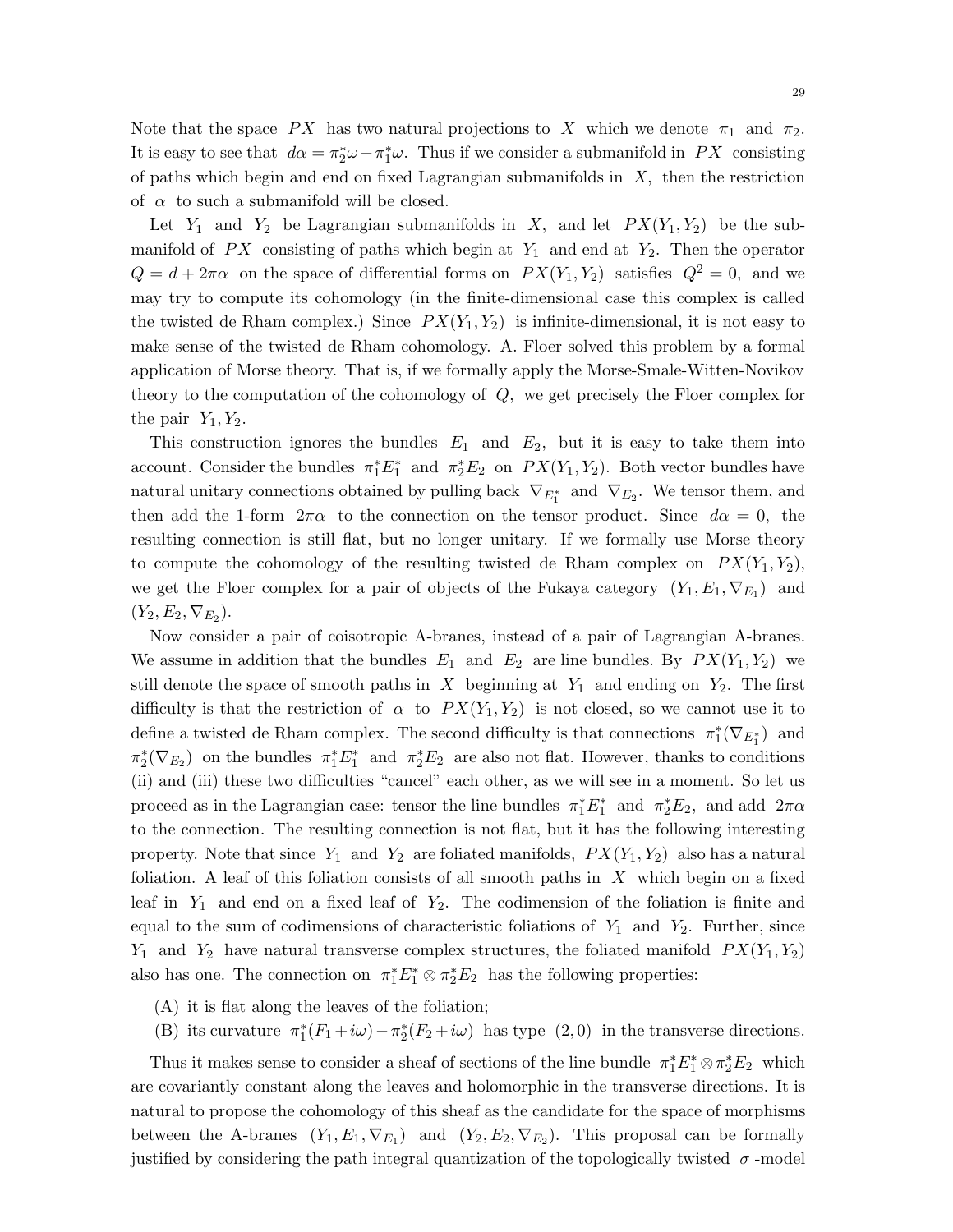on an interval with boundary conditions corresponding to the A-branes  $(Y_1, E_1, \nabla_{E_1})$  and  $(Y_2, E_2, \nabla_{E_2})$ . To get a rigorous definition of the spaces of morphisms, our formal proposal must be properly interpreted. In the case of Lagrangian A-branes, the above sheaf becomes the sheaf of covariantly constant sections of a flat line bundle on  $PX(Y_1,Y_2)$ , and one can interpret its cohomology using Morse-Smale-Witten-Novikov theory. We do not know how to make sense of our formal proposal in general.

The difficulty of generalizing the Floer complex to coisotropic A-branes suggests that perhaps the geometric description of A-branes by means of submanifolds and vector bundles on them is not the right way to proceed. Let us explain what we mean by this using an analogy from complex-analytic geometry. There exists a general notion of a holomorphic vector bundle on a complex manifold, whose special case is the notion of a holomorphic line bundle. One can study line bundles in terms of their divisors, but this approach does not extend easily to higher rank bundles. Perhaps objects of the Fukaya category, as well as coisotropic A-branes of rank one, are symplectic analogues of divisors, and in order to make progress one has to find a symplectic analogue of the notion of a holomorphic vector bundle (or a coherent sheaf). This analogy is strengthened by the fact that both divisors and geometric representations of A-branes by means of Lagrangian or coisotropic submanifolds provide a highly redundant description of objects in the respective categories: a line bundles does not change if one adds to the divisor a principal divisor, while objects of the Fukaya category are unchanged by flows along Hamiltonian vector fields. We believe that a proper definition of the category of A-branes will be very useful for understanding Mirror Symmetry, and perhaps also for symplectic geometry as a whole.

### **REFERENCES**

- <span id="page-29-8"></span><span id="page-29-1"></span>[1] P. S. Aspinwall, A. E. Lawrence, Derived categories and zero-brane stability, J. High Energy Phys. 2001, no. 8, Paper 4, 27 pp.
- <span id="page-29-4"></span>[2] M. F. Atiyah, Topological quantum field theories, Inst. Hautes E'tudes Sci. Publ. Math., 68 (1988), 175–186 (1989).
- <span id="page-29-5"></span>[3] A. I. Bondal, M. M. Kapranov, Framed triangulated categories, Mat. Sb. 181 (1990) no. 5, 669–683; translation in Math. USSR-Sb. 70 (1991), no. 1, 93–107.
- <span id="page-29-9"></span>[4] S. Cappell, R. Lee, E. Y. Miller, On the Maslov index, Comm. Pure and Appl. Math. 47, (1994) no. 2, 121–186.
- <span id="page-29-2"></span>[5] D. Diaconescu, Enhanced D-brane categories from string field theory, J. High Energy Phys. 2001, no. 6, Paper 16, 19 pp.
- [6] R. Dijkgraaf, Intersection theory, integrable hierarchies and topological field theory, in "New symmetry principles in quantum field theory" (Cargese, 1991), 95–158, NATO Adv. Sci. Inst. Ser. B Phys., 295, Plenum, New York, 1992.
- <span id="page-29-7"></span><span id="page-29-3"></span>[7] M. R. Douglas, D-branes, categories and  $N = 1$  supersymmetry, J. Math. Phys. 42 (2001) no. 7, 2818–2843.
- <span id="page-29-6"></span>[8] K. Fukaya, Morse Homotopy, A<sup>∞</sup> -category and Floer Homologies, MSRI preprint No. 020-94 (1994).
- [9] K. Fukaya, Y-G. Oh, H. Ohta, and K. Ono, Lagrangian Intersection Floer Theory Anomaly and Obstruction, preprint; available at [http://www.kusm.kyoto-u.ac.jp](http://www.kusm.kyoto-u.ac.jp~fukaya/fukaya.html) ∼ fukaya/fukaya.html
- <span id="page-29-0"></span>[10] K. Gawedzki, Lectures On Conformal Field Theory, Quantum fields and strings: a course for mathematicians, Vol. 1, 2 (Princeton, NJ, 1996/1997), 727–805, Amer. Math. Soc., Providence, RI, 1999.
- <span id="page-29-10"></span>[11] I. M. Gelfand, I. Ya. Dorfman, The Schouten bracket and Hamiltonian operators, Funkts. Anal. Prilozh. 14 (1980) no. 3, 71–74.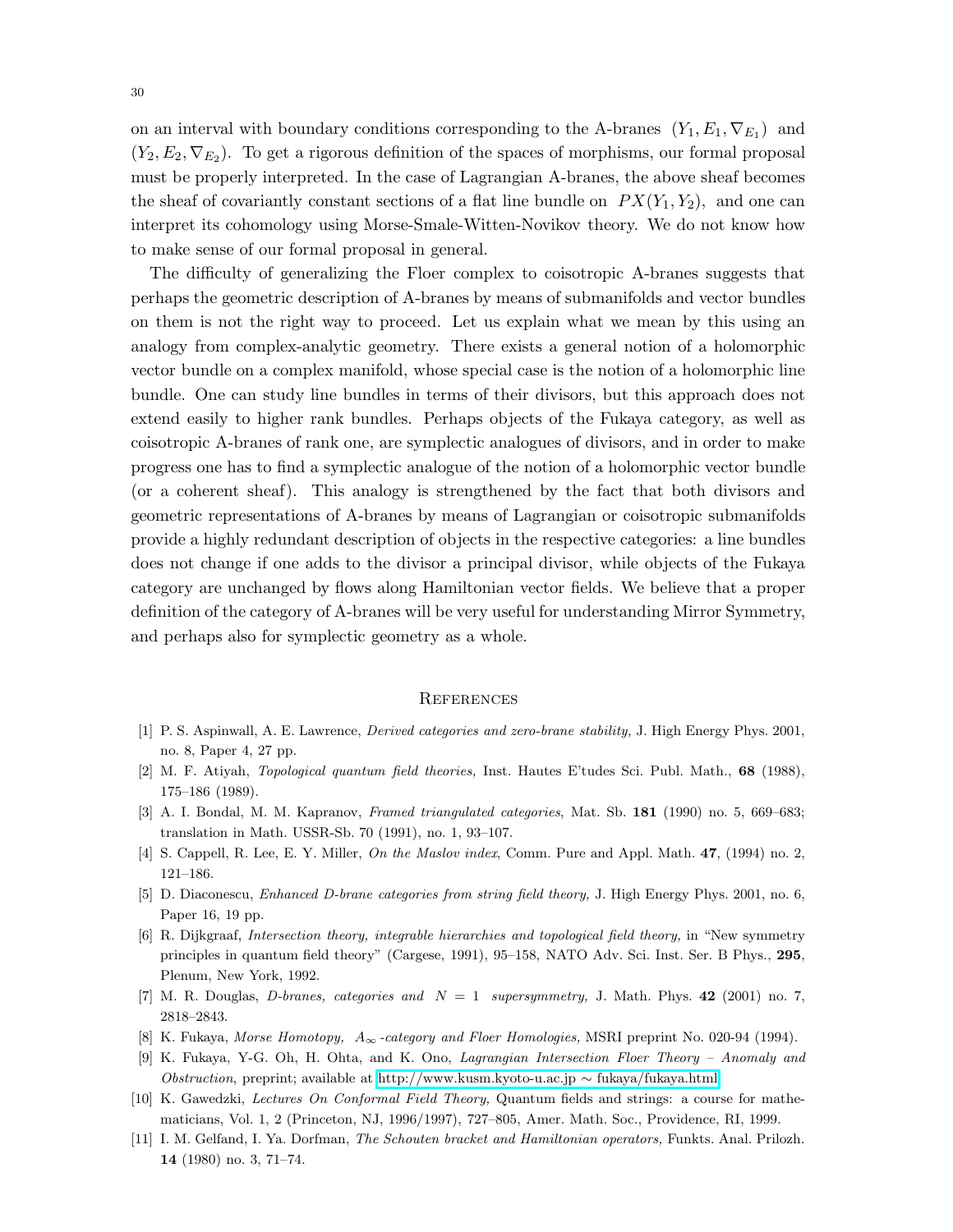- <span id="page-30-23"></span><span id="page-30-12"></span>[12] S. I. Gelfand, Yu. I. Manin, Homological algebra, Algebra V, 1–222, Encyclopaedia Math. Sci., 38, Springer, Berlin, (1994).
- <span id="page-30-3"></span>[13] V. Golyshev, V. Lunts, D. Orlov, Mirror symmetry for abelian varieties, J. Alg. Geom. 10, (2001) no. 3, 433–496.
- <span id="page-30-11"></span>[14] B. R. Greene, M. R. Plesser, *Duality In Calabi-Yau Moduli Space*, Nucl. Phys. B 338(1990), no. 1, 15–37.
- <span id="page-30-19"></span>[15] Hartshorne R., Residues and Duality, Springer Lect. Notes Math., v.20 (1966).
- <span id="page-30-25"></span>[16] R. Hoobler, Brauer groups of abelian schemes, Ann. Sci. Ec. Norm. Sup. (4) 5 (1972) 45-70.
- <span id="page-30-24"></span>[17] K. Hori, S. Katz, A. Klemm, R. Pandharipande, R. Thomas, C. Vafa, R. Vakil, E. Zaslow, Mirror Symmetry, Clay Mathematical Monographs, 1, AMS (2003).
- <span id="page-30-1"></span>[18] A. Kapustin, *Topological strings on noncommutative manifolds*, Int. J. Geom. Methods Mod. Phys. 1 (2004) no. 1-2, 49–81.
- <span id="page-30-6"></span>[19] A. Kapustin, D. Orlov, Vertex algebras, mirror symmetry, and D-branes: The case of complex tori, Commun. Math. Phys. 233 (2003), no. 1, 79–136.
- <span id="page-30-13"></span>[20] A. Kapustin, D. Orlov, Remarks on A-branes, mirror symmetry, and the Fukaya category, J. Geom. Phys. 48 (2003), no. 1, 84–99.
- <span id="page-30-22"></span>[21] M. Kashiwara, P. Shapira, Sheaves on Manifolds, Grundlehren 292, Springer-verlag, Berlin Heidelberg, (1990).
- <span id="page-30-14"></span>[22] S. Katz, E. Sharpe, D-branes, open string vertex operators, and Ext groups, Adv. Theor. Math. Phys. 6 (2002), no. 6, 979–1030 (2003).
- <span id="page-30-10"></span>[23] B. Keller, Derived categories and their uses, Chapter of the Handbook of algebra, Vol. 1, edited by M.Hazewinkel, Elsevier (1996).
- <span id="page-30-0"></span>[24] B. Keller, *Introduction to*  $A_{\infty}$  algebras and modules, Homology Homotopy Appl. **3** (2001) no. 1, 1–35 (electronic).
- <span id="page-30-9"></span>[25] M. Kontsevich, Homological algebra of mirror symmetry, Proceedings of ICM (Zurich, 1994), 120-139, Basel: Birkhäuser (1995).
- <span id="page-30-8"></span>[26] M. Kontsevich, Y. Soibelman, Homological Mirror Symmetry and torus fibrations, in "Symplectic geometry and mirror symmetry," (Seoul 2000), 203-263, World Sci. Publishing, NJ (2001).
- <span id="page-30-21"></span>[27] C. I. Lazaroiu, On the structure of open-closed topological field theory in two dimensions, Nucl. Phys. B 603 (2001) no. 3, 497–530.
- <span id="page-30-4"></span>[28] C. I. Lazaroiu, Unitarity, D-brane dynamics and D-brane categories, J. High Energy Phys. 2001, no. 12, Paper 31, 14 pp.
- <span id="page-30-26"></span>[29] W. Lerche, C. Vafa, N. P. Warner, Chiral Rings In N=2 Superconformal Theories, Nucl. Phys. B 324(1989), no. 2, 427–474.
- <span id="page-30-7"></span>[30] Y. Li, Anomalies and graded coisotropic branes, [arXiv:hep-th/0405280.](http://arXiv.org/abs/hep-th/0405280)
- <span id="page-30-17"></span>[31] G. Moore, G. Segal, unpublished; see lectures by G. Moore at [http://online.itp.ucsb.edu/online/mp01.](http://online.itp.ucsb.edu/online/mp01)
- [32] S. Mukai, Duality between  $D(X)$  and  $D(\hat{X})$  with its application to Picard sheaves, Nagoya Math. J. 81 (1981) 153–175.
- <span id="page-30-18"></span><span id="page-30-15"></span>[33] D. Orlov, Equivalences of derived categories and K3 surfaces, Algebraic geometry, 7. J. Math. Sci. (New York) 84 (1997), no. 5, 1361–1381.
- [34] D. Orlov, Derived categories of coherent sheaves on abelian varieties and equivalences between them, (Russian) Izv. Ross. Akad. Nauk Ser. Mat. 66 (2002) no. 3, 131–158; translation in Izv. Math. 66 (2002) no. 3, 569–594.
- <span id="page-30-16"></span><span id="page-30-2"></span>[35] D. Orlov, Derived categories of coherent sheaves and equivalences between them, Uspekhi Mat. Nauk (Russian Math. Surveys) 58 (2003) no. 3(351), 89-172.
- <span id="page-30-5"></span>[36] J. Polchinski, String Theory, vol. 2, Cambridge University Press, Cambridge (1998).
- <span id="page-30-20"></span>[37] J. Polchinski, Dirichlet-Branes and Ramond-Ramond Charges, Phys. Rev. Lett. 75 (1995) no. 26, 4724– 4727.
- [38] A. Polishchuk, Symplectic biextensions and generalization of the Fourier-Mukai transforms, Math. Res. Let. 3 (1996) no. 6, 813–828.